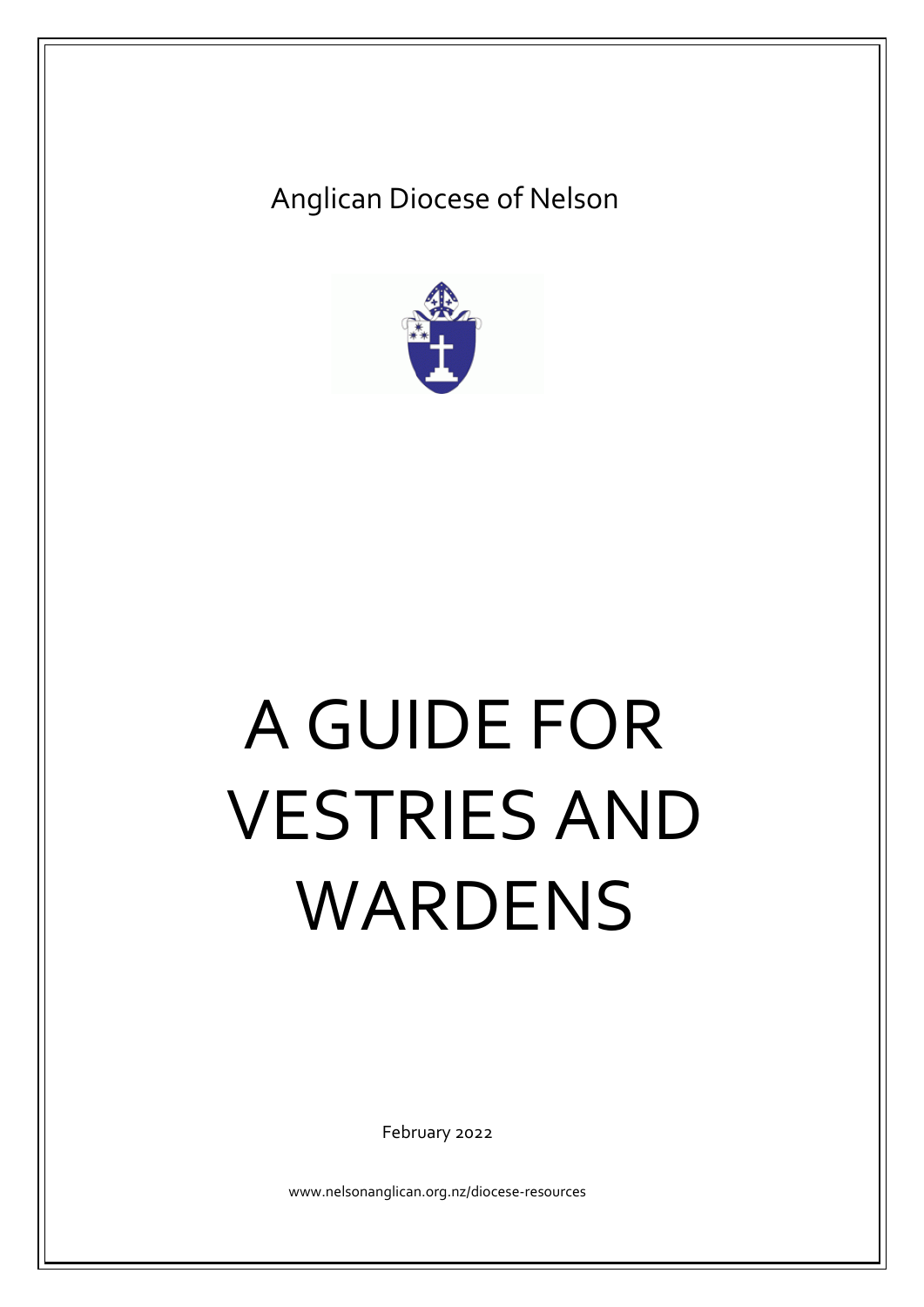# **INTRODUCTION**

We hope that those taking office as churchwardens and members of vestry will find in this Guide the information they need to carry out their responsibilities effectively and with confidence.

- The first part of this Guide contains an overview of the functions of church wardens and vestry members.
- The second part contains some commonly asked questions about these functions.
- Finally, the provisions of the Diocesan statutes relevant to the functions of church wardens and vestry members are set out at the end of the Guide.

Our bodies have many parts, but the many parts make up only one body when they are all put together.

So it is with the 'body' of Christ. Each of us is a part of the one body of Christ ….. and some of the parts that seem weakest and least important are really the most necessary.

All of you together are the one body of Christ, and each one of you is a separate and necessary part of it.

*1 Corinthians 23: 12, 22, 27*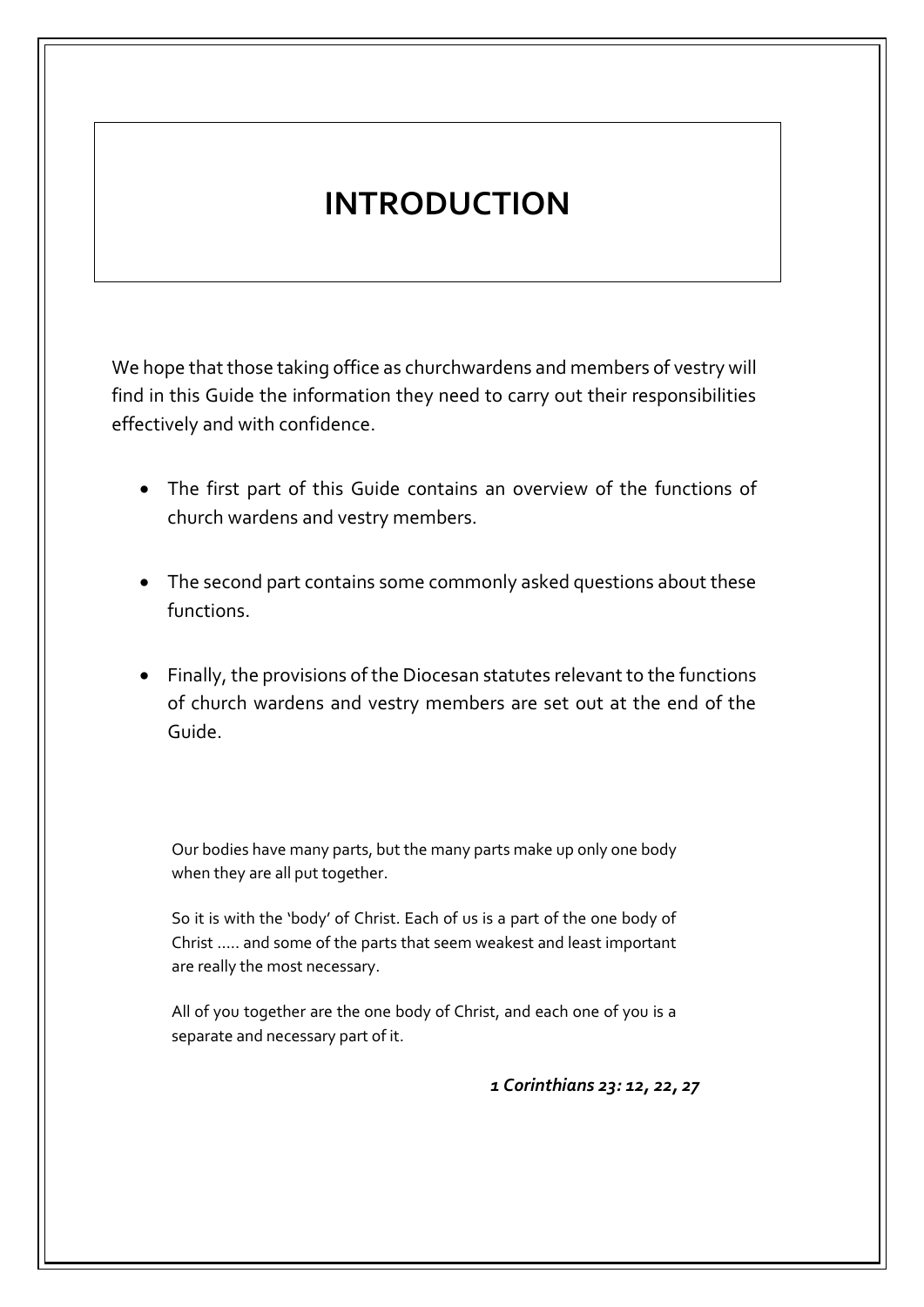# **INDEX**

| In a Nutshell – What is Vestry?                                           | 1  |
|---------------------------------------------------------------------------|----|
| <b>Responsibilities of Vestry</b>                                         | 2  |
| <b>Extra Responsibilities of Wardens</b>                                  | 3  |
| <b>Vestry Meetings</b>                                                    | 5  |
| <b>Between Vestry Meetings</b>                                            | 6  |
| <b>Canons and Statutes</b>                                                | 7  |
| Diocesan Committees and Staff are There to Help                           | 8  |
| <b>Faculties</b>                                                          | 10 |
| <b>Commonly Asked Questions</b>                                           | 11 |
| <b>Additional Wardens Questions</b>                                       | 18 |
| <b>Relevant Statutes</b>                                                  | 19 |
|                                                                           |    |
| Appendix A: Vestry's Governance Role                                      | 45 |
| Appendix B: Buying or Selling Land or Buildings in a Mission Based Church | 48 |
| Appendix C: Leave Taking and Recording                                    | 55 |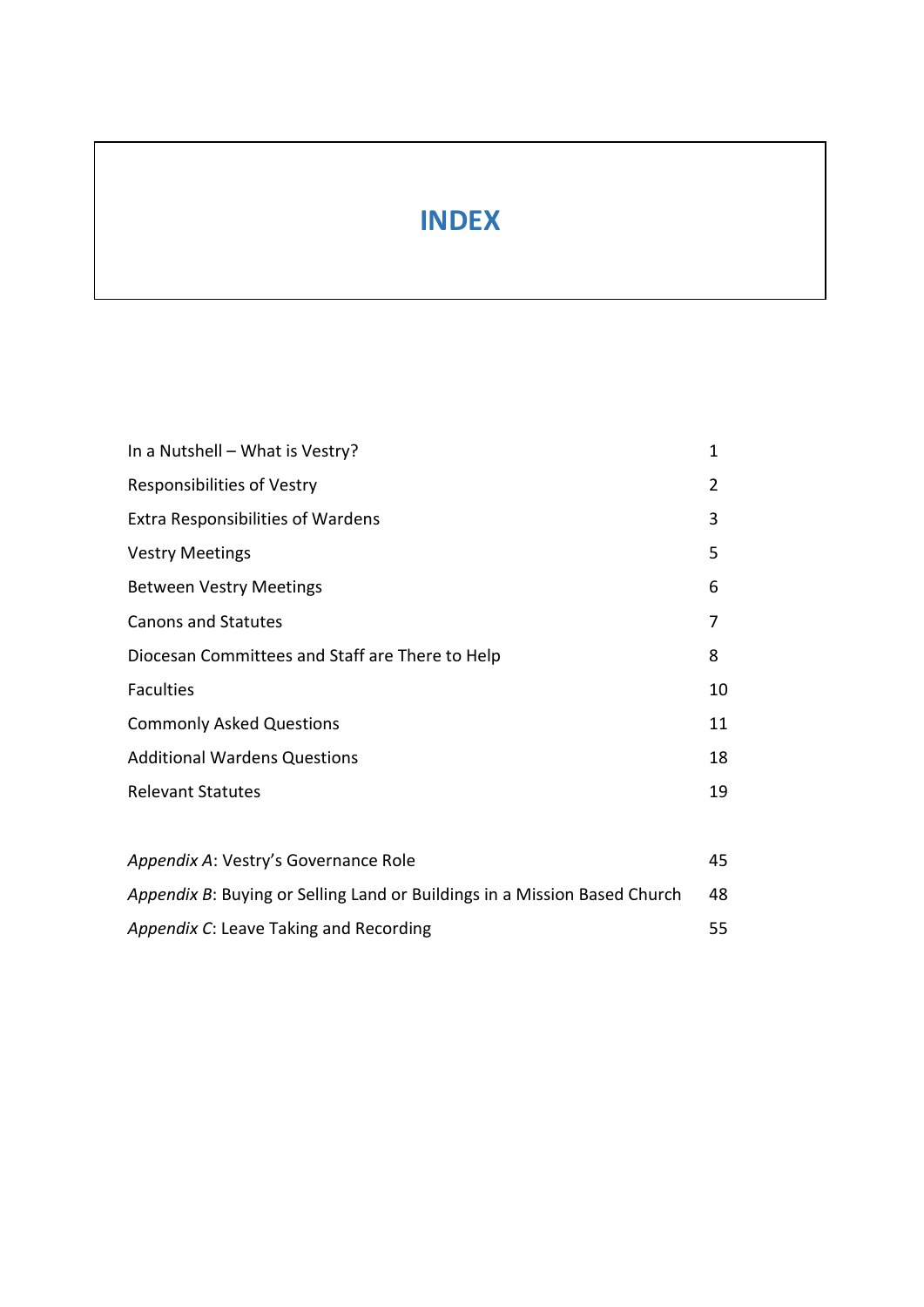# **IN A NUTSHELL… WHAT IS VESTRY?**

# **IS**

A group of individuals who are …

- ✓ United in the Holy Spirit
- $\checkmark$  Supportive encouragers and co-workers with the clergy
- $\checkmark$  Responsible for oversight of the church's operations
- $\checkmark$  The spiritual leadership of the parish
- $\checkmark$  Informed about the parish and life of the wider church.

# **ISN'T**

A group of individuals who are …

- $\checkmark$  Each seeking to push their own views
- $\checkmark$  An extension of the personalities of the clergy
- $\checkmark$  Just another secular business management system.

# **DOES**

- $\checkmark$  Spend time in prayer
- $\checkmark$  Listen to each other and to parishioners
- $\checkmark$  Inform the whole parish of its business and decisions
- $\checkmark$  Arrive at unified decisions while aiming for consensus
- $\checkmark$  Delegate in order to use the gifts of all.

# **DOESN'T**

- $\checkmark$  Make decisions which they individually will not support themselves
- $\checkmark$  Disregard the wisdom of scripture, tradition and reason
- $\checkmark$  Ignore the insights of various cultures as represented on Vestry.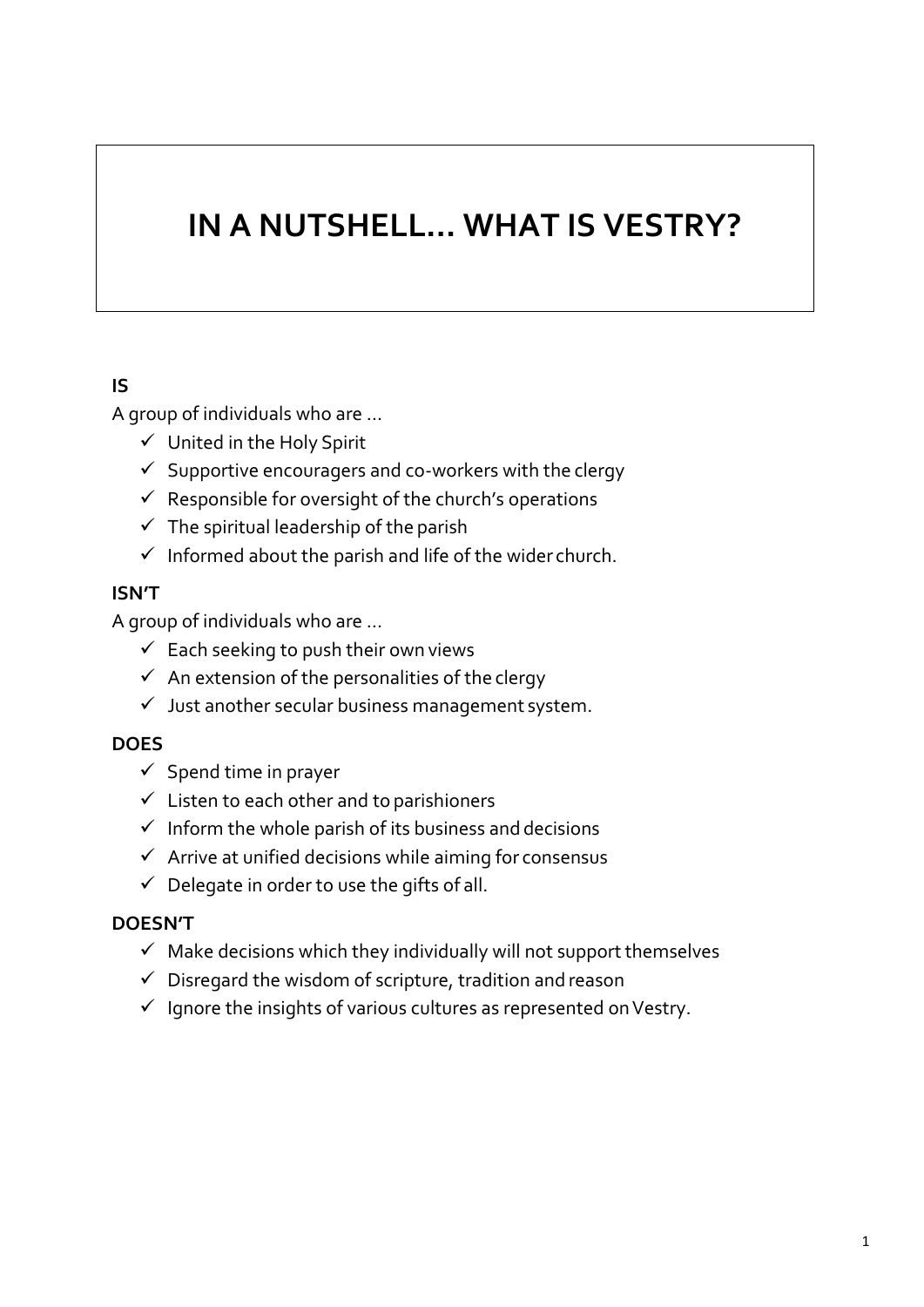# **RESPONSIBILITIES OF VESTRY**

- $\checkmark$  Promote worship and encourage the spiritual growth and wellbeing of parishioners
- ✓ Promote Christian education
- $\checkmark$  Ensure the overall good management of the parish
- $\checkmark$  Ensure the care of church buildings, furnishings and equipment, including any alterations and improvements
- $\checkmark$  Decide on any paid positions in the parish
- ✓ Provide a vicarage free of charge to the Vicar and free accommodation for all other full time assistant clergy (or, instead, an appropriate housing allowance)
- ✓ Inspect annually all church buildings, including the vicarage, and make sure appropriate maintenance is carried out
- ✓ Keep minutes of all vestry meetings, AGMs and SGMs of parishioners
- ✓ Ensure all collections are recorded, kept safe and promptly banked
- ✓ Ensure proper accounts are kept and reported (usually this will be done by the Anglican Centre)
- $\checkmark$  Ensure that health and safety is taken seriously and that all legal requirements are followed.

In carrying out its responsibilities for finances and property, Vestry must follow any additional requirements in the diocesan statutes, set out at the end of this Guide.

Reading the duties of vestry in the Parishes Statute, one might be forgiven for thinking vestry has to do everything! However, the descriptions in sections 45 and 46 of that Statute need to be read with an understanding that vestry's role is primarily a governance role. Yes, vestry is responsible for the spiritual growth of the parish and its overall good management, but this doesn't mean it has to do it all itself. Vestry's role is primarily an *oversight and monitoring* role - although individual members may also be involved in the detailed management of the parish. For further discussion of the governance role of Vestry, please see Appendix A.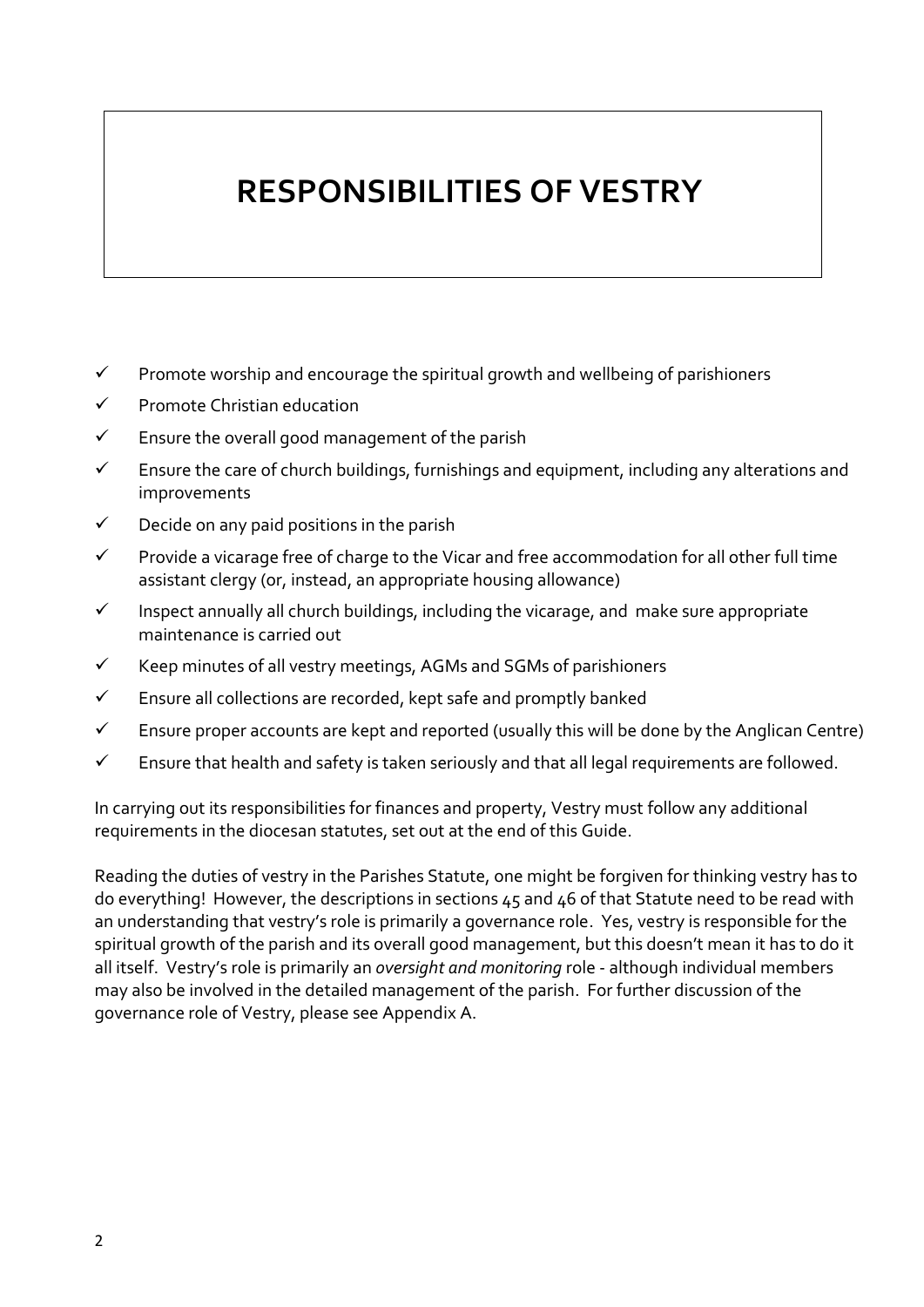# **EXTRA RESPONSIBILITIES OF WARDENS**

The Churchwardens are members of Vestry who have additional leadership responsibility in the parish. They should have full involvement in church life, wide knowledge of how the parish works, be willing to step in to help when needed and have good sense and judgement.

In particular, their role is to:

- $\checkmark$  Be lay leaders of the parish.
- $\checkmark$  Together with the Vicar, act in an executive management role.
- $\checkmark$  Liaise with vestry, parishioners and the Vicar.
- $\checkmark$  Be responsible for the parish during an interregnum, or if the Vicar is ill.
- $\checkmark$  Look out for the physical wellbeing of the Vicar and staff and make sure they take their leave.
- $\checkmark$  Encourage and support the Vicar and his/her family.
- $\checkmark$  Ensure the decisions of Vestry are carried out.
- ✓ Sign all contracts entered into by Vestry, eg, employment contracts.
- $\checkmark$  Let the Bishop know if the Vicar is unable to take Sunday services because of illness.
- $\checkmark$  Together with the Vicar, keep the parish roll.
- ✓ Chair parish and Vestry meetings as needed.
- $\checkmark$  Apply for a faculty, together with the Vicar, for any change to church buildings.

To help wardens get to know parishioners and to be known by them, it can be helpful for wardens to:

- ✓ Welcome people to Sunday services.
- $\checkmark$  Act in a supervisory role, along with the sides-people, at any services with large congregations.
- $\checkmark$  Be 'generally available' so parishioners and others may speak to them about any concerns.

As lay leaders, wardens will often hear confidential information or be asked to handle sensitive situations. This may involve disputes between parishioners, or between a parishioner and the Vicar or other staff. Scripture advises those with a dispute to try and resolve matters themselves in the first instance. Wardens can encourage those with a complaint to pray about whether they can respectfully, safely and calmly resolve the matter with the other person, one to one.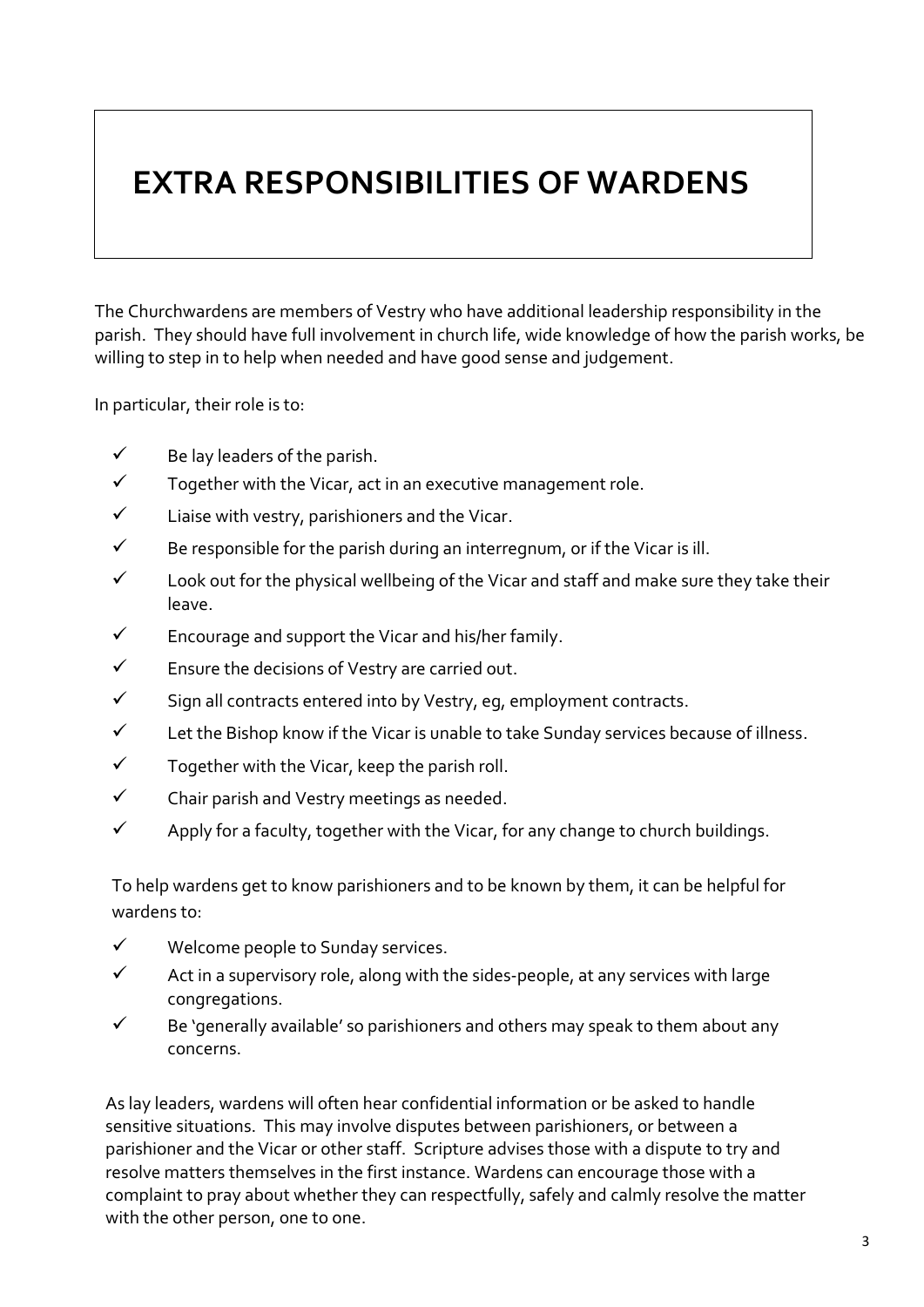If a matter cannot be resolved one to one, mediation may help. Wardens might offer to do this or choose someone recommended by the Diocese. Strict rules of confidentiality apply and no details may be disclosed to others unless all parties agree (unless a matter of immediate safety is involved).

If the matter is a serious ethical complaint, mediation is not appropriate and strict procedures must be followed. The Bishop's Chaplain or Executive Secretary must be told straight away.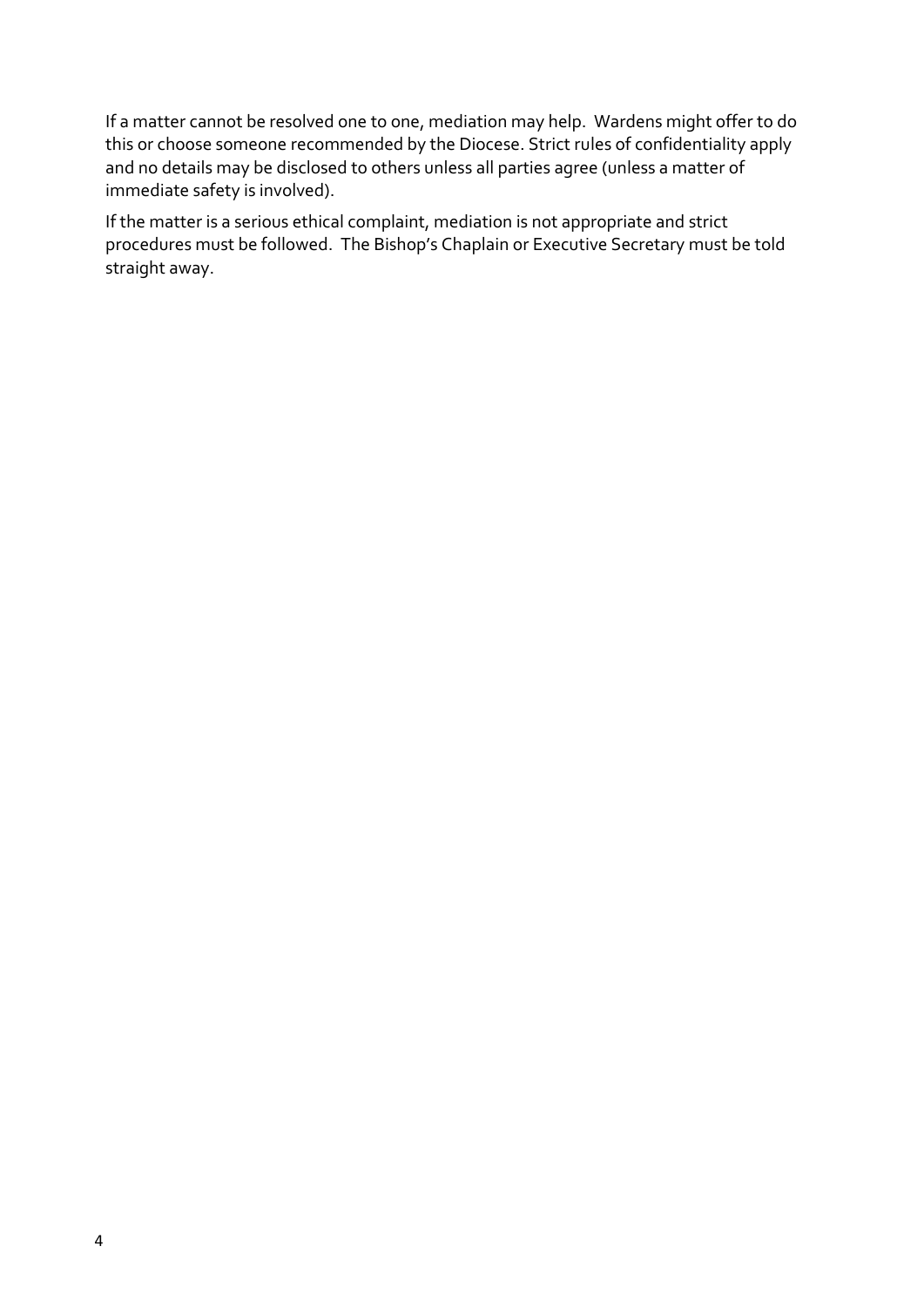# **VESTRY MEETINGS**

Some suggestions for your Vestry Meeting:

- $\checkmark$  Should be held at least quarterly (once a month is usual) on a set day and time.
- $\checkmark$  Remember vestry is a governance body, so don't get bogged down in unnecessary detail.
- $\checkmark$  If held monthly, consider alternating business meetings with an opportunity for 'big picture' thinking about the church's mission.
- $\checkmark$  Make good use of sub committees, especially if the parish is large.
- $\checkmark$  Start with a Bible study or other devotion led by a different person each meeting.
- ✓ Consider holding the meeting at a different member's home each month, or in the church lounge, Vicar's office or other central point.
- $\checkmark$  The Vicar usually chairs the meeting but, if the Vicar wants, Vestry can elect one of its members as chair.
- $\checkmark$  Start promptly and have an agreed closing time although an extension can be agreed. The optimum meeting time is one and a half hours, but not more than two hours.
- $\checkmark$  A quorum must be present before business matters can be decided.
- $\checkmark$  Stick to the advertised agenda, but members can give notice of non-contentious items in GeneralBusiness.
- ✓ Health and safety should always be included as a standard agenda item.
- $\checkmark$  The agenda should be sufficiently flexible to allow room for the Holy Spirit to move.
- ✓ Send out reports in advance and take them as read.
- ✓ Notify members in advance of special items ofconcern.
- $\checkmark$  A five minute break per hour is recommended during each meeting.
- $\checkmark$  A special speaker from the community can be invited to attend to give a short talk and answer questions
- $\checkmark$  Supper can be served but this is best done by someone not on Vestry.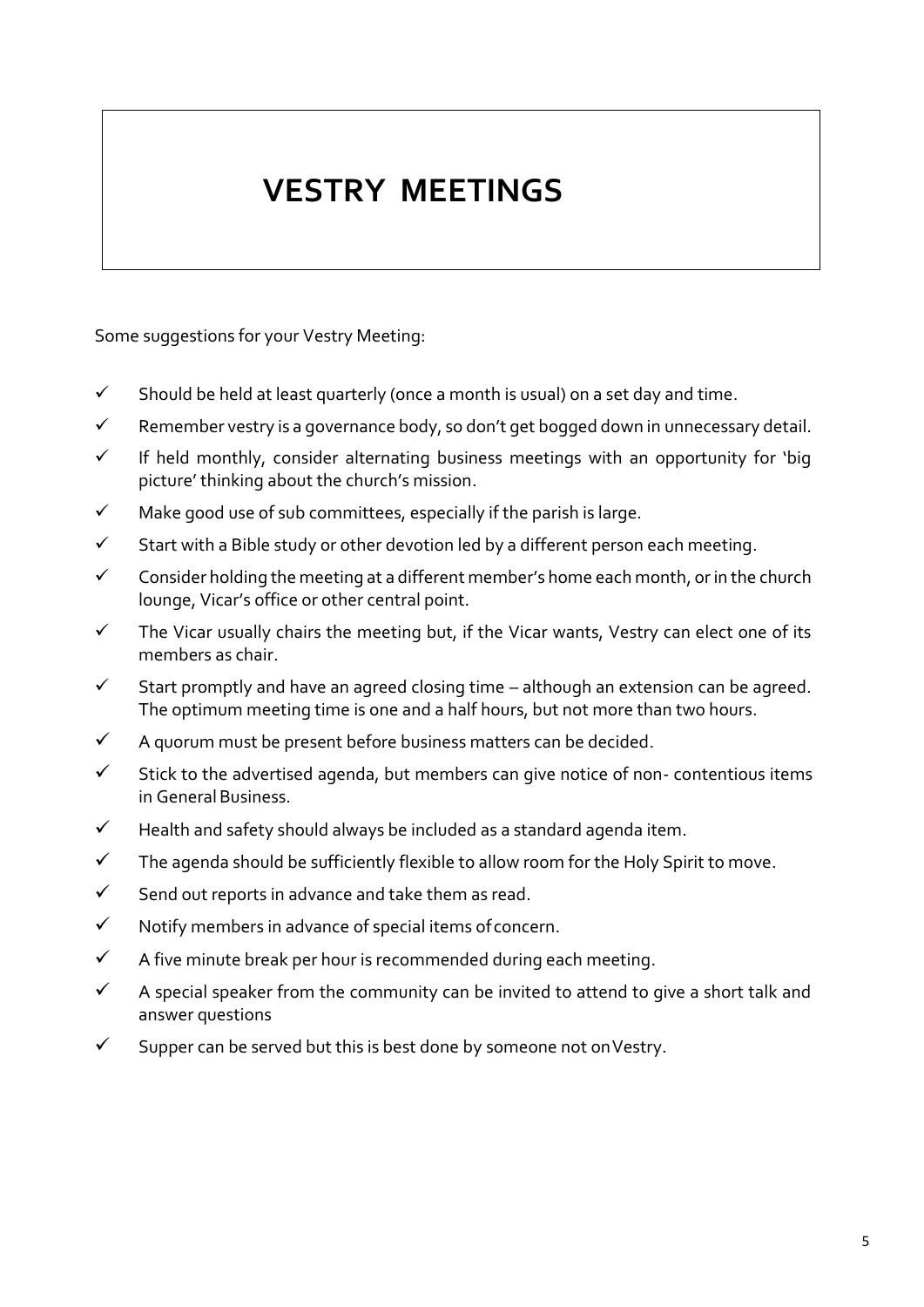# **BETWEEN VESTRY MEETINGS**

- $\checkmark$  Ideally each member will be responsible for the care and support of another leader or office bearer in the Church – a direct line to Vestry other than via the clergy. A caring and praying friend is often appreciated.
- $\checkmark$  Clergy also need ministering to -the wardens should visit or phone regularly to see if there are problems they can help with.
- $\checkmark$  Members may be responsible for oversight of particular ministry areas.
- $\checkmark$  The member appointed as health and safety advocate should ensure ongoing co-ordination of health and safety matters and liaise regularly with the SafeHere Co-ordinator.
- $\checkmark$  The Minutes should be sent out as soon as possible after the meeting.
- $\checkmark$  A copy of the minutes might usefully be posted on the church notice board.
- $\checkmark$  A summary of important matters should be either published in the parish magazine or in the pew sheet.
- $\checkmark$  An annual planning / quiet day for Vestry members is recommended.
- $\checkmark$  At least an annual dinner for Vestry members and partners is recommended.
- $\checkmark$  A staff meeting should be held regularly to allow the Vicar, assistant clergy, wardens and parish staff to consider spiritual and organisational matters.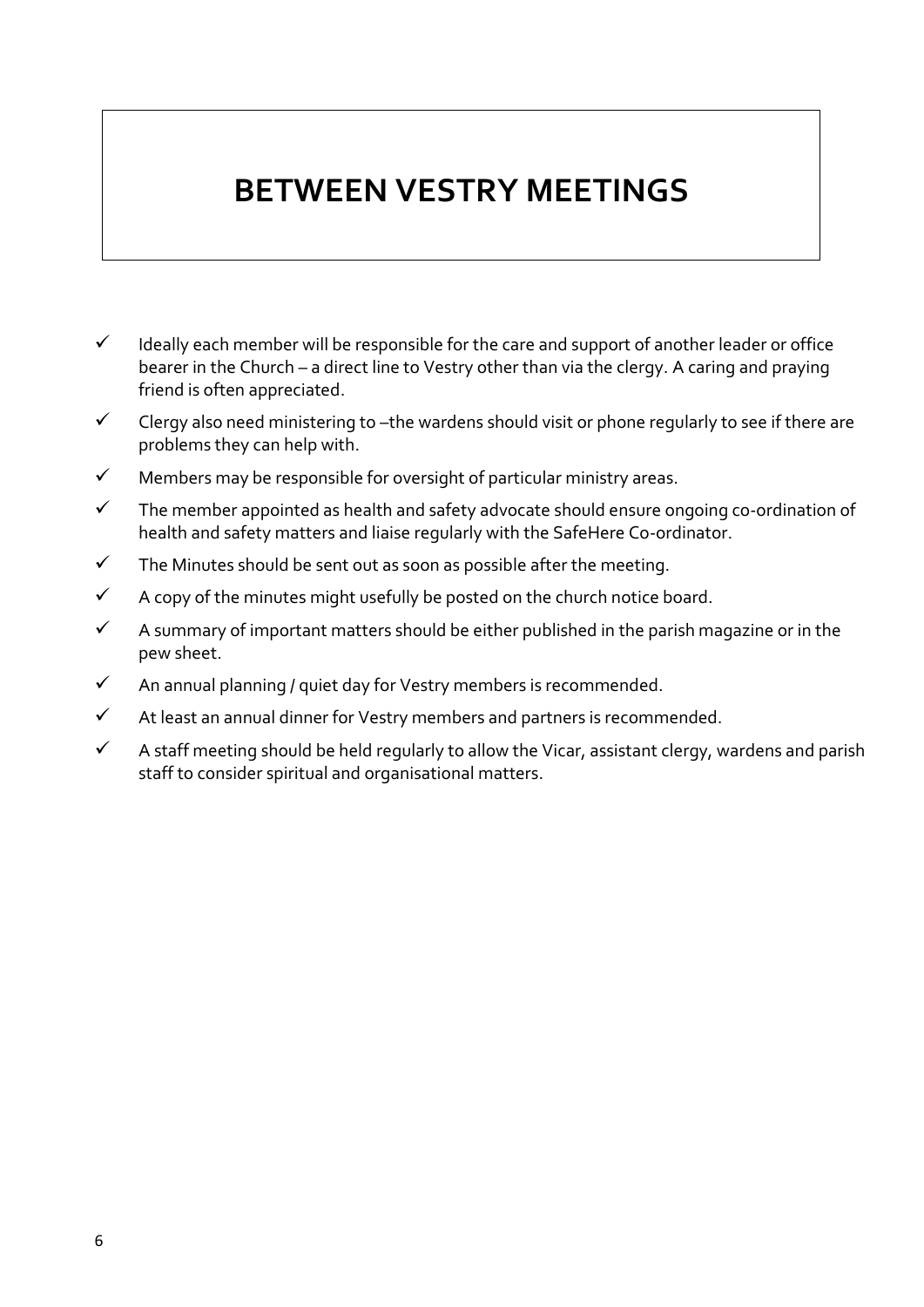# **CANONS AND STATUTES**

There are various sets of rules that govern the life of the Anglican Church in New Zealand:

# **A. THE CONSTITUTION, CANONS AND STANDING ORDERS OF THE ANGLICAN CHURCH IN AOTEAROA, NEW ZEALAND AND POLYNESIA**

 $\checkmark$  These contain the Constitution of the Anglican Church and the Canons which are the laws governing the whole church.

#### **B. STATUTES OF THE DIOCESE OF NELSON**

- ✓ The Diocesan Synod passes statutes governing life in the diocese. These are included in the Diocesan Handbook.
- $\checkmark$  The statutes that Vestry members should be familiar with are the Parishes Statute 2006 and the Diocesan Properties and Faculties Statute 2006. These are included at the end of this Guide.

# **C. THE GENERAL LAWS OF NEW ZEALAND**

 $\checkmark$  As the parish governance body and as individual church members, vestry and its members are subject to the law of the land the same as anyone else. This includes income tax law, employment law and health and safety law. The Anglican Centre has processes in place to help parishes comply with the law. Requirements such as those for accounting, allowance reimbursement, contracts and health and safety are not there to make a parish's life difficult, but to save the parish and its employees from financial and other penalties!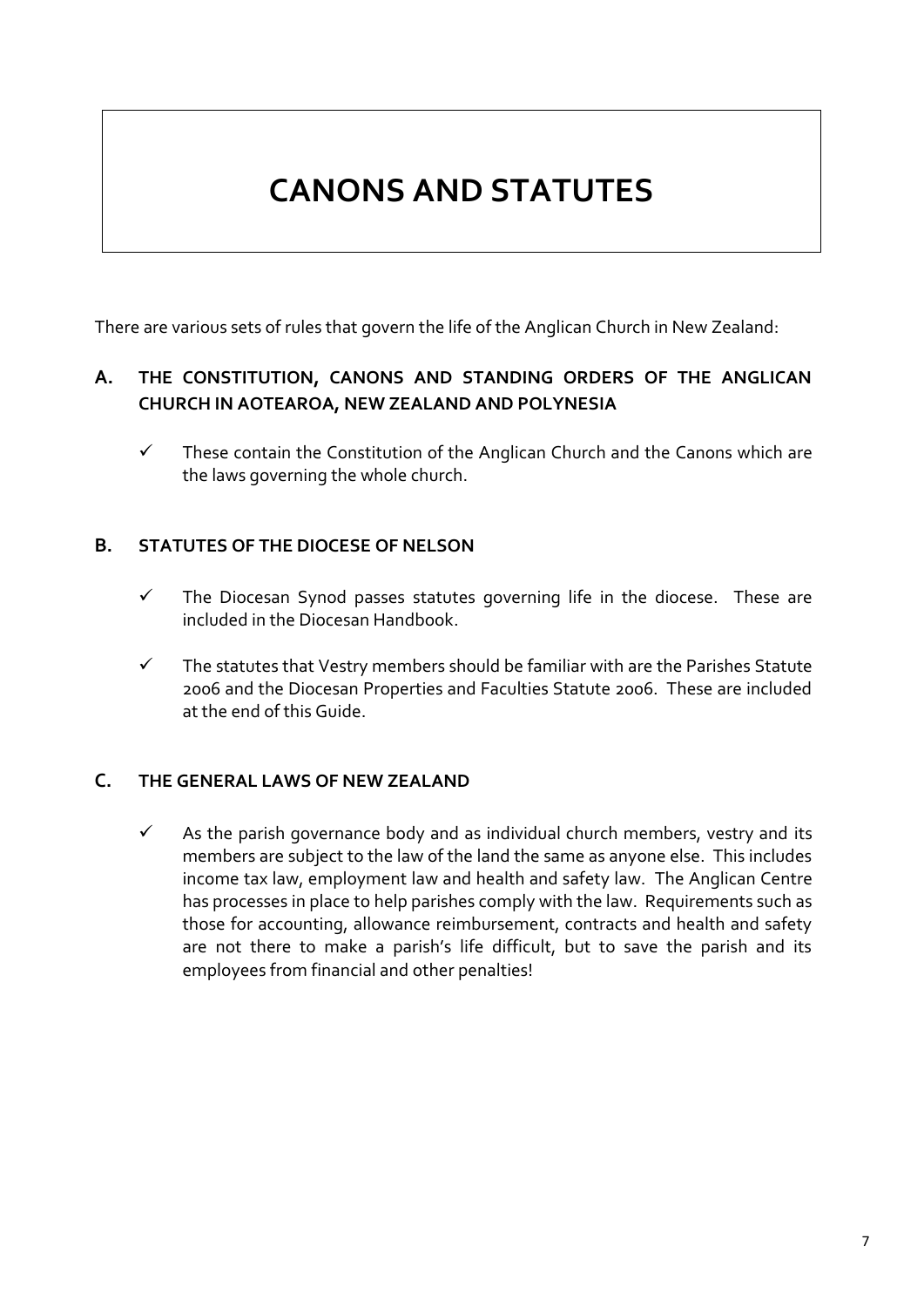# **DIOCESAN COMMITTEES AND STAFF ARE THERE TO HELP**

Various committees deal with the mission, ministry and the administration of the Diocese. The consent of some of these is required to deal with church property. Others are responsible for administering funds that can assist parishes in their work. Below is information about some of these groups:

#### **Standing Committee**

Standing Committee is made up of the Bishop and both clerical and lay members of Synod who are elected to deal with diocesan matters when Synod is not in session.

#### **The Nelson Diocesan Trust Board**

The Trust Board owns property and holds money on trust for the benefit of parishes and others in the Diocese. Because the Trust Board is the legal owner of parish land, its consent is needed before parish land can be bought, sold, mortgaged or otherwise dealt with. So, too, is the consent of Standing Committee, which has responsibility for oversight of the Diocese. For further information about dealing with parish land, see the Diocesan Properties and Faculties Statute at the end of this Guide. Also see the list of considerations vestries need to take into account when thinking of buying or selling land, and the process they need to follow (Appendix B).

# **The Strategic Property Review Group**

Members of this group are the Diocesan Executive Secretary, the Bishop's Chaplain, Mr David Allpress and Ven Bob Barrett. When Vestries are considering acquiring or divesting property they must engage with this group at the beginning of the process.

#### **Anglican Care Committee**

The ACC members meet regularly to consider Anglican care grants to parishes and others. Details about available funding can be found on the Diocesan website.

#### **The Diocesan Ministry Enablers**

This is a team of people employed by the Diocese to help parishes with advice and support for their ministries. Please feel free to contract them if you need help.

Social Services/Community Ministries The Manus Youth and Young Adults Children and Families Ministry **Pioneering Ministries** Ministry Training and Communications **Communication** Creation Care Health and Safety **Prayer Ministry** Rest Home Chaplaincy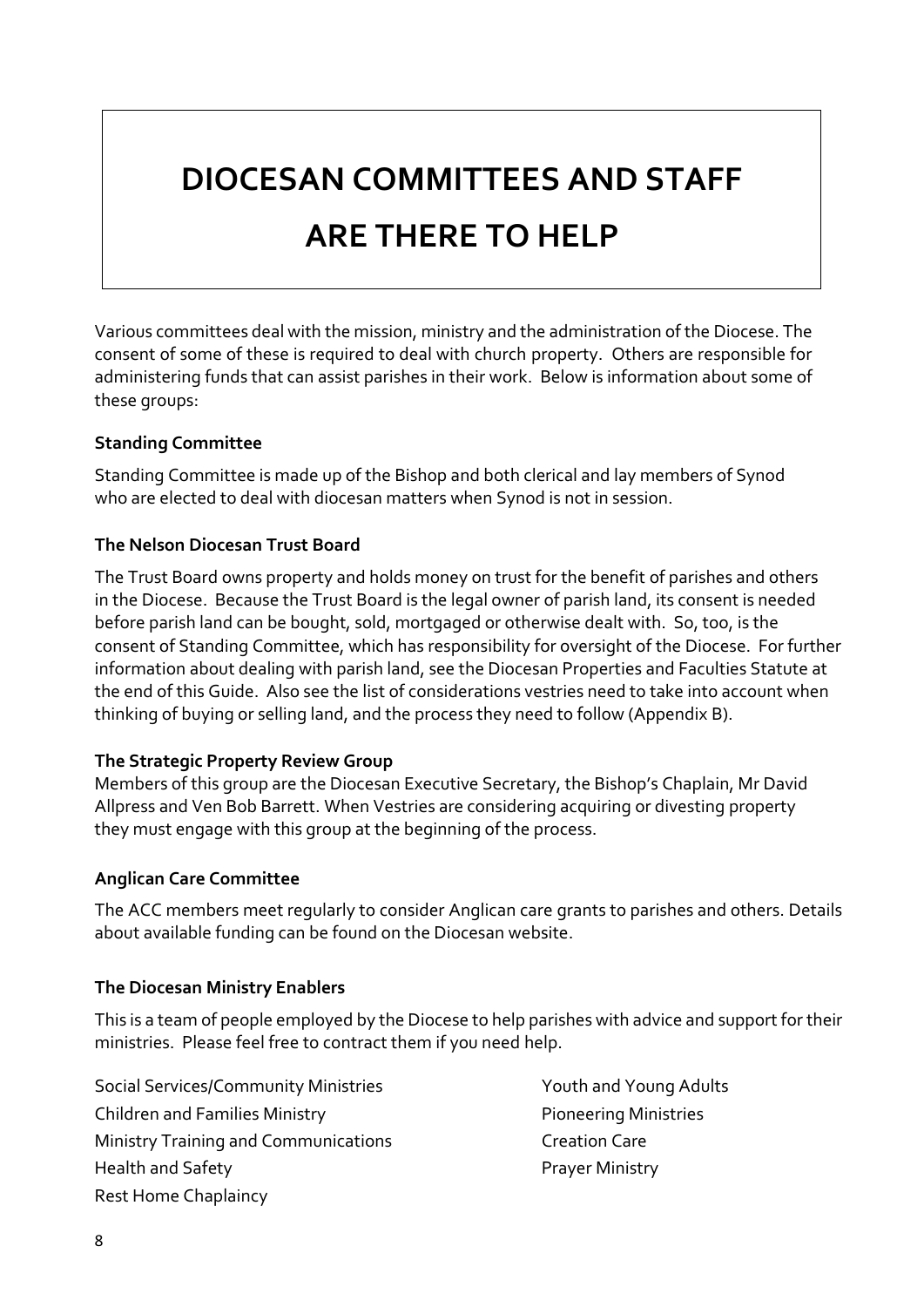#### **The Diocesan Secretary/Manager, Finance Manager and other administrative staff**

These staff members deal with the administration of the Diocese and its committees. Please feel free to contact them if you need help. Ph. 03 548 3124

- Reception **Reception Reception Reception Reception Reception Reception Reception Reception Reception Reception Reception Reception Reception Reception Reception Reception Reception Recepti** Diocesan Executive Secretary/Manager diosec@nelsonanglican.nz Executive Assistant diosec.pa@nelsonanglican.nz Bishop's PA bishopspa@nelsonanglican.nz Finance Manager **Finance Manager** Financemanager@nelsonanglican.nz Senior Administrator dioclerk@nelsonanglican.nz Payroll and Office Administrator dioadmin@nelsonanglican.nz Social Service Hardship Grants socialservices@nelsonanglican.nz
	-

| Postal address:        | PO Box 100, Nelson 7040                          |  |  |
|------------------------|--------------------------------------------------|--|--|
| Location:              | The Anglican Centre,<br>48 Halifax St,<br>Nelson |  |  |
| Phone number:          | 03 548 3124                                      |  |  |
| Contact email address: | reception@nelsonanglican.nz                      |  |  |
| Websites:              | www.nelsonanglican.org.nz                        |  |  |
|                        | www.nelsonanglicans.com                          |  |  |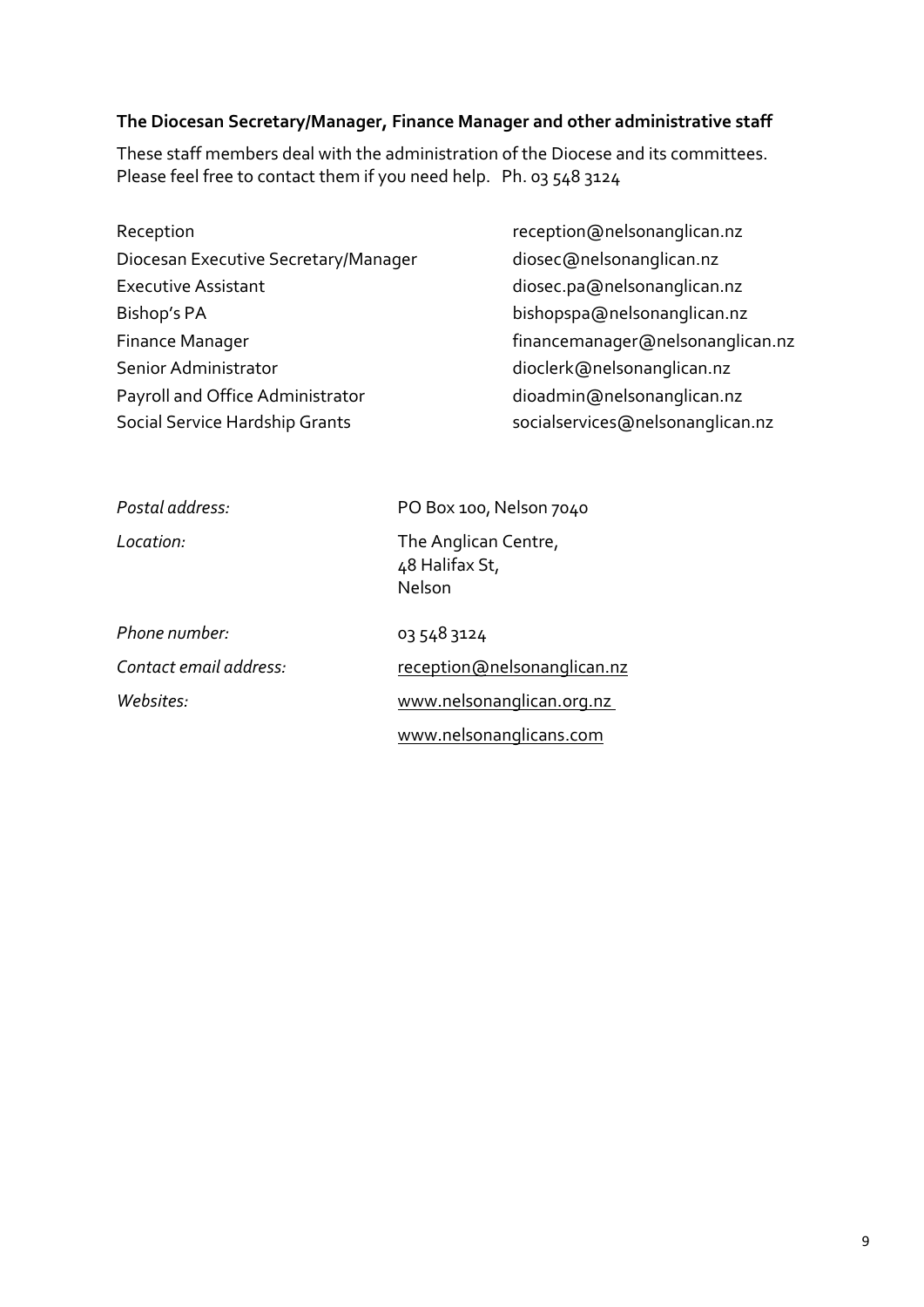# **FACULTIES**

Before any changes can be made to the fabric, furniture, lighting, monuments or ornaments of any church, a faculty must be issued by the Diocese. A faculty is the permission given for such change.

An application form for a faculty is available on the Diocese website, under Resources/Forms, and must be submitted to the Diocesan Executive Secretary.

For more information about what must be provided with an application, see the Diocesan Properties and Faculties Statute at the end of this Guide.

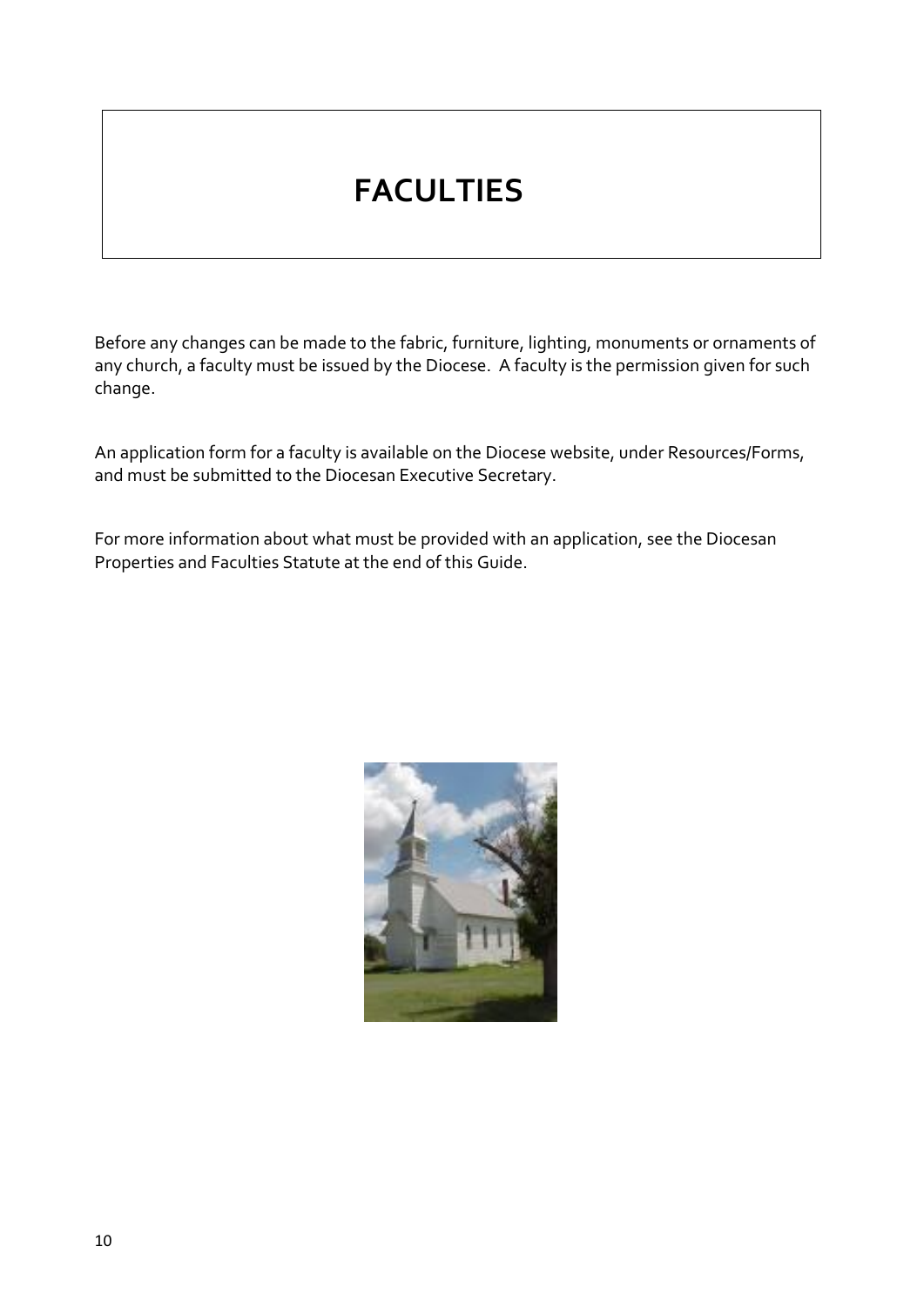# **COMMONLY ASKED QUESTIONS**

#### **1. Who is eligible to be on Vestry and how are they chosen?**

Any lay person on the parish roll (except someone who is a paid member of the parish staff for more than 9 hours a week) may be appointed to Vestry or hold other office in the church (Parishes Statute, s22). To be on the parish roll you need to be baptized. You also need to have taken part in the worship and life of the church for at least 4 months, or be known to be eligible by the Vicar and wardens. (Parishes Statute, s13).

Vestry consists of:

- the Vicar or Priest in Charge
- the Church Wardens
- the Parish Synod representatives, and
- the lay members who are elected at the Parish AGM.

If you are not seeking election as a Warden or Synod representative, you will need to be elected separately to Vestry by parishioners at the AGM. You must be nominated for Vestry and your nomination seconded by someone else on the parish roll, and you must give your consent to have your name put forward (Parishes Statute, s21).

Once elected to Vestry, you must sign a declaration acknowledging the authority of General Synod (the governing body of the Anglican Church in New Zealand) (Parishes Statute, s24).

#### **2. How many people are required for Vestry?**

The Parishes Statute gives a broad range of 3 – 10 elected Vestry members (Parishes Statute, s19). The AGM usually decides the actual number needed in each parish.

# **3. How long is my term on Vestry?**

Vestry members are elected for one year. If you wish to continue on Vestry, you will have to stand again for election at the next AGM (Parishes Statute, s22). In practice, very few elections to Vestry are contested.

You can resign at any time by writing to the Vicar, or if there is no Vicar to a church warden (Parishes Statute, s.32).

If a vacancy arises on Vestry the position may remain vacant or Vestry may appoint someone to fill the vacancy (Parishes Statute, s.35).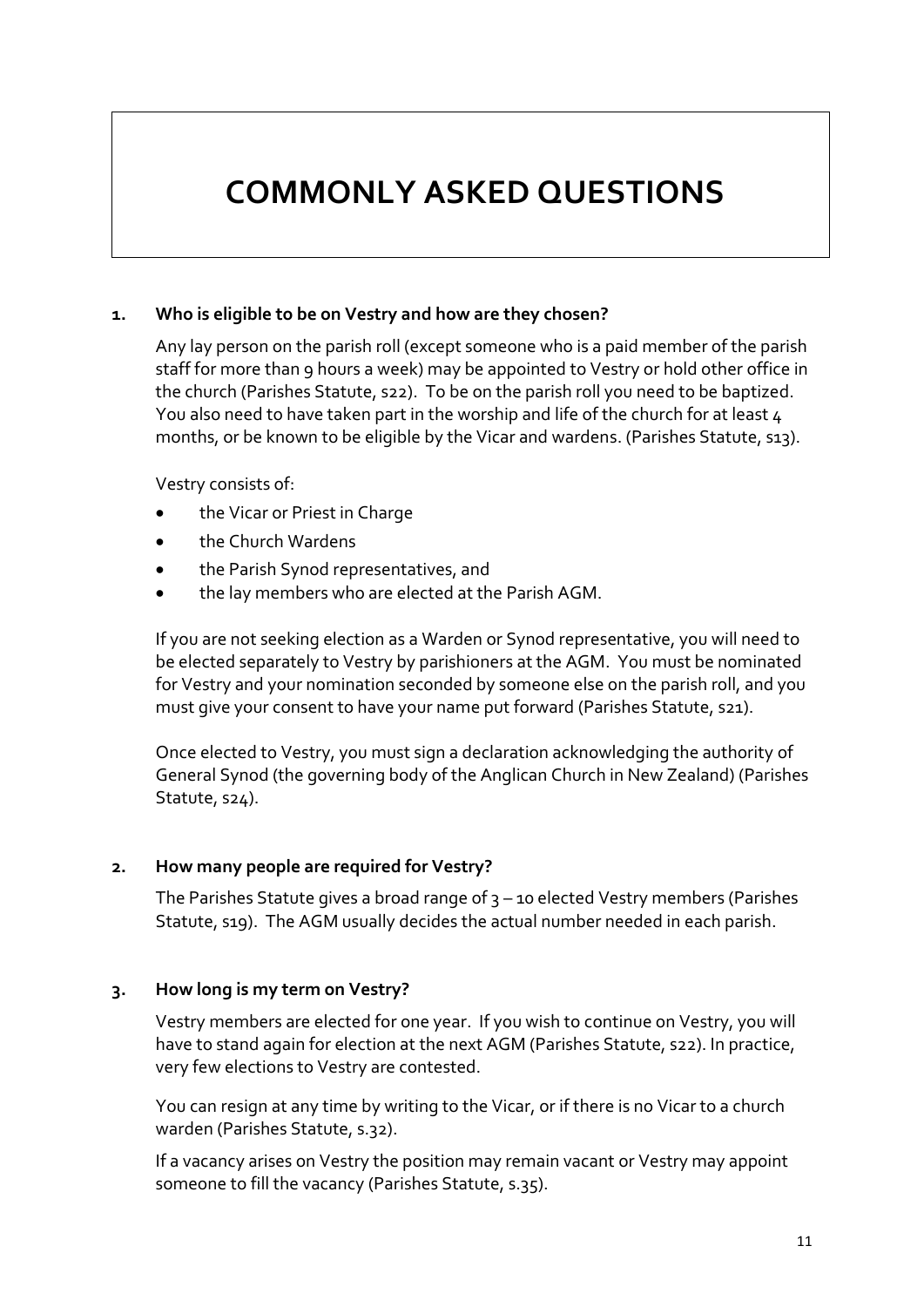#### **4. Who chairs Vestry meetings?**

Usually the Vicar chairs Vestry. However, if the Vicar is unable to attend or for some reason there is no Vicar, the Vicar's warden acts as chair. Similarly, if the Vicar's warden is unable to attend or for some reason there is no Vicar's warden, the people's warden acts as chair.

If the Vicar wishes, Vestry may elect one of its members to chair Vestry meetings (Parishes Statute, s41).

#### **5. What quorum is needed for a Vestry meeting?**

Vestry can decide its own quorum but it must be no fewer than 1/3 of its members, with a minimum of 4, and shall include the Vicar and at least 1 warden (Parishes Statute, s43).

#### **6. Does notice need to be given of what will be discussed at Vestry meetings?**

Although not expressly required by the Parishes Statute, it is good meeting practice to have an agenda. Certainly, there is a requirement for Vestry to keep full minutes (Parishes Statute, s.47).

# **7. How much detail should we get into at Vestry meetings?**

There is no simple answer to this. The smaller the parish and fewer the parish staff, the greater the chance that Vestry will need to engage in detail. The larger the parish and greater the parish staff, the more important it becomes that Vestry does not engage in detail unless required to for a specific reason. Remember that Vestry is the parish governance body and needs to keep its eye on the big picture. It should not get involved in the management responsibilities of others unless specifically called for. Please see the comments Vestry's Governance Role in Appendix A for seven guiding questions to influence vestry discussion.

# **8. What is Vestry's responsibility to provide a vicarage?**

Vestry must provide a vicarage rent free in the parish for use by the Vicar and his / her family. The same applies to accommodation for other full time assistant clergy. If for any reason there is no vicarage, or the vicarage for some reason is unsuitable, a housing allowance approved by the Diocese must be paid instead. (The current housing allowance amounts to 1/3 of the clergy stipend.)

To make sure that clergy housing is suitable for use, the Diocese has a set of requirements for vicarages. These can be found in Appendix I of the Diocesan Handbook, kept in the parish or Vicar's office, entitled *Parish Building Regulations for*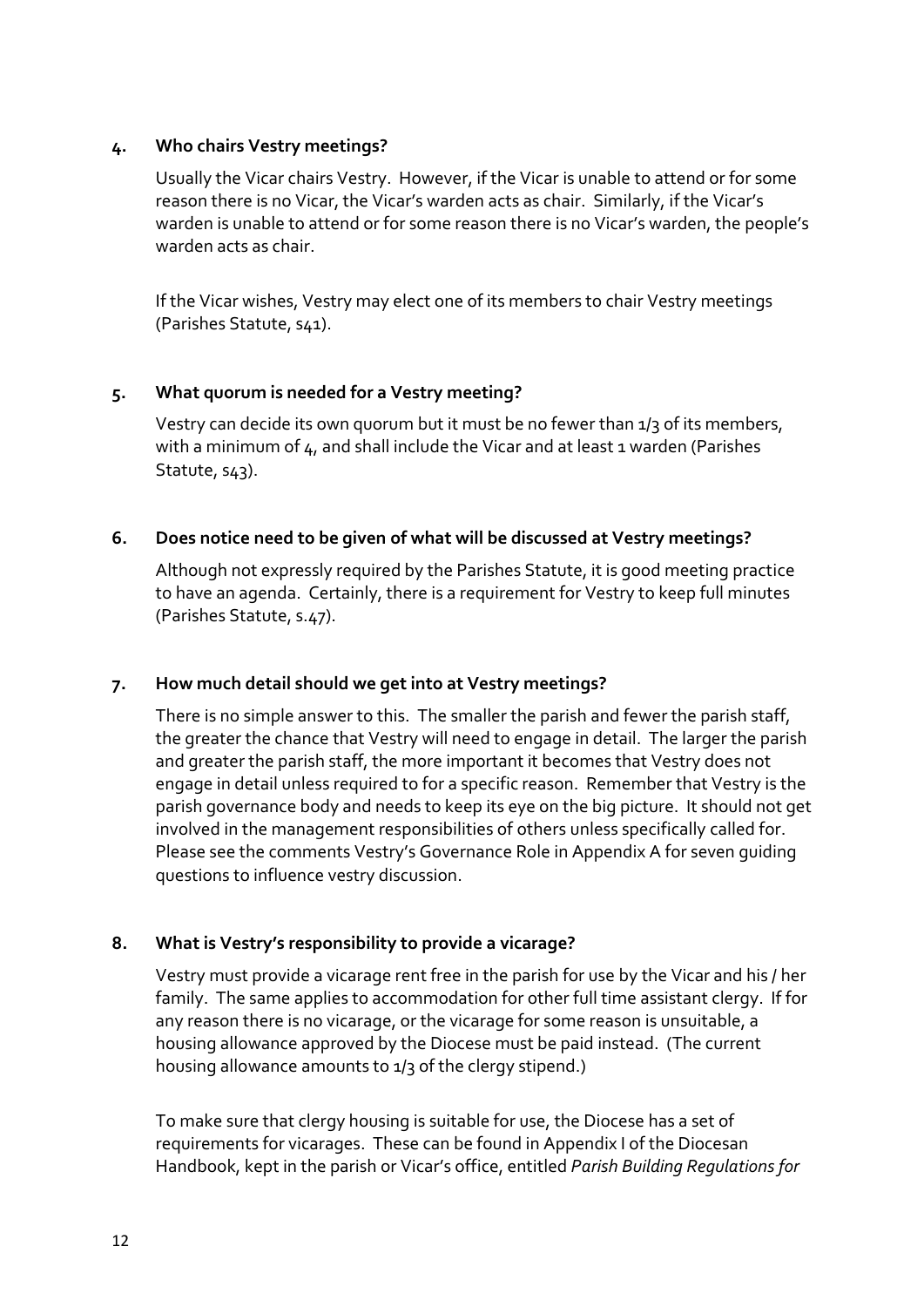*Vicarages*. Also in Appendix H of the Diocesan Handbook are *Guidelines for the Occupation and Vacation of Vicarages and Diocesan Housing* which contains the rights and responsibilities of clergy with respect to such housing.

#### **9. What responsibility does Vestry have for maintaining the church, hall and vicarage?**

Vestry must care for and maintain all these buildings and take responsibility for any alterations and improvements. To ensure proper repair and maintenance, Vestry must arrange for all buildings to be inspected at least once a year (Parishes Statute, ss 45 and 46).

Each parish is expected to draw up a 10 year maintenance plan for parish properties. The plan should be accompanied by appropriate budget provision. A 10 year maintenance plan is required before the Diocese considers any financial assistance for church buildings or the vicarage.

#### **10. What happens if the Vestry wants to buy property for church use?**

As soon as Vestry begins to seriously consider the purchase of land or other property, it should contact the Diocesan Executive Secretary. The approval of Standing Committee and the Nelson Diocesan Trust Board is needed before any site for a church building can be purchased ('church building' means any church, vicarage or hall). Their consent is also needed before a church building can be erected or an alteration made that affects its stability or general plan (Dio. Properties and Faculties Statute, s.4). If their 'in principle' approval to go ahead is obtained early in the process, Vestry can proceed with confidence in its planning. If needed the Executive Secretary can also put the parish in touch with those who can assist with fund raising, or who can advise on other related matters. Remember that you will need to check any Council planning regulations to ensure the intended use of the property is possible and that all Council requirements are met.

In Appendix B to this Guide is a list of factors Vestry should consider when deciding whether to buy or sell property. These factors also guide Standing Committee when considering a request to buy or sell.

Any proposal to purchase property that involves financial liability for the parish may only proceed if it is first authorised by a resolution of Vestry. The maximum amount Vestry can spend without authorisation from a general meeting of parishioners is \$20,000 or 20% of Assessable Income in the previous year, whichever is lesser. (Dio. Properties and Faculties Statute, s.5).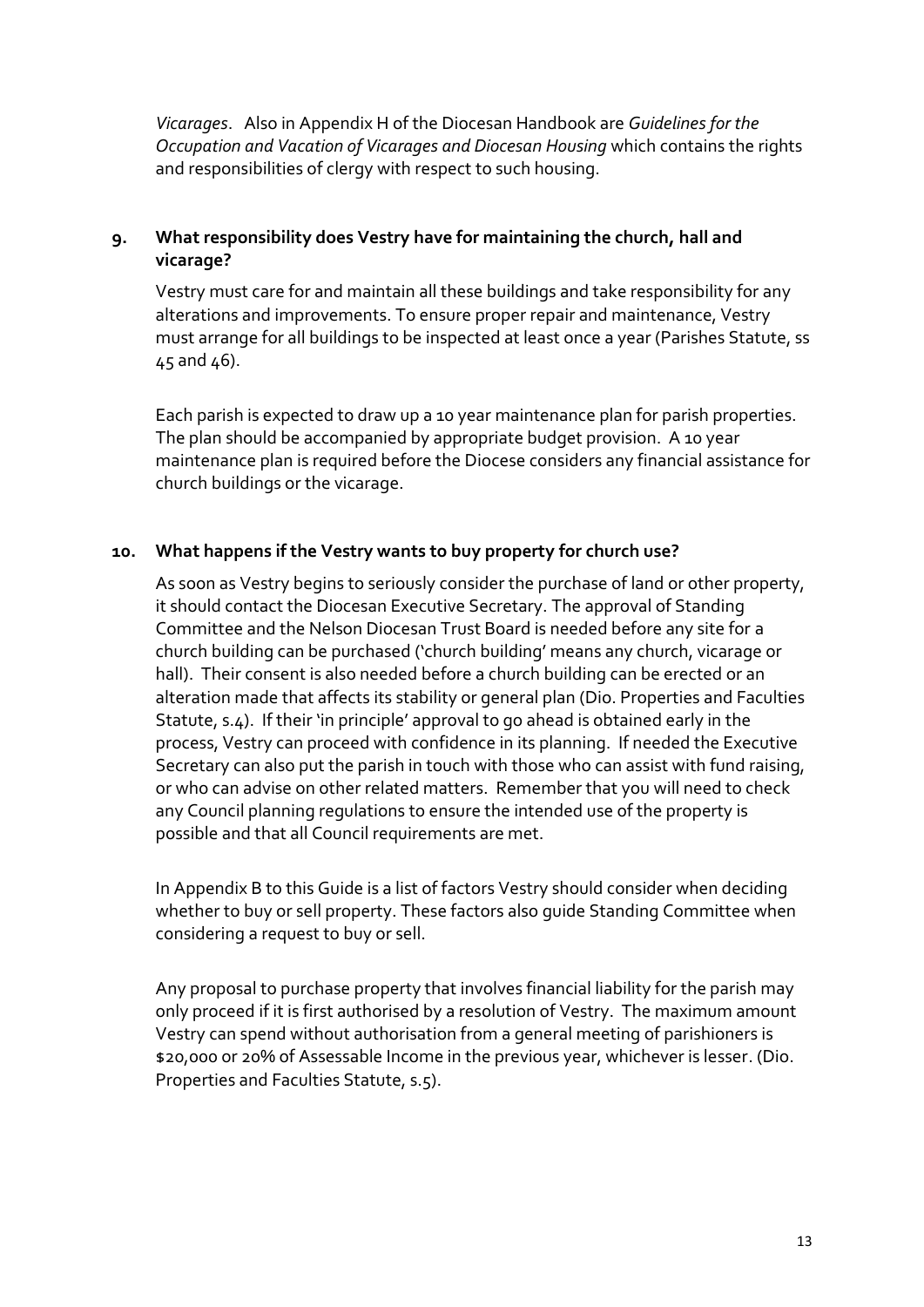Should vestry wish to borrow money for the purchase (or for any other purpose), it must first have at least 60% of the purchase price (or other financial liability) and must pay off the debt within 20 years. (Dio. Properties and Faculties Statute, s.6). Limits are also placed on the giving of mortgage security over the site of a church building (s. 7) and the consent of Standing Committee and the Trust Board must also be obtained before a mortgage is entered into (s.17).

As legal owners of all diocesan property, the Nelson Diocesan Trust Board must sign as owner any transfer of property.

#### **11. What happens if the Vestry wants to sell/lease church property?**

The process of selling or leasing property is very similar to that for buying. As soon as Vestry seriously starts to consider one of these possibilities, it should contact the Diocesan Executive Secretary. The approval of Standing Committee and the Nelson Diocesan Trust Board is needed (Dio. Properties and Faculties Statute, s17) and once their 'in principle' approval to go ahead is obtained, Vestry can proceed with confidence in its planning. If needed the Executive Secretary can put the parish in touch with people who can advise on matters related to the sale.

In Appendix B to this Guide is a list of factors Vestry should consider when thinking about selling property. These factors also guide Standing Committee when deciding whether to approve a sale.

Parishioners may have strong emotional ties to church property. As part of the process of deciding to sell, you would be wise to seek as wide an approval as possible at a general meeting of parishioners, the time and purpose of which has been properly notified beforehand (Parishes Statute, s20).

As legal owners of all diocesan property, the Nelson Diocesan Trust Board must sign as owner any transfer of property.

#### **12. What is a faculty and when is one needed?**

A faculty from the Diocese must be obtained before any changes can be made to the fabric, furniture, lighting, monuments or ornaments of a church. A faculty is also needed before anything is erected or placed in a church that should be dedicated or consecrated. A faculty is the permission given for the change.

An application form for a faculty is available on the Diocese website, under Resources/Diocese/Forms, and must be submitted to the Diocesan Executive Secretary by the Vicar and church wardens.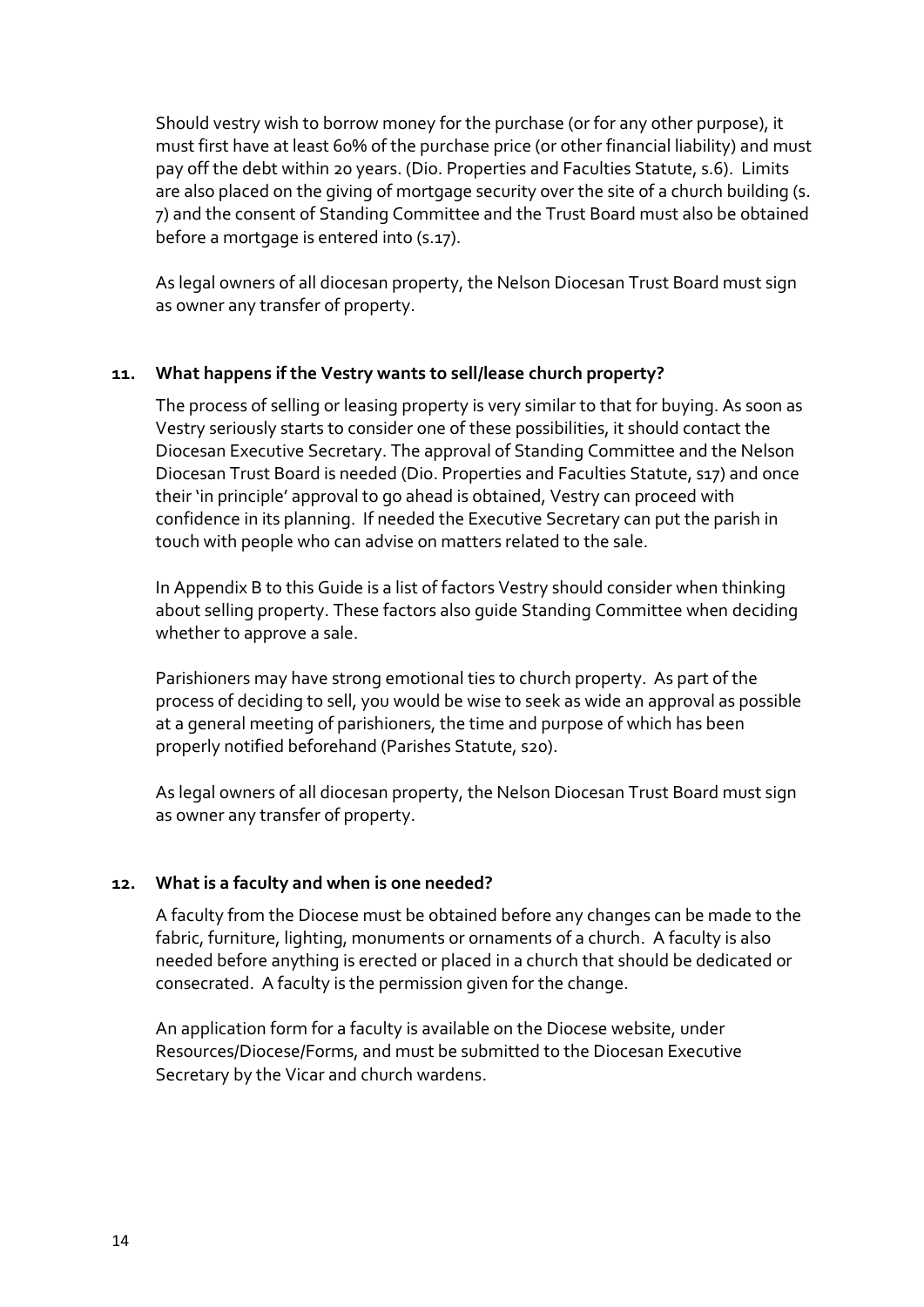#### **13. Is Vestry responsible for appointing the Vicar?**

The appointment of a Vicar is an appointment to an ecclesiastical office made by the Bishop in consultation with the parish. Each year, soon after the parish AGM, Vestry must elect 4 people as 'nominators' for the parish. The nominators must be qualified to be a member of vestry (ie, must be baptized and on the parish roll), but need not actually be a member of vestry (Parishes Statute, s44). Should the position of Vicar become vacant, the nominators represent the parish in the appointment of a new Vicar.

No other ordained staff (other than the Vicar) shall be engaged in the parish without Vestry's approval. The Diocesan Executive Secretary will prepare the appropriate appointment agreement.

#### **14. What responsibility does the parish have for paying the Vicar?**

The payment of clergy stipends is a first charge on the revenue of the parish. The same applies to the salaries of lay staff (Parishes Statute, s43)

#### **15. What responsibility does Vestry have for the Vicar's well-being?**

The suggestion has already been made that Vestry members each take responsibility for the care and support of parish leaders and office bearers. Responsibility for the Vicar's well-being is the specific responsibility of the church wardens (see question X).

#### **16. How does Vestry go about employing parish staff?**

One of the main duties of Vestry is to decide whether, and what, paid positions should be established in the parish (Parishes Statute, s45). All paid lay staff are appointed by the Vicar and wardens, on behalf of Vestry. If you are planning to employ someone in the parish, contact the Diocesan Executive Secretary who will draw up the appropriate employment contract ready for signing.

#### **17. What are our ongoing responsibilities as an employer?**

The employment of lay staff is covered by New Zealand employment law. In addition, the Diocese of Nelson has committed itself and all its parishes to being good employers and has adopted the Anglican Church's *People Matter Employment Guidelines*. You can find these Guidelines in the Diocesan Handbook, kept in your parish or Vicar's office. These *Guidelines* set out Vestry's responsibilities when selecting and appointing staff, inducting new staff, undertaking performance reviews and staff development, and when ending employment relationships.

One employer responsibility is to ensure staff well-being by making sure they take adequate leave. The responsibility of ensuring annual leave is taken lies with the wardens (Parishes Statute, s46). As well as ensuring staff well-being, making sure leave is taken also ensures that the parish is not left with the financial liability to pay out annual leave should employment end before it is taken.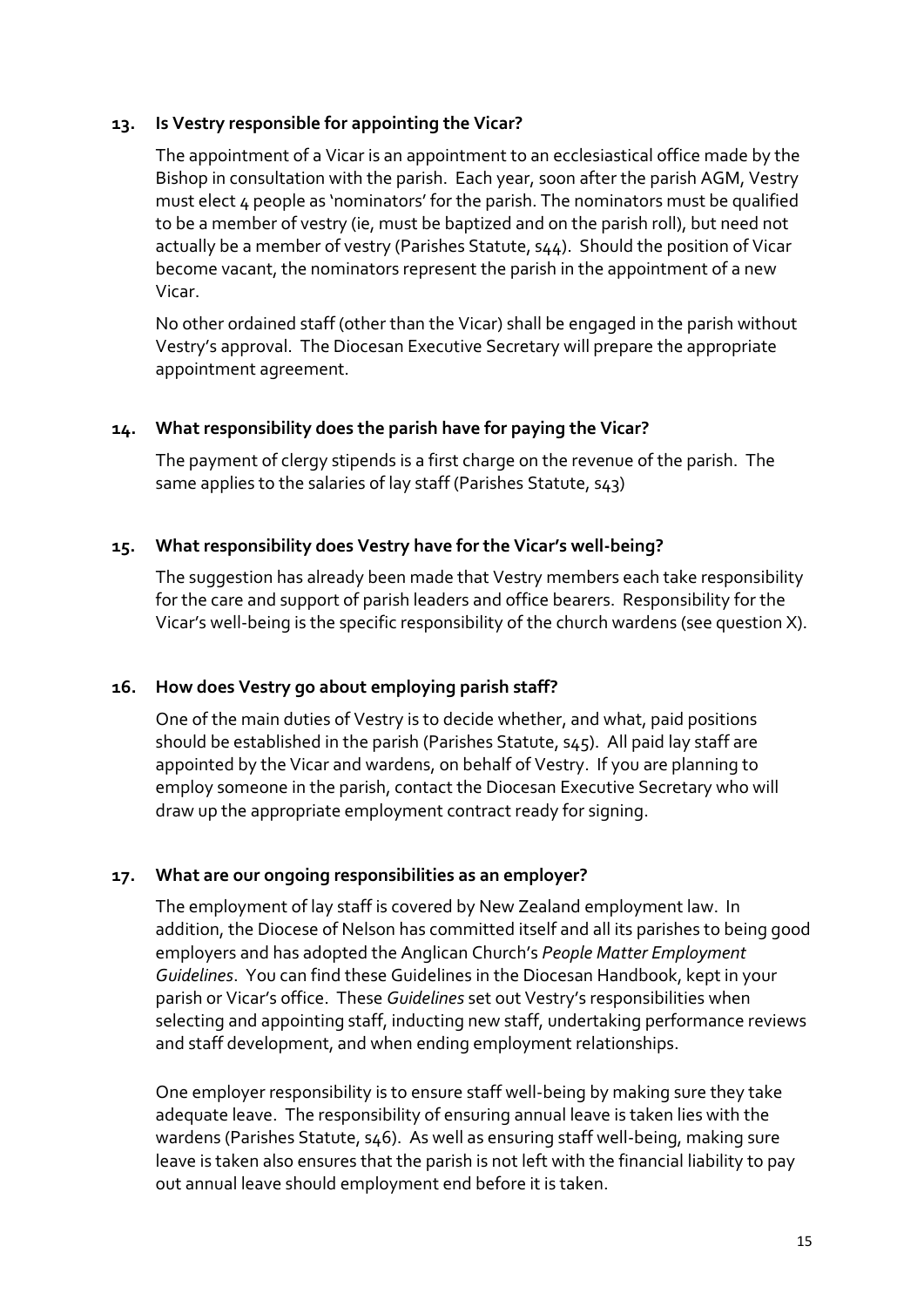#### **18. What is the responsibility of Vestry for health and safety?**

This is another instance where the general laws of New Zealand apply. As the governance body of the parish, vestry has a collective responsibility to ensure that health and safety is taken seriously in the parish and that legal requirements are met. Members of vestry also have an individual duty as 'officers' of the parish to exercise due diligence to ensure they educate themselves on the requirements of the law and that health and safety matters are appropriately dealt with.

To comply with the first part of this duty, vestry members must know about the Health and Safety at Work Act 2015. If you haven't attended face to face training with the Diocesan Executive Secretary, you must watch the DVD on the requirements of the Act sent out to all parishes. You must also read and be familiar with the Diocesan Health and Safety Management Plan.

#### **19. What are the parish's financial obligations?**

The first call on the parish's finances is for paying the Vicar and any other staff. This includes their stipend/wages, contributions towards their pension/superannuation and any allowances. The parish also has an obligation to provide cost free housing for the Vicar and his or her family, and for any assistant priest in the parish. If housing is not available, the parish must pay a housing allowance to the Vicar and other clergy generally equating to 1/3 stipend

The parish is legally obliged to pay taxes in the form of GST, ACC and PAYE. This obligation is met by the Diocese on behalf of the parish.

In addition to staff costs, the parish has an obligation under the diocesan statutes to maintain the vicarage and other church buildings. The parish buildings and other assets must be insured and cover is arranged through the Diocese. The cost of any building development or alteration is also the responsibility of the parish, although some financial assistance may be available from the Diocese.

The cost of the Vicar and staff, insurances and a contribution to the cost of the Bishop's Ministry Team are calculated and paid monthly to the Anglican Centre under what is known as the parish quota (or sustentation). The parish's direct expenses amount to about 95-99% of the quota - the contribution to the Diocese amounts to only a very small proportion of the parish costs. The Anglican Centre then arranges for payment of all staffing and other costs.

#### **20. What is the Diocesan accounting scheme and how does it work?**

In 2006 the Anglican Centre set up a centralised scheme to help parishes with their day to day processing and financial reporting obligations. The basis of the scheme is that the Anglican Centre takes over parts of the process usually performed on a voluntary basis by treasurers. The Anglican Centre now: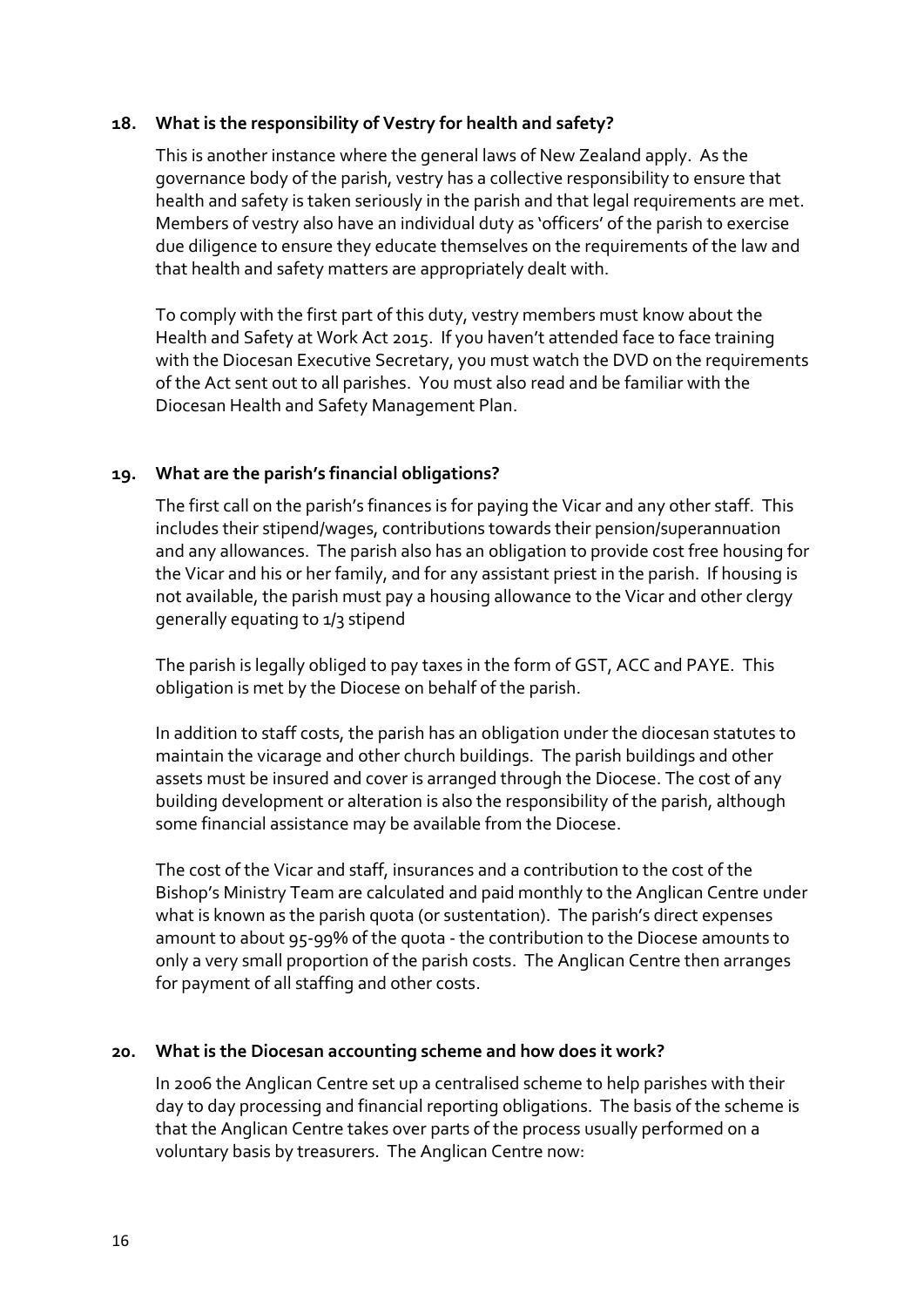- ✓ Pays parish accounts
- $\checkmark$  Processes parish transactions
- ✓ Pays wages
- ✓ Pays parish quota to Diocese
- $\checkmark$  Prepares monthly management accounts
- ✓ Prepares two-monthly GST returns
- ✓ Prepares annual accounts

The responsibility of issuing donation tax receipts continues to lie with the parish.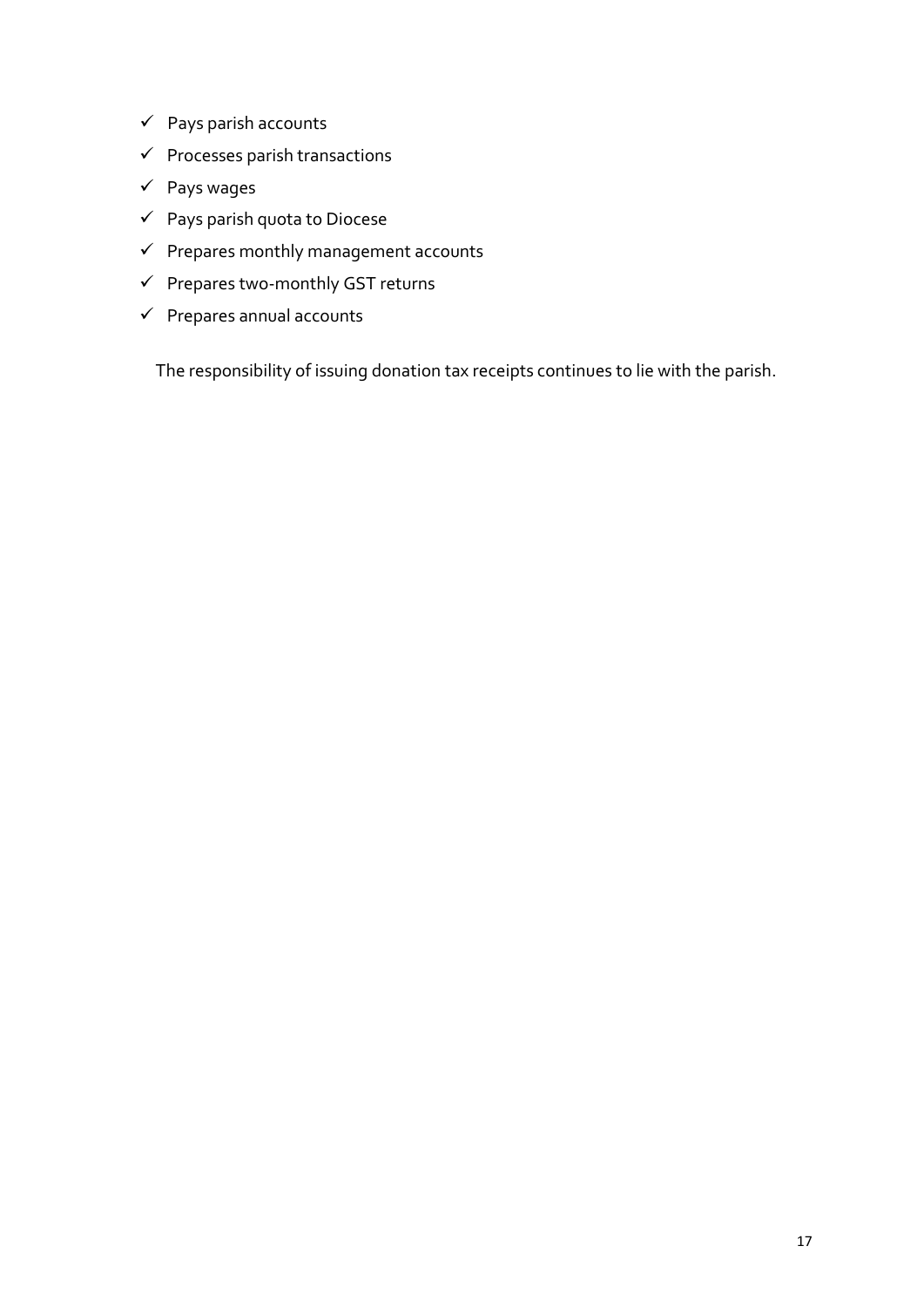# **ADDITIONAL WARDENS' QUESTIONS**

#### **1. What is the difference between a Vicar's Warden and a People's Warden?**

The Vicar's Warden is appointed by the Vicar before the election of office holders at the parish AGM; the People's Warden is elected by parishioners at the AGM (Parishes Statute, ss 21 and 27). While coming into the role by different means, the duties and responsibilities of wardens under the diocesan statutes are the same.

For example, both wardens are responsible for the Vicar's physical wellbeing, as well as that of staff (Parishes Statute, s.56). Traditionally, however, the Vicar's Warden has had a particular role in standing alongside and supporting the Vicar. Similarly, the People's Warden has traditionally had a role in standing alongside parishioners, hearing their concerns and, where appropriate, voicing them to the Vicar. Although not required, this may be a useful division of responsibility between the wardens.

#### **2. How long is my term of office as warden?**

Like other vestry members, the People's Warden holds office for one year until the following AGM, unless he or she resigns earlier by giving written notice to the Vicar or is re-elected for a further term. Likewise, appointment of the Vicar's Warden lasts for one year unless he or she resigns by giving written notice to the Vicar or is re-elected for a further term (Parishes Statute s.32).

If there is a vacancy for any reason in the office of Vicar's Warden, the Vicar must appoint a replacement as soon as possible and give the required notice of that appointment (Parishes Statute, s.33 and s.2). If the office of People's Warden becomes vacant, a special general meeting of parishioners must be held as soon as practicable to elect someone else to that office (s.34).

#### **3. What can I do to ensure the Vicar's well-being?**

As well as being available to talk things though and provide general support, you are specifically required to have concern for the physical well-being of the Vicar and other staff. This includes making sure that he or she takes regular leave. To help keep wardens up to date with the Vicar's and staff's leave entitlements, the Anglican Centre automatically sends wardens a copy of clergy and salaried staff leave returns where leave has been taken in the preceding fortnight. You can then raise any queries while the matter is current.

In addition the Executive Secretary will write to the Vicar and wardens reminding them of any excessive untaken leave by the Vicar, and about any excessive untaken leave by lay staff. Appendix C to this Guide contains useful information on *Leave Taking and Recording*.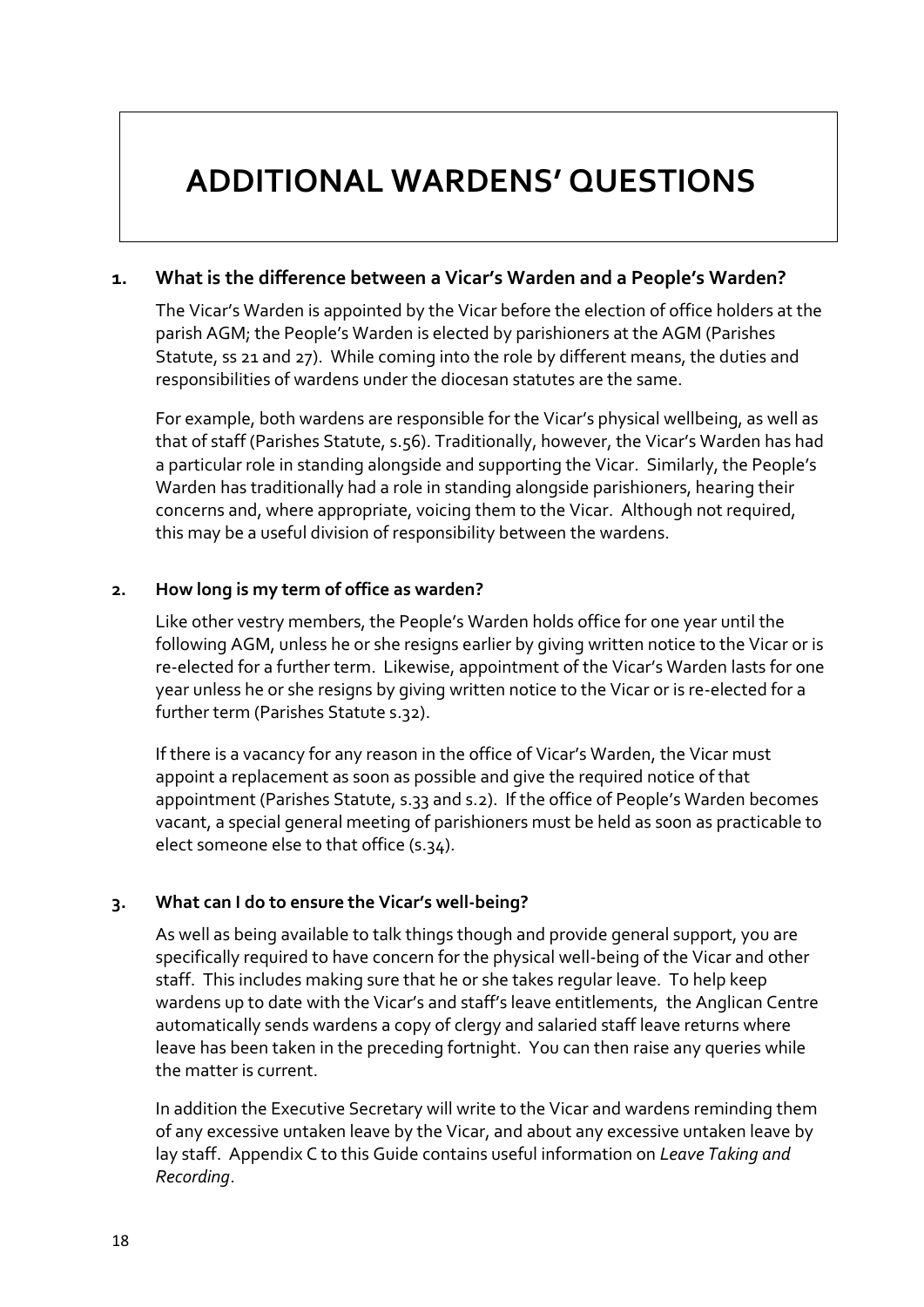# **RELEVANT STATUTES**

#### **PARISHES STATUTE 2006**

#### **Analysis**

- **Short Title**
- **Interpretation**

#### **PART I - Parishes and Mission Districts**

- **Existing parishes**
- **Powers of Synod in respect of parishes and mission units**
- **Constitution of new parishes**
- **Other ministry and Mission Units**
- **Continuation of a Parish**
- **Parishes receiving Financial Assistance**
- **Alteration of boundaries**
- **Abolition of parishes or mission units**
- **10A When intervention may be necessary**
- **Interpretation of "Financial Assistance"**

#### **PART II – Parish Electoral Roll**

- **Purpose of parish electoral roll**
- **Eligibility to be enrolled**
- **Compiling and maintaining the parish electoral roll**
- **Revision of parish electoral roll**
- **Appeal**

#### **PART III - Annual General Meetings, elections and special general meetings**

- **Annual general meeting**
- **Purpose and business of annual general meeting**
- **Number of elected members of Vestry**
- **Notice of annual general meeting**
- **Contributions for objects outside parish**
- **Nomination for office**
- **Eligibility for office**
- **Tenure of office**
- **Declaration**
- **Vicar to chair annual general meeting**
- **Eligibility to speak and vote at annual general meeting**
- **Appointment of Vicar's Churchwarden**
- **Election procedure**
- **Conduct of Ballot**
- **Declaration of results of ballot**
- **Lay synod representatives**
- **Resignation from office**
- **Vacancy in office of Vicar's Churchwarden**
- **Vacancy in office of people's churchwarden**
- **Vacancy in Vestry**
- **Vacancy in office of auditor**
- **Special general meetings of parishioners called**
- **Procedure for special general meetings**

#### **PART IV – Vestries**

- **Membership of Vestry**
- **Meetings of Vestry**
- **Chairing of Vestry**
- **Persons with right to attend Vestry meetings**
- **Quorum for Vestry**
- **Election of Parochial Nominators**
- **Primary duties of Vestry**
- **Further duties in respect of property**
- **Keeping of minutes**
- **Collections**
- **Appointment of ordained staff**
- **Appointment and dismissal of**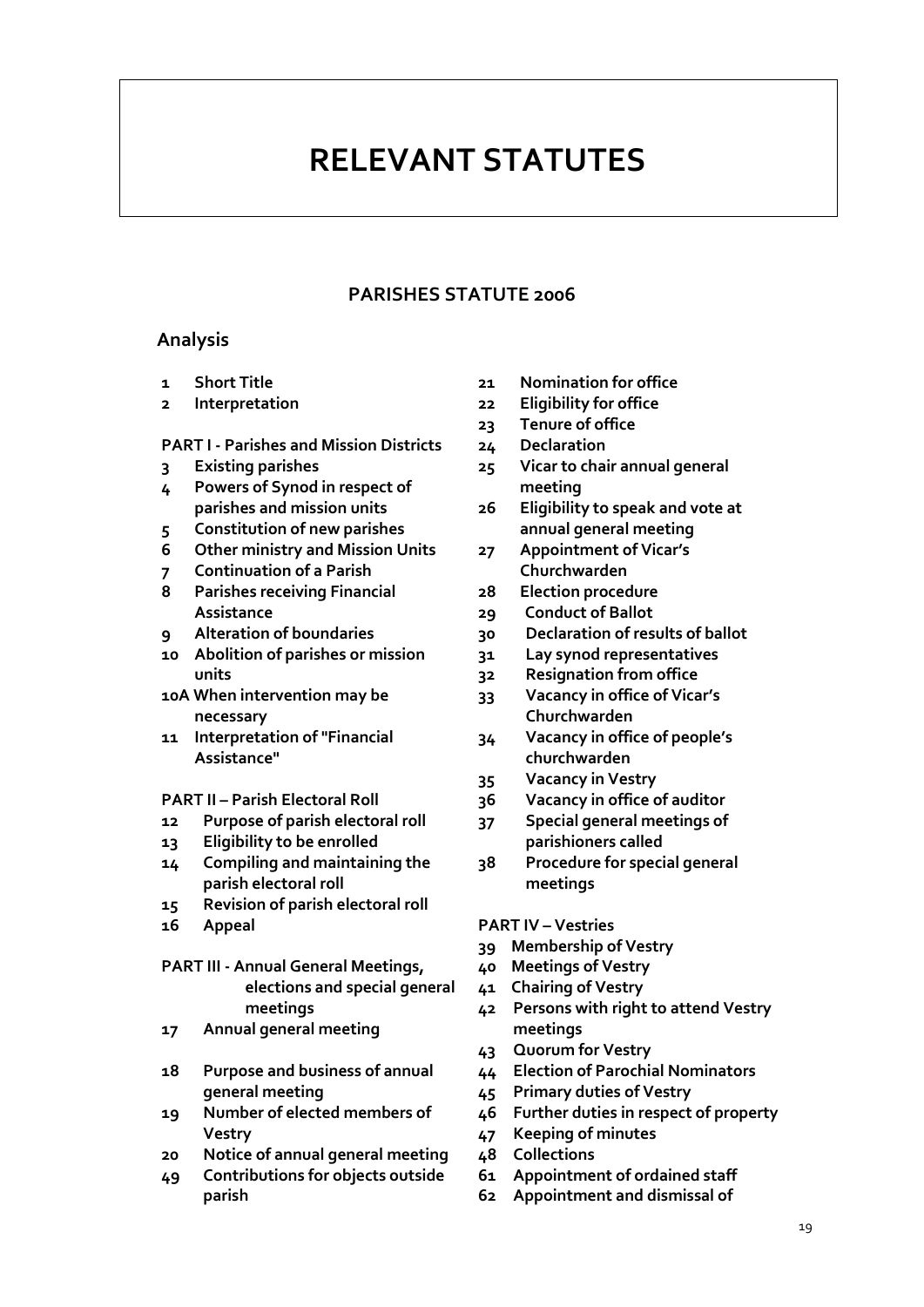**Vestry bound by acts of predecessors**

#### **PART V – Financial Matters**

- **Parish accounts**
- **Parish bank account**
- **Stipends and salaries have priority**
- **Authorisation of payments**
- **Incurring financial liability, borrowing, and mortgaging**

#### **PART VI - Churchwardens, Vicar, and Staff**

- **Duties of Churchwardens**
- **Church, etc, at disposal of Vicar**
- **Forms of service**
- **Choir and music under direction of Vicar**
- **Vicar to maintain registers**

#### **voluntary staff**

- **Stipendiary lay staff**
- **Occupants of parish houses liable for damage**

#### **PART VII - Local Committees**

- **Constitution of local committees**
- **Powers and responsibilities of local committees**
- **Parish to submit aggregated accounts**
- **Election of representatives of local committees to Vestry**
- **PART VIII – Miscellaneous Matters**
- **Effect of non-compliance**
- **Disputes procedures**
- **Repeal**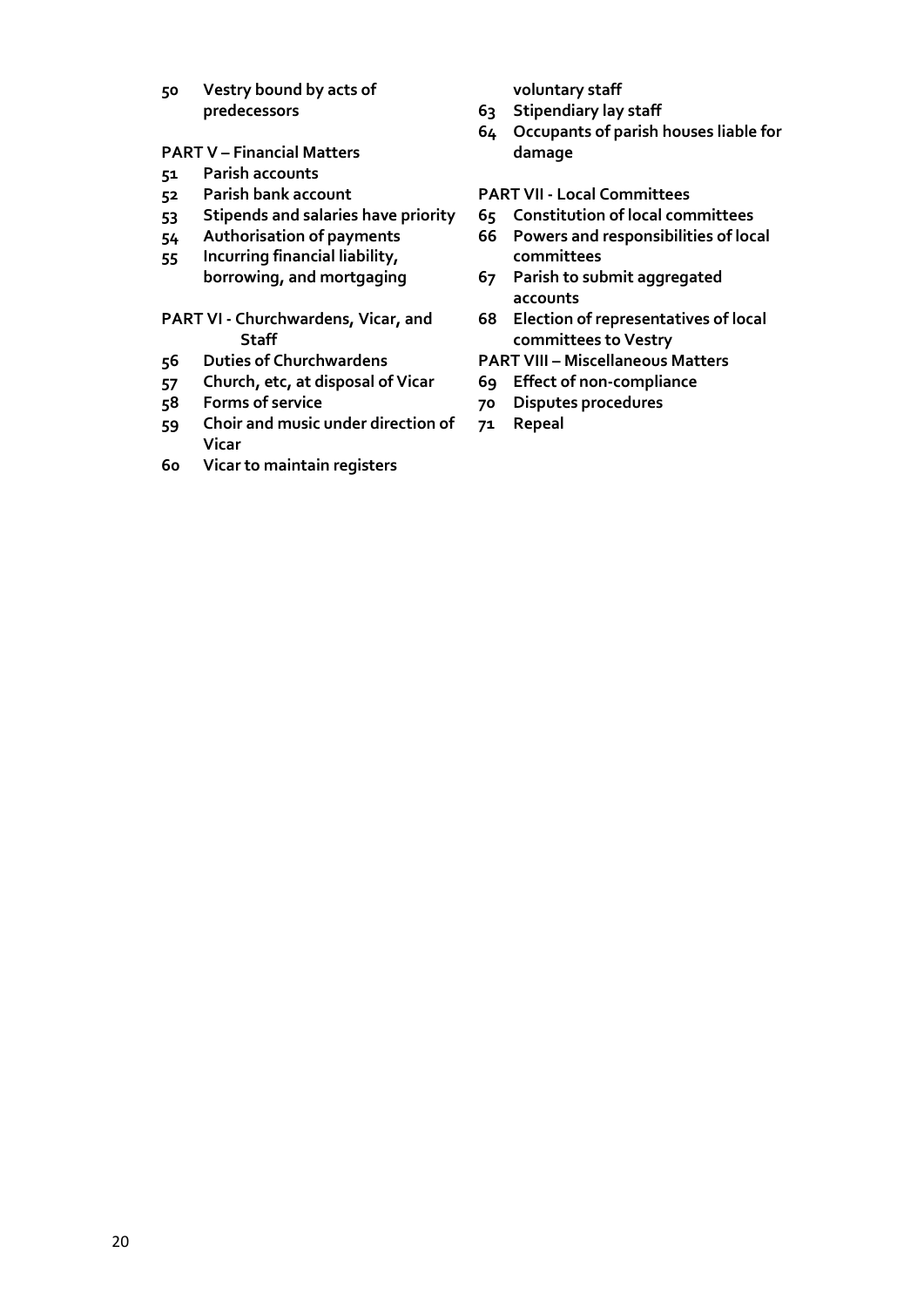# **An Act to provide for the constitution and regulation of parishes and mission districts, and for defining the powers and duties of parish officers**

**BE IT RESOLVED** by the Bishop, Clergy, and Laity of the Diocese of Nelson, in Synod assembled as follows:

#### **1 Short Title**

This Act may be cited as the Parishes Act 2006.

#### **2 Interpretation**

#### In this Act—

**Public Notice** means a notice given—

- (a) orally at a worship service or other meeting of a congregation; and
- (b) in writing placed on a public noticeboard within the church or in a service sheet or other publication given or made available to persons coming into the church

**Vicar**means a clergy person licensed by the Bishop as a Vicar, Co-Vicar, Priest-In-Charge, Dean, Rural Dean, or Pastor

# **Vicar's Churchwarden** means—

- (a) the churchwarden appointed by the Vicar, as required by section 12; and
- (b) in a parish where there is no Vicar, the Bishop's churchwarden."

# **2010 PART I**

# **PARISHES**

#### **3 Existing parishes**

- (1) The parishes of the Diocese are named in Part I of the Schedule to this Act.
- (2) Other ministry or mission units of the Diocese are named in Part II of that Schedule.
- (3) Unless changed in accordance with the provisions of section 8 of this Act, the boundaries of the various parishes, as they were defined immediately before commencement of this Act, shall continue to be the boundaries of those parishes.
- (4) *Deleted*.

# **4 Powers of Synod in respect of Parishes and Mission Units**

- (1) Synod may from time to time, by resolution, do all or any of the following things:
	- (a) constitute a new parish in accordance with section  $\zeta$  of this Act:
	- (b) constitute a new mission unit in accordance with section 6 of this statute
	- (c) *Deleted*
	- (d) alter the boundaries of any parish in accordance with section 9 of this Statute:
	- (e) abolish any parish in accordance with section 10 of this Statute.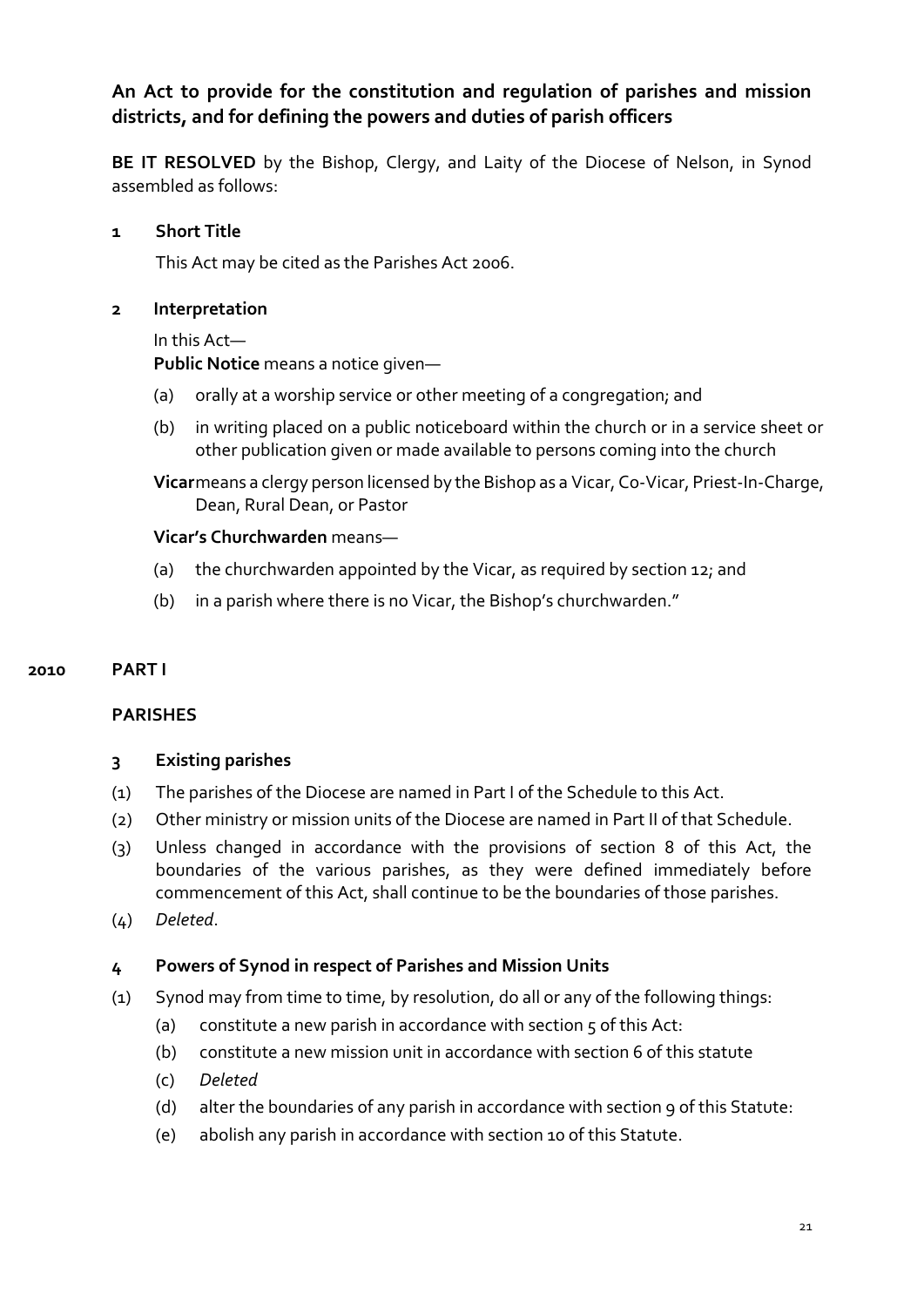- (2) Before any proposal is considered by Synod that would have the effect of altering the boundaries of any existing parish, the proposal shall be considered and reported on by Standing Committee after consultation with each Vestry concerned.
- (3) Before any change is made in the boundaries of any existing parish, one month's notice of the proposed alteration shall be sent to the Vestry of each affected parish, and any representations made by any such parish within the period of that notice shall be considered by Synod or Standing Committee (as the case may be) before the alteration is approved.

# **5 Constitution of new parishes**

- (1) Any members of the Church living in a defined geographical area may from time to time apply to Synod, through the Bishop, to have that area constituted as a new parish, notwithstanding that the whole or any part of the area already forms part of any existing parish.
- (2) If Synod agrees to the application, it shall define the boundaries of the new parish.
- (3) On the constitution of a new parish, the Bishop shall forthwith appoint a qualified person to be a Churchwarden of that parish, who shall hold office until a Vicar is appointed and appoints a Churchwarden of his or her choosing.

#### **6 Other Ministry and Mission Units**

- (1) Other ministry and mission units, as agreed by Synod or Standing Committee may be established to further the mission of the Church
- (2) Every ministry or mission units shall have a form of administration approved in each case by Standing Committee as appropriate to the needs of the mission, and generally complying with the following guidelines:
	- (a) There shall be a committee to be appointed in such manner as Standing Committee shall specify to assist in the administration and work of the mission with such duties and responsibilities as shall be assigned to it by Standing Committee:
	- (b) The committee shall consist of not fewer than three nor more than ten church members, being persons who, if the unit were a parish, would be entitled to vote at parish meetings and for the election of lay representation on Synod:

# **7 Continuation of a Parish**

- (1) Once constituted any Parish is expected to fulfil each of the following requirements:
	- (a) To have defined geographical boundaries which accurately represent the area within which it has its primary focus
	- (b) To have provided within its boundaries a building or buildings suitable for its needs of divine worship and compliant with statutory requirements related to health and safety.
	- (c) To have provided a suitable residence where necessary for the Vicar or other responsible minister in charge or is able to make payment of a housing allowance (in accordance with Diocesan policy) in lieu thereof.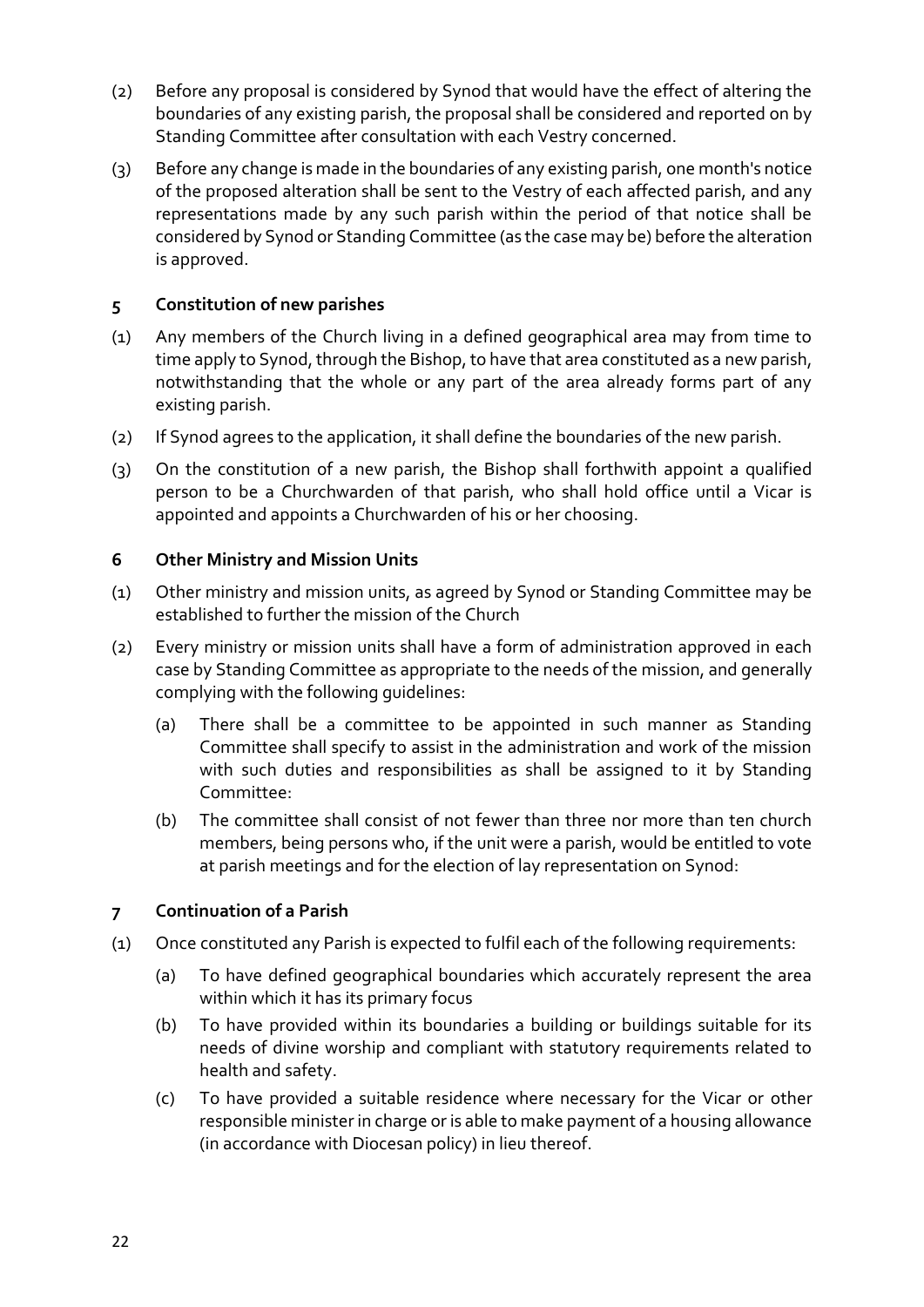- (d) To demonstrate its ability to comply with the financial requirements and other requirements for the time being in force in the Diocese which are applicable to the exercise of the rights and privileges of a parish, as evidenced by a budget for the current year and the year thereafter. It is the expectation of the Diocese that each Parish ought to be financially self-sustaining.
- (e) To demonstrate that it has a duly elected and appointed Vestry which meets on a regular basis and is able to discharge its responsibilities as described in the Parish Statute; provided that in the case of a Parish receiving financial assistance, it has been able to comply with the administrative requirements as determined by the Bishop.
- (f) To demonstrate that it is able to provide worship, pastoral care, outreach, stewardship and other expressions of pastoral life appropriate to a church of its size and characteristics.

# **8 Parishes receiving Financial Assistance**

- (1) Where a Parish is unable to sustain its ministry from its own resources it may receive Financial Assistance from the Synod on such terms and conditions as Synod or Standing Committee may from time to time determine.
- (2) Any Parish receiving Financial Assistance shall be under the control of the Bishop.
- (3) Any Parish receiving Financial Assistance shall work with the Bishop and the Bishop's Ministry team in formulating and implementing a Parish Ministry Plan to aid the Parish moving forward to self-sustainability, if it is possible to achieve that goal.
- (4) Standing Committee may in substitution of the parish governance provisions of this Statute approve for each Parish receiving Financial Assistance an alternative form of administration that is most appropriate to the needs of that Parish, and could comply with the following guidelines:
	- (a) There be a committee to be appointed in such manner as Standing Committee shall specify to assist in the administration and work of the Parish with such duties and responsibilities as shall be assigned to it by Standing Committee;
	- (b) One member of the committee, either appointed by the Bishop or elected by the committee, to be the Warden of the Parish, to act as chairperson in the absence of a Vicar, and to perform such other duties as may be assigned to the Warden by Standing Committee;
	- (c) The committee when required by Standing Committee render a report of its financial position.
- (5) The nomination of any Vicar for a Parish receiving Financial Assistance shall be pursuant to the provisions of section 2.2 of the Appointment and Termination Act 1996.

# **9 Alteration of boundaries**

Synod may from time to time alter the boundaries of any parish by excluding any area that is presently within the parish or by including any area that is presently outside the parish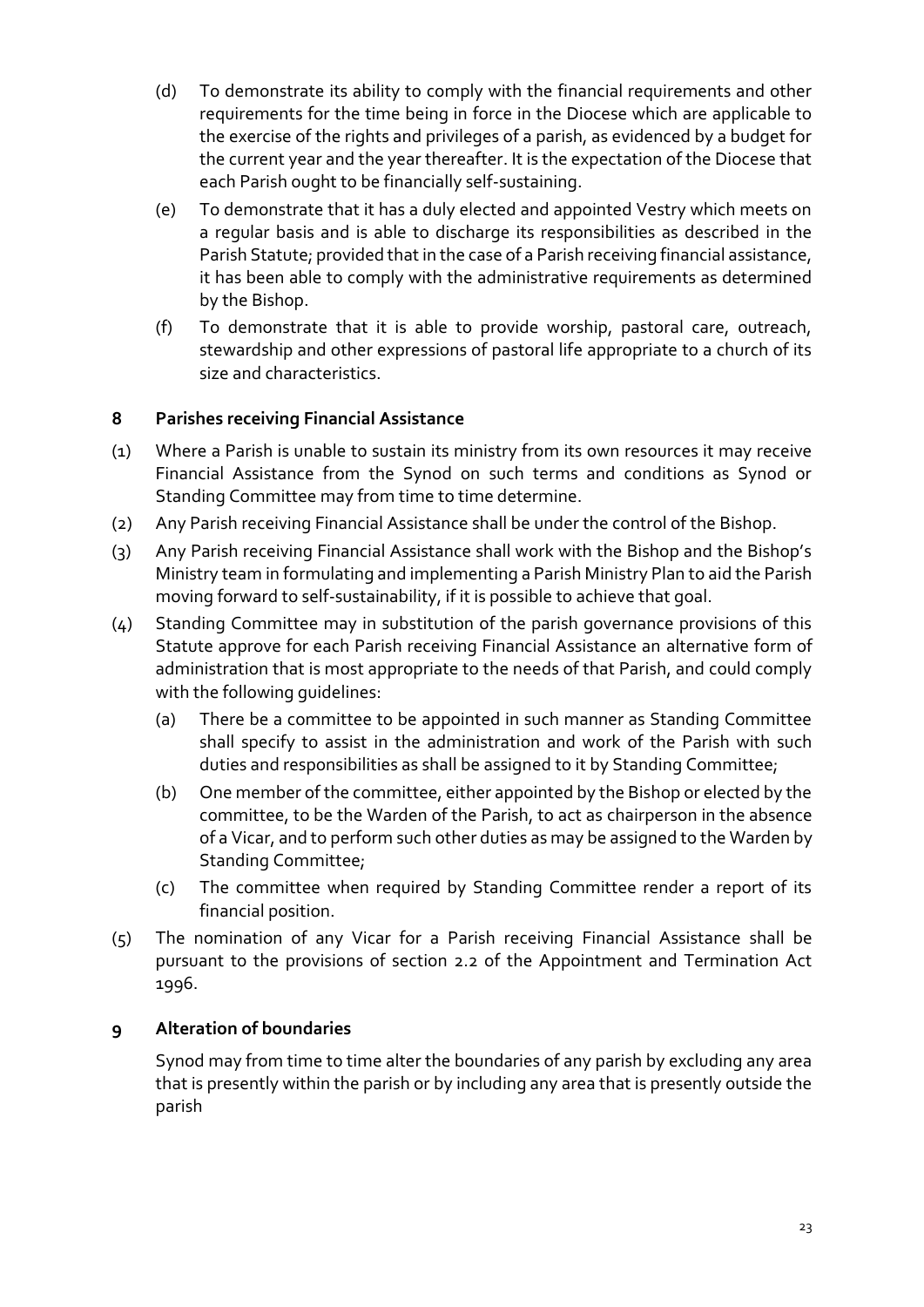#### **10 Abolition of Parishes or Mission Units**

- (1) Where Synod is satisfied that a parish is no longer viable as a separate entity, it may abolish the parish or mission unit and incorporate the whole or any part of the area of the parish in any other parish.
- (2) Where Standing Committee is satisfied that a Ministry or Mission Unit is no longer desirable or required, it may abolish the said Ministry or Mission Unit and give the necessary directions as to the disposition of any assets

#### **10A When intervention may be necessary**

- (1) If, in the opinion of the Bishop, any aspect of the operation of a parish causes concern, the Bishop, after consultation with Standing Committee, may intervene in parish affairs in whatever way, in the opinion of the Bishop, is appropriate.
- (2) Without limiting any of the Bishops powers in clause (1) the Bishop in intervening may appoint a Bishop's Commissioner to undertake specified roles within the Parish. Such roles could include:
	- a. Advisor of Vicar or Parish
	- b. Acting as Vicar or as a Co-Vicar
	- c. Being an additional Warden or Vestry member
	- d. Replacing the Warden(s) or Vestry
	- e. Being the sole governor of the Parish.
- (3) The goal of such intervention is to address the identified issues and to return the Parish to normal governance as soon as practically appropriate.

#### **11 Interpretation of 'Financial Assistance'**

For the purposes of determining what is Financial Assistance, that assistance given by the Diocese to a parish for the purpose of supporting a candidate for ordination or for training a clergyperson in the first two years of ministry following ordination as a Deacon, shall not be deemed to be grant-for-mission assistance, nor would grants received from specific Funds or Trusts for specific projects or purposes be deemed to be Financial Assistance.

If any doubt arises as to whether or not a Parish is receiving Financial Assistance, Standing Committee, whose decision shall be final, shall determine the matter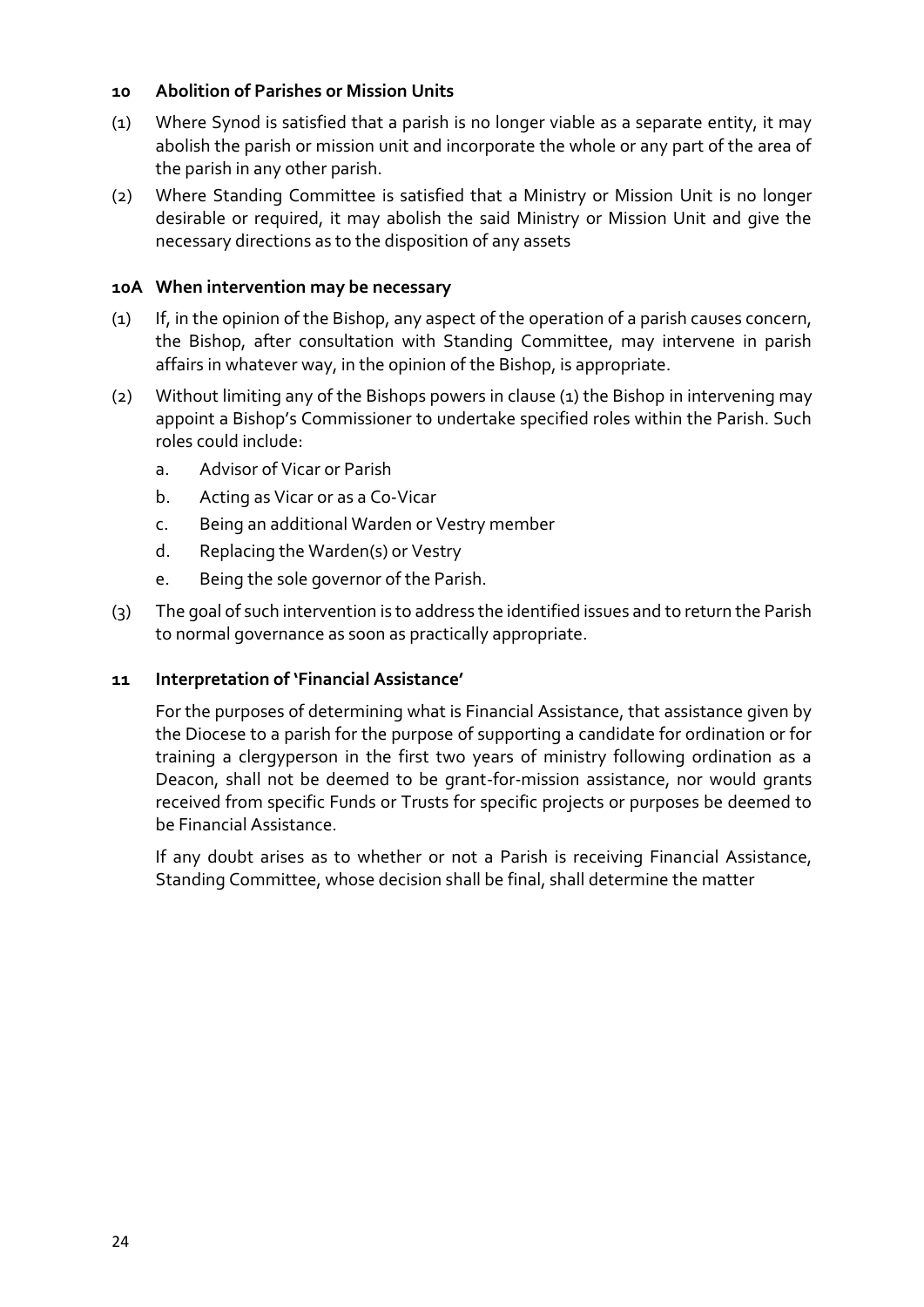#### **PART II**

#### **PARISH ELECTORAL ROLL**

#### **12 Purpose of Parish Electoral Roll**

- (1) The principal purpose of the parish electoral roll is to provide evidence that a person is entitled—
	- (a) To speak and vote on any matter properly dealt with at an annual general meeting or special general meeting of the parish;
	- (b) to be appointed as the Vicar's Churchwarden;
	- (c) to stand for an office listed in **section 18(2)(e)**.
- (2) The parish electoral roll must be available for inspection on request by any person on the roll.

#### **13 Eligibility to be Enrolled**

- (1) A person is entitled to be enrolled on the parish electoral roll if the following conditions are satisfied:
	- (a) The person is baptised; and
	- (b) The person, whether resident in the parish or not, has for at least  $4$  months participated in the worship and life of the parish or is known by the Vicar and churchwardens to be qualified for enrolment; and
	- (c) The person signs the declaration set out in **subsection (2)**.
- (2) The form of declaration referred to in **subsection (1)** is as follows: "I … declare that I have been baptised and wish to be on the electoral roll of the [name] parish."
- (3) No person may be enrolled on more than 1 parish electoral roll at the same time.

#### **14 Compiling and maintaining the parish electoral roll**

- (1) The Vicar and churchwardens must compile and maintain the parish electoral roll.
- (2) The parish electoral roll must consist of the name of each person who has satisfied the conditions set out in **section 13**.
- (3) The parish electoral roll must not be used except for the purposes of this Act or other Act of the Diocesan Synod.
- (4) This section does not prevent the Vicar and churchwardens from compiling, as they think fit, other information for the purposes of the parish community.

# **15 Revision of parish electoral roll**

- (1) The Vicar and churchwardens must keep the parish electoral roll current by revising it as necessary, and at least once a year, not later than 1 month before the date set for the annual general meeting, to ensure that—
	- (a) The names of parishioners are correctly recorded on the parish electoral roll; and
	- (b) the names are removed from the parish electoral roll—
		- (i) Of persons who have died;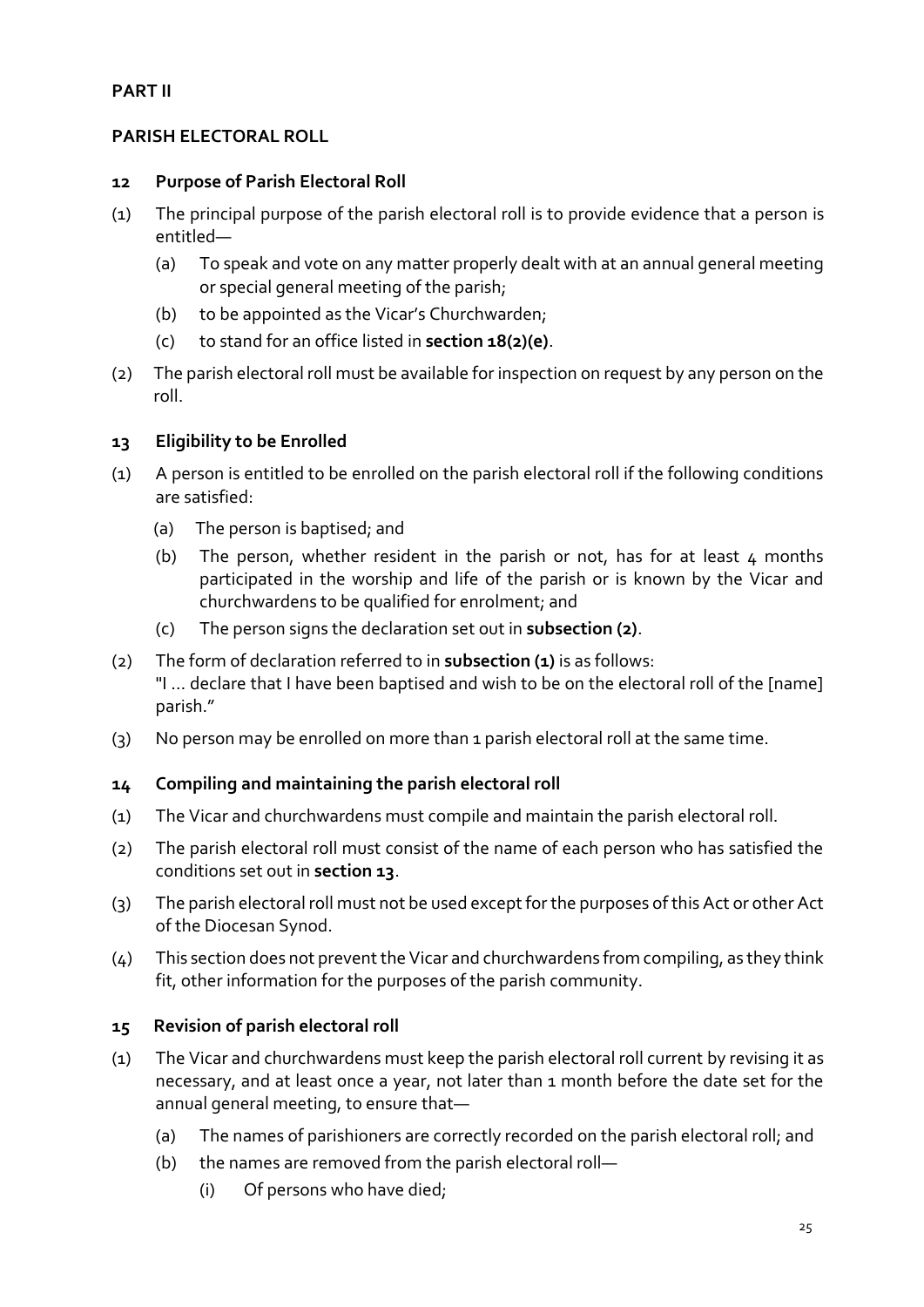- (ii) Of persons who have requested their names to be removed from the parish electoral roll;
- (iii) Of persons with whom contact has been lost.
- (2) Before the Vicar and churchwardens remove the name of a person from the parish electoral roll, they must refer the matter for the approval of the Vestry.

#### **16 Appeal**

A person may appeal to the Standing Committee against any decision relating to that person's eligibility to be on the parish electoral roll."

#### **PART III**

#### **ANNUAL GENERAL MEETINGS, ELECTIONS AND SPECIAL GENERAL MEETINGS**

*Preliminary provisions about annual general meeting*

#### **17 Annual general meeting**

- (1) The Vicar must call an annual general meeting of the members of the parish not later than 30 April in each year.
- (2) If there is no Vicar, or if, for any reason, the Vicar is unable to act, the annual general meeting must be called by—
	- (a) the Vicar's Churchwarden; or
	- (b) if there is no Vicar's Churchwarden or if for any reason the Vicar's Churchwarden is unable or unwilling to act, the people's churchwarden.
- (3) Despite **subsections (1) and (2)**, the Bishop, at his or her discretion, or the Bishop's nominee, may call an annual general meeting of a parish.

#### **18 Purposes and business of annual general meeting**

- (1) The purposes of the annual general meeting of the parish are—
	- (a) to review the spiritual life and the management of the parish; and
	- (b) to enable the business of the parish to be carried out through the democratic election of office holders; and
- 2009 (c) to receive and adopt the accounts of the parish for the previous financial year.
	- (2) The business of the annual general meeting must include the following matters:
		- (a) The minutes of the annual general meeting and of any special general meetings of the previous financial year must be confirmed; and
		- (b) The receipt and consideration of—
			- (i) the Vicar's annual report; and
			- (ii) the churchwardens' annual report; and
			- (iii) if appropriate, other reports of parish activities; and
- 2009 (c) the receipt and adoption of the annual accounts; and
	- (d) the appointment of the Vicar's Churchwarden:
	- (e) the election of—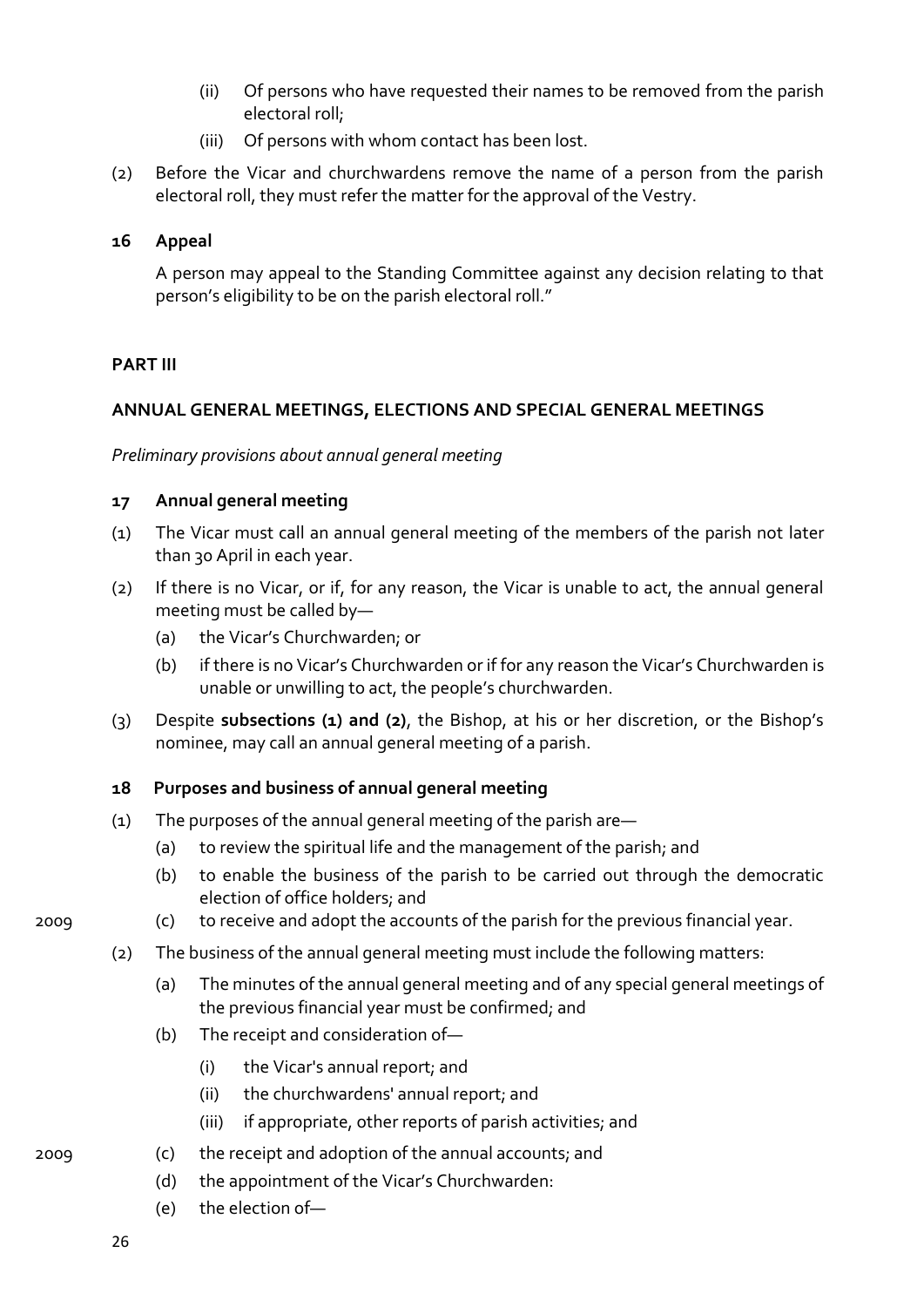- (i) the people's churchwarden; and
- (ii) the members of the Vestry required by section 19 to be elected; and
- (iii) in every third year, the lay synod representatives required.
- 2009 (f) The appointment of an auditor if required. An auditor is required if the Parish's accounts are not being processed and prepared by the Anglican Centre.
	- (3) The right of adjournment is not in the chairperson, nor in the Churchwardens or Vestry, but in the whole assembly, and the question of adjournment must be decided by a majority of votes.

#### **19 Number of elected members of Vestry**

The annual general meeting must elect not fewer than 3, and not more than 10, persons to be members of the Vestry.

#### **20 Notice of annual general meeting**

Public Notice must be given at each worship service on not fewer than 3 Sundays before the date set for the annual general meeting—

- (a) stating the venue, date, and time of the meeting; and
- (b) inviting—
	- (i) nomination of candidates for office holders in accordance with sections 21, 22, and 23; and
	- (ii) notice of any items of general business.

#### **21 Nominations for office**

- (1) Nominations must be invited for candidates for—
	- (a) the office of people's churchwarden; and
	- (b) members of the Vestry; and
- (2) Nominations must be made in the form provided for the purpose, which must require that each candidate—
	- (a) be nominated and seconded by persons on the electoral roll; and
	- (b) clearly indicates his or her consent to be nominated.
- (3) Nominations must be received not later than 8 days before the date of the annual general meeting.
- (4) Public Notice must be given of the persons nominated for office not later than 1 Sunday before the date set for the annual general meeting.

#### **22 Eligibility for office**

2011 Any lay person who is on the parish electoral roll (except a person who is a paid member of the staff of the parish for more than 9 hours each week) may be appointed to or nominated for, and hold, an office referred to in **section 18(2)(d) and (e)**.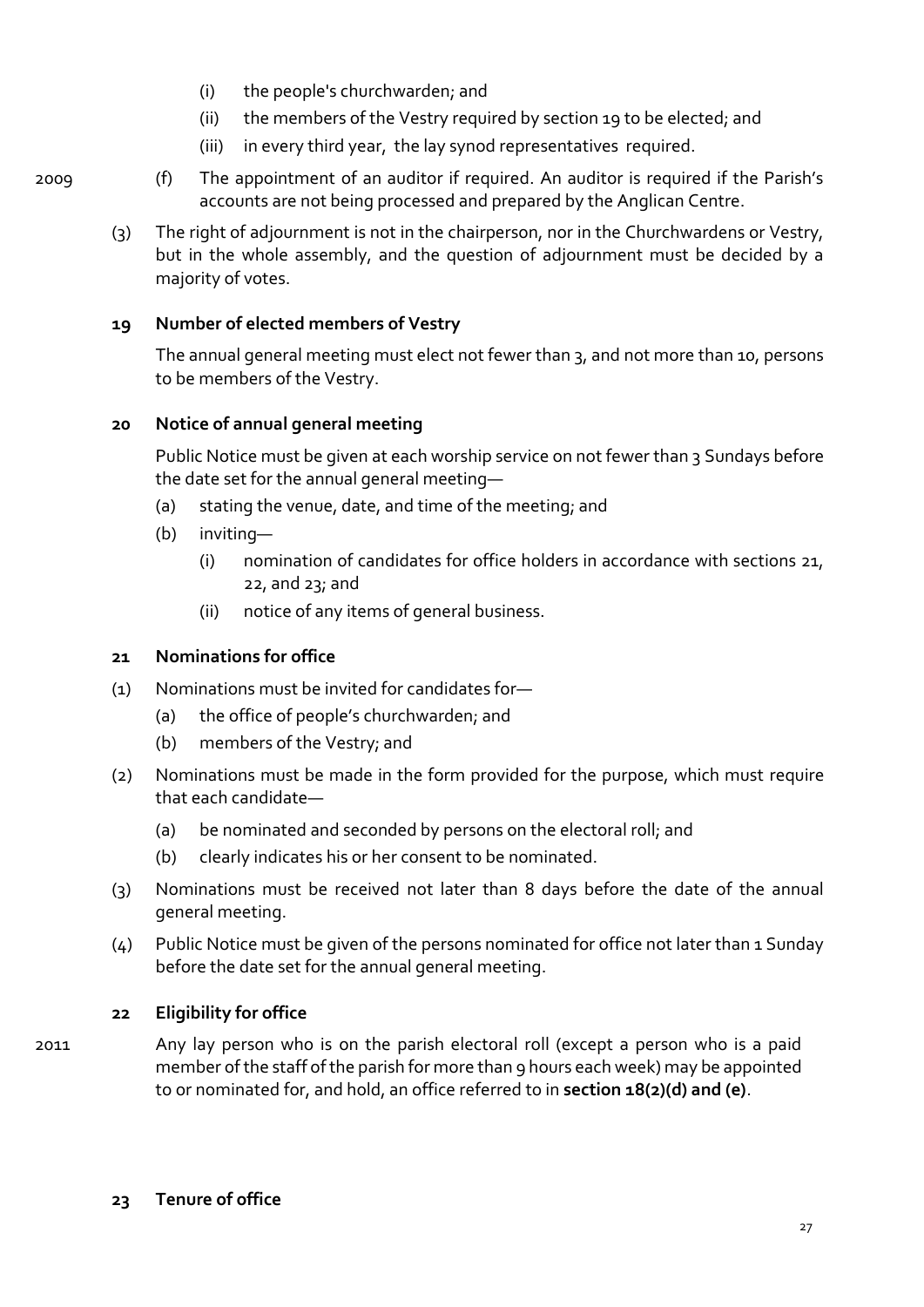A person elected to office as the people's churchwarden or as a member of the Vestry—

- (a) holds that office until the next annual general meeting; and
- (b) may be re-elected or re-appointed, as the case may be, to the same office.

# **24 Declaration**

The Chairperson of the Annual Meeting shall require every Churchwarden and Vestry member, before entering on office to make and subscribe to the Declaration of Acknowledgement of the authority of General Synod as required by Title B Canon xxi. The Declarations so signed shall at once be forwarded to the Diocesan Secretary.

#### *Procedure for Annual General Meeting*

#### **25 Vicar to chair annual general meeting**

- (1) The Vicar is the chairperson of the annual general meeting.
- (2) However, if there is no Vicar, or if, for any reason, the Vicar is unable or unwilling to act, the meeting must be chaired by—
	- (a) the Vicar's Churchwarden; or
	- (b) if there is no Vicar's Churchwarden or if for any reason the Vicar's Churchwarden is unable or unwilling to act, the people's churchwarden; or
	- (c) the chairperson of Vestry.
- (3) Despite **subsections (1) and (2)**, the Bishop or the Bishop's nominee may chair the annual general meeting of any parish.
- (4) The chairperson has a deliberative and a casting vote.
- (5) Unless expressly provided otherwise in this Act or in another Act of the Diocesan Synod, the chairperson may regulate the procedure of the annual general meeting.

#### **26 Eligibility to speak and vote at annual general meeting**

- (1) Every person on the parish electoral roll is entitled to speak and vote on any matter properly dealt with at the annual general meeting.
- (2) A person not on the parish electoral roll may, with the leave of the meeting, speak on any matter properly dealt with at the annual general meeting, but is not entitled to vote on any matter.

# **27 Appointment of Vicar's Churchwarden**

Before the election of office holders is conducted at the annual general meeting, the chairperson must announce the person appointed by the Vicar (or if there is no Vicar, by the Bishop or the Vicar-General) to be the Vicar's Churchwarden (or the Bishop's churchwarden).

# *Election of People's Churchwarden and Members of Vestry*

#### **28 Election procedure**

- (1) Despite **section 21**, the chairperson may, with the leave of the meeting, accept from the floor further nominations of candidates for the Vestry.
- (2) If the number of candidates nominated under **section 21 or subsection (1)** for the offices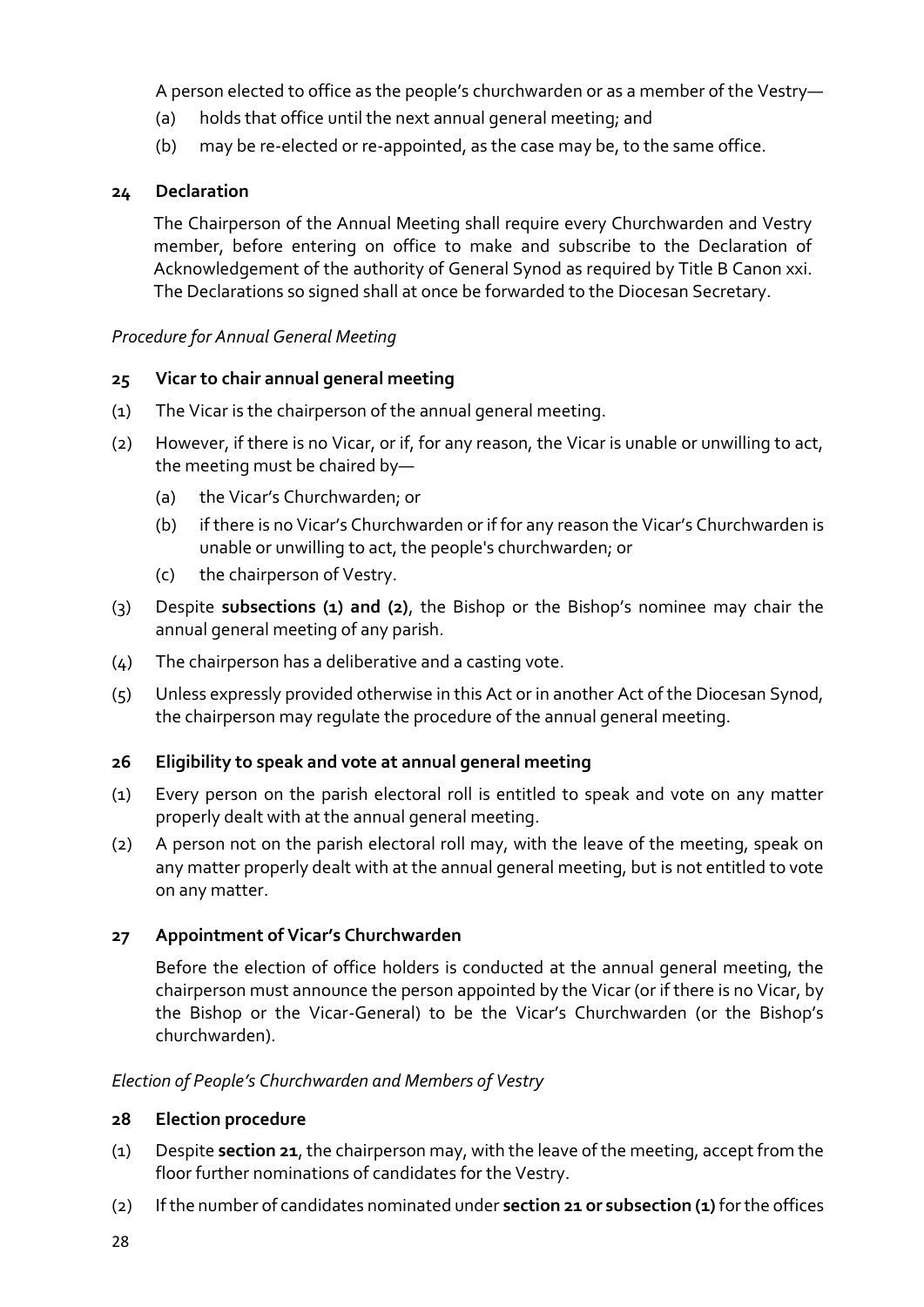of people's churchwarden, members of the Vestry, and Synod Representatives (when required)—

- (a) does not exceed the number required to be elected, the chairperson must declare each of the candidates to be elected; or
- (b) does exceed the number required to be elected, the chairperson must proceed to conduct a ballot to elect the required office holders.

# **29 Conduct of ballot**

- (1) Before a ballot is conducted, 2 scrutineers who are not candidates for election must be—
	- (a) nominated by the chairperson; and
	- (b) approved by the meeting.
- (2) The role of the scrutineers is to distribute, collect, and count the voting papers and to certify to the chairperson the number of votes cast for each candidate.
- (3) A ballot paper is counted as valid only if votes are cast—
	- (a) by a person who is on the parish electoral roll; and
	- (b) for not more candidates than the number required to be elected; and
	- (c) in accordance with the procedure directed by the chairperson.
- (4) The scrutineers must exclude any voting papers on which votes have been cast for more candidates than the number required to be elected.
- (5) The scrutineers must deliver the voting papers to the chairperson to be destroyed.
- (6) Voting by proxy is not permitted.

#### **30 Declaration of results of ballot**

- (1) If the result of the ballot is decisive, the chairperson must declare the name of each person elected.
- (2) If 2 or more candidates receive the same number of votes, the chairperson must conduct a further ballot among those candidates in accordance with **section 29.**
- (3) If the second ballot is not decisive—
	- (a) the matter may be determined by lot; or
	- (b) the vacancy may be filled in accordance with the relevant provisions of **sections 34 to 36**.

#### *Election of lay synod representatives*

#### **31 Lay synod representatives**

(1) As required by section 14 of the Diocesan Structures Statute 2005, in every third year the parish must, by 30 April, elect the required number of lay synod representatives for the parish.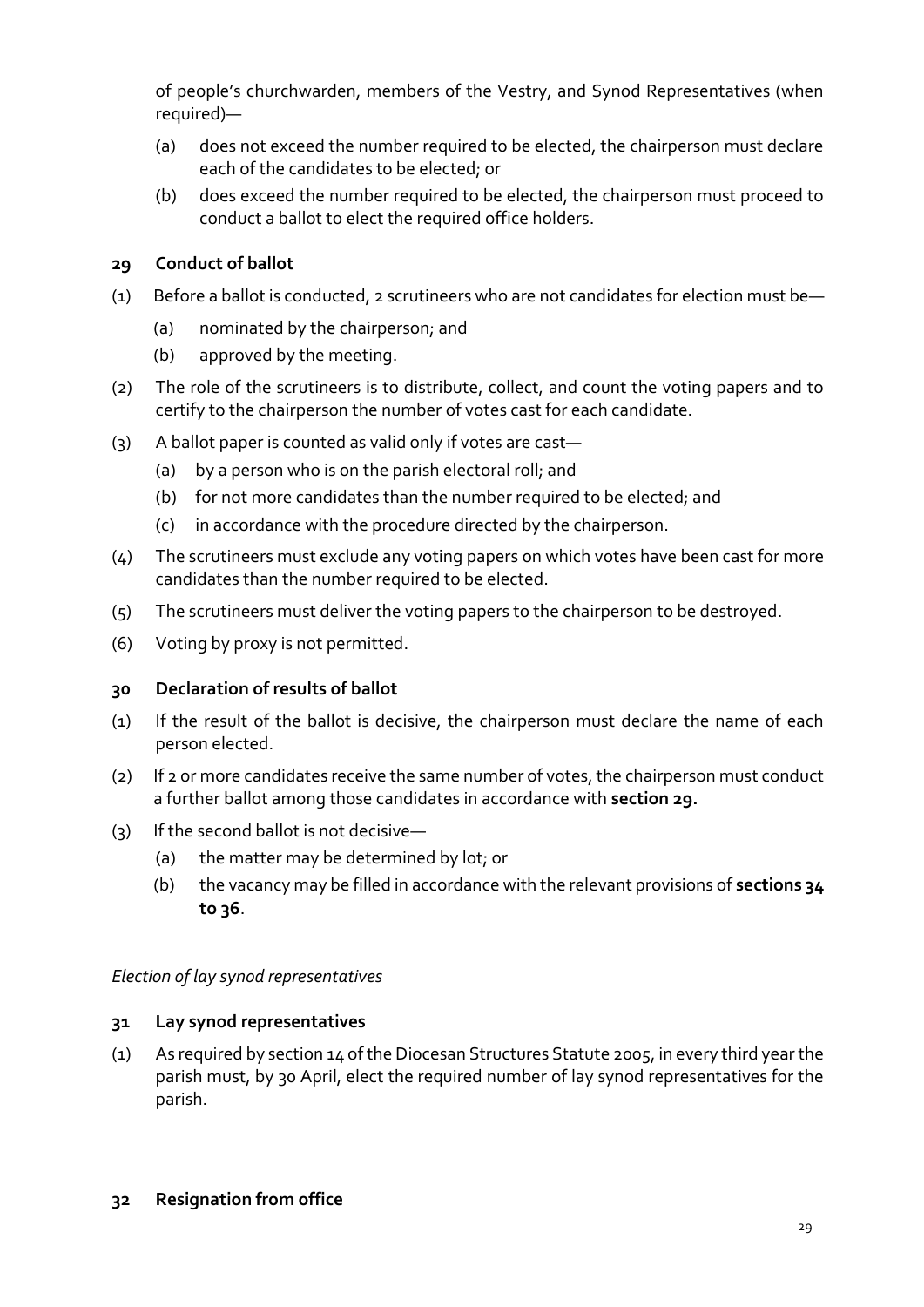- (1) A person holding office as a churchwarden, member of the Vestry, or auditor may resign from office at any time by giving written notice to the Vicar or, if there is no Vicar, to a churchwarden, or if there is neither a Vicar nor a churchwarden, to the Bishop or the Vicar-General.
- (2) A person holding office as a Synod Representative may resign from office at any time by giving written notice to the Bishop.
- (3) When a notice is received, the office to which it relates becomes vacant—
	- (a) from the date on which the notice becomes effective; or
	- (b) if no effective date is stated in the notice, immediately.

# **33 Vacancy in office of Vicar's Churchwarden**

- (1) If the office of Vicar's Churchwarden becomes vacant through death, resignation, removal, or for any other reason, the Vicar must, as soon as practicable,—
	- (a) appoint another person to that office; and
	- (b) give Public Notice of that appointment.
- (2) If there is no Vicar and a vacancy arises in the office of Bishop's churchwarden, the Bishop or Vicar-General must make the necessary appointment and give Public Notice of that appointment.

# **34 Vacancy in office of people's churchwarden**

If the office of people's churchwarden becomes vacant through death, resignation, removal, or for any other reason, a special general meeting of parishioners must be held as soon as practicable to elect another person to that office.

# **35 Vacancy in Vestry**

If a vacancy arises on the Vestry through the death, resignation, or removal of an elected member of the Vestry, or for any other reason, —

(a) the position may remain vacant unless it is necessary to fill the office in order to provide a quorum for the Vestry, as required by section 43.

- (b) the position may be filled—
	- (i) by an appointment made by the Vestry.

# **36 Vacancy in office of auditor**

If the position of auditor becomes vacant through death, resignation, removal, or for any other reason, the Vestry must, if an auditor is required as soon as practicable, appoint another qualified person to that position.

*Special general meetings of parish*

# **37 Special general meetings of parishioners called**

- (1) A special general meeting may be called for any purpose in accordance with **section 17**.
- (2) A request may be made for a special general meeting of the parish by notice in writing to the Vicar or churchwardens, signed by not fewer than 20 members or 20% of the members of the parish roll, whichever is less.
- (3) If a request is received under **subsection (2),** the Vicar or churchwardens, as the case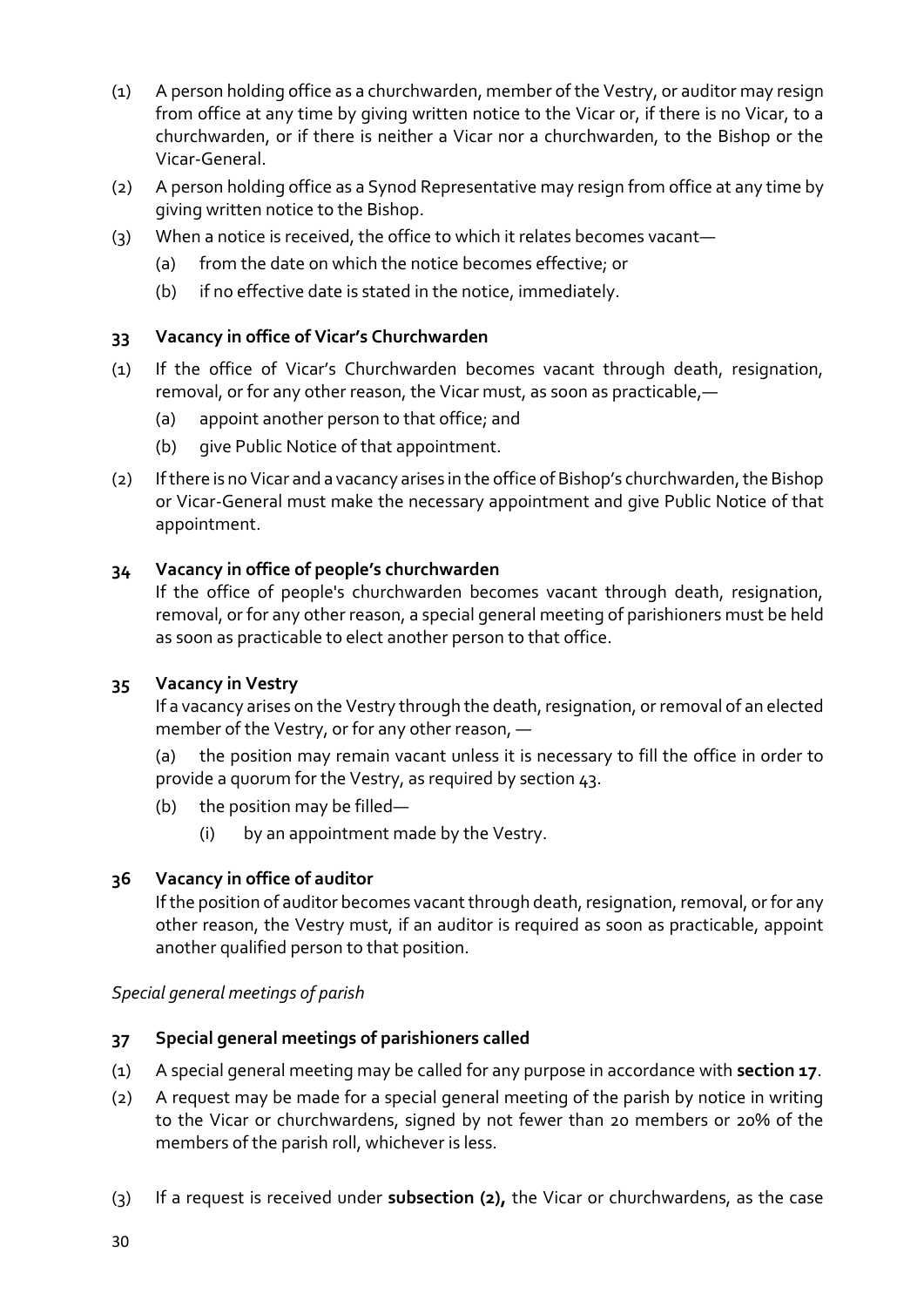may be, must hold a meeting not later than 28 days after the notice is received.

(4) A special General meeting may be called for any purpose by the Bishop or the Vicar.

# **38 Procedure for special general meetings**

- (1) Public Notice must be given in accordance with **section 20** of a meeting called or requested under **section 37**.
- (2) The notice must state the purpose for which the meeting is called.
- (3) No business except what is stated in the notice may be raised or transacted at a meeting called under **section 37**.
- (4) **Sections 25 to 26** apply to a meeting called under **section 37**, and, if a vote is required in relation to a matter properly before the meeting, the provisions of **sections 28 to 30**  apply with any necessary modifications.
- (5) The right of adjournment is not in the chairperson, nor in the Churchwardens or Vestry, but in the whole assembly, and the question of adjournment must be decided by a majority of votes.

# **PART IV**

#### **VESTRIES**

# **39 Membership of Vestry**

- (1) A Vestry consists of the Vicar of the parish [or an alternate as provided for by Section 39 (3)], the churchwardens, Lay Synod Representatives and the lay members elected at an annual general meeting of parishioners.
- (2) The persons referred to in subsection (1) have the right to speak and vote at Vestry meetings.
- (3) The Bishop of Nelson may permit the Vicar to be represented on the Vestry by another clergy person, provided that this is with the concurrence of the Vicar and churchwardens.

# **40 Meetings of Vestry**

- (1) Meetings of Vestry shall be held at least quarterly, and at such time and place as the Vestry may determine.
- (2) A special meeting of Vestry may be called at such time as the Vicar or the Churchwardens may determine, or upon a requisition in writing signed by a majority of the members of Vestry.
- 2009 (3) A special meeting may be called any purpose by the Bishop.

# **41 Chairing of Vestry**

- (1) Subject to the provisions of this section and section 39, the Vicar shall chair all meetings of Vestry.
- (2) If for any reason the Vicar is unable to attend any meeting of Vestry, and while there is no Vicar, the Vicar's Churchwarden (or if for any reason the Vicar's Churchwarden is unable to act, and while there is no Vicar's Churchwarden, the People's Churchwarden) shall chair the meetings of Vestry.
- (3) If the Vicar so desires, Vestry may elect one of its members to chair its meetings for the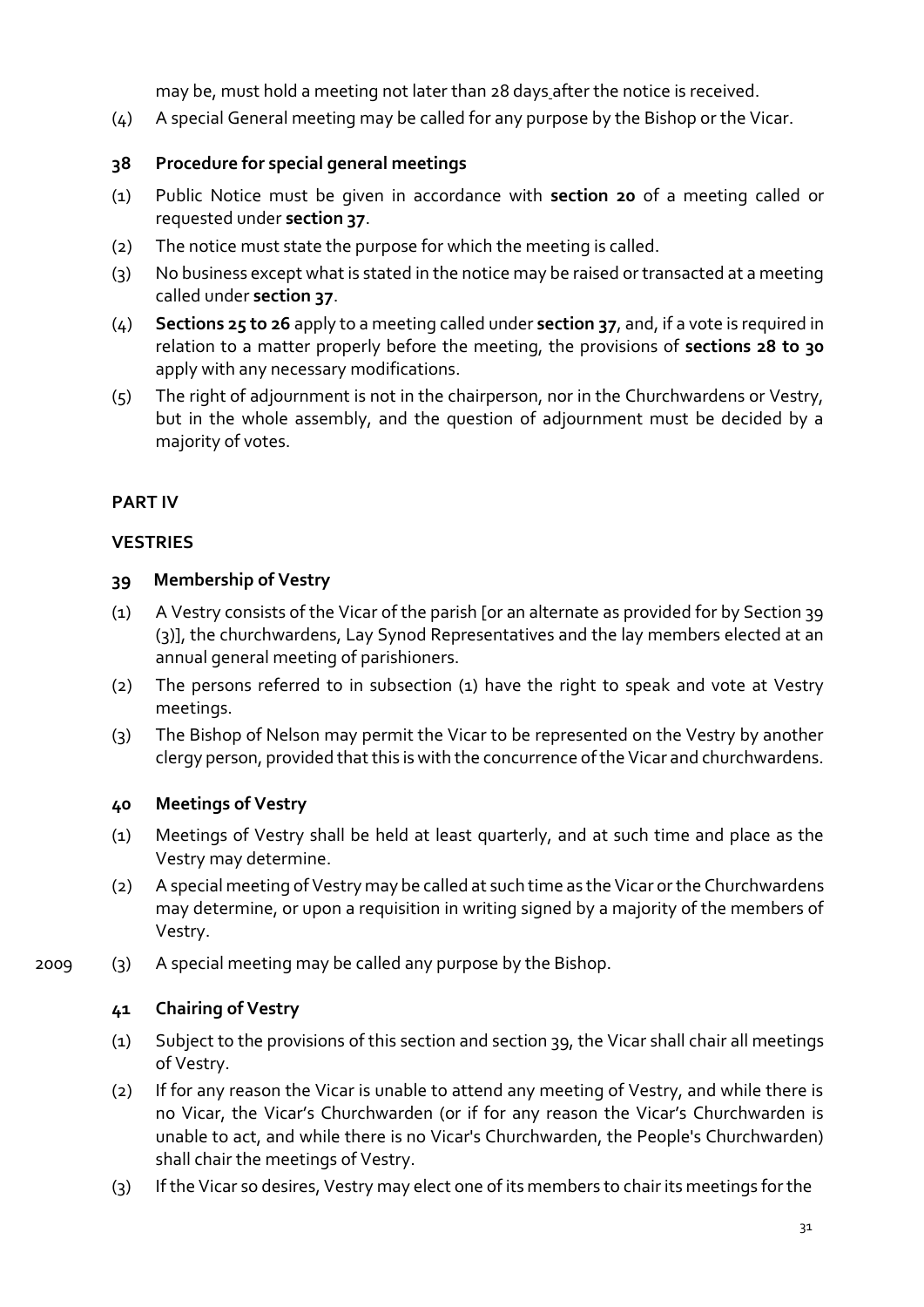whole or part of its term of office.

(4) The person chairing any meeting of Vestry shall have a casting as well as a deliberative vote.

# **42 Persons with right to attend Vestry meetings**

Any person may attend Vestry meetings at the invitation of the Vestry, and have the right to speak but not to vote.

# **43 Quorum for Vestry**

- (1) No business shall be transacted at a meeting of Vestry unless a quorum is present.
- (2) Vestry may determine its own quorum, but it shall be no fewer than one-third of its members with a minimum of four, and shall include the Vicar or at least one of the Churchwardens.
- (3) Vestry may, with the express consent of the Vicar and the Churchwardens, delegate to a member of Vestry or a subcommittee of Vestry the power to deal with any particular item of business or to be responsible for any particular aspect of parish life, with power to co-opt additional parishioners who are not members of Vestry; and in such a case the subcommittee may conduct the business committed to it even though the Vicar or a Churchwarden is not present or is not a member of the subcommittee.

# **44 Election of Parochial Nominators**

At a meeting held not later than two (2) months after the annual general meeting at which it was elected, Vestry shall elect four (4) persons, who are qualified to be members of Vestry, to be the Parochial Nominators for the parish or Mission District as the case may be.

# **45 Primary duties of Vestry**

- (1) The primary duties of the Vestry are
	- (a) To promote the worship of Almighty God and to provide all things necessary for the ordering of public worship; and
	- (b) to foster the spiritual growth and wellbeing of the parishioners, to bring before the parishioners the claims on them of the mission of the church in their community and in the world at large, and generally to promote the extension of Christ's Kingdom; and
	- (c) to encourage all members of the parish to grow in the faith and service of Christ by the power of his Spirit, and in particular to see that Christian education is provided for persons of all age groups; and
	- (d) to be responsible for the overall good management of the parish, to administer and undertake the business affairs of the parish, and to provide and care for the buildings, furnishings, and equipment needed for the good working of the parish.
	- (e) to determine the establishment of any paid position within the parish.
- (2) Subsection (1) does not limit the responsibility of the Vicar, under the authority of the Bishop, for the pastoral care of the parish, for Christian education in the parish, and for the spiritual wellbeing of the parishioners.

# **46 Further duties in respect of property**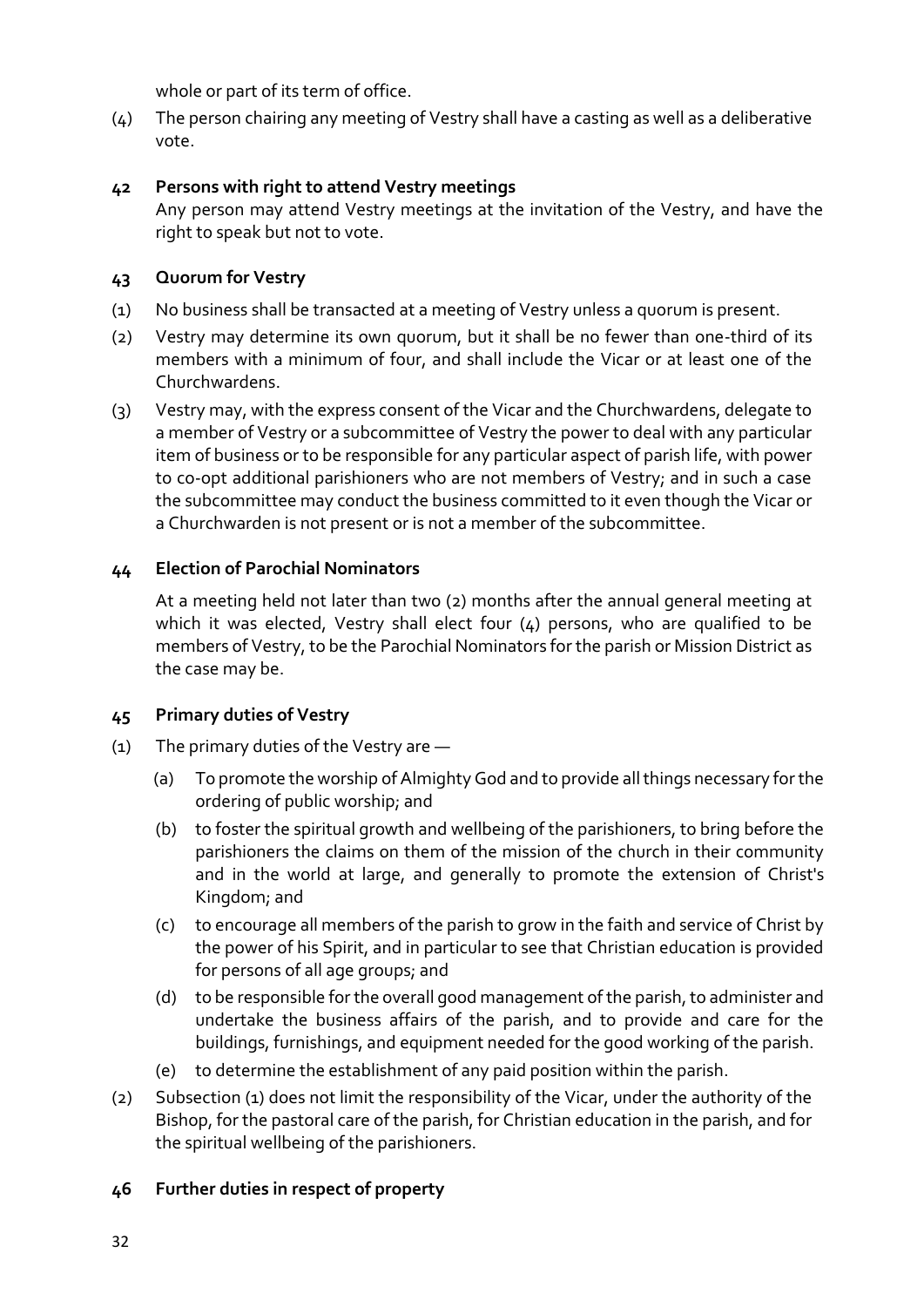Vestry shall have the following further duties:

- (a) to plan, authorise, and execute all capital works, alterations, and improvements that may be necessary or desirable for the proper functioning of the parish buildings, subject always to the provisions of the Diocesan Properties and Faculties Act 2006:
- (b) to provide a Vicarage in the parish free of charge to the Vicar, and free accommodation to other full-time Assistant Clergy who are paid from parish funds, or, instead of accommodation, to provide an allowance approved by Standing Committee:
- (c) to cause to be inspected at least once in each year the Church, the vicarage, and all other buildings and property for which Vestry is responsible and ensure that all necessary repairs and maintenance are carried out.

# **47 Keeping of minutes**

Vestry shall ensure that full minutes of all its meetings, and of all annual and special general meetings of parishioners, are kept.

# **48 Collections**

Vestry shall ensure that all collections at services within the parish are fully recorded, safely kept, and promptly banked.

#### **49 Contributions for objects outside parish**

- (1) Vestry may at its discretion pay money from parish funds for religious, charitable, or educational objects outside the parish and authorise collections to be made for any such purposes.
- (2) All special offerings and collections shall be paid to the object specified within 2 months after their receipt.

# **50 Vestry bound by acts of predecessors**

All contracts and undertakings that have been duly and lawfully entered into by Vestry shall according to their tenor be binding upon their successors in office from year to year.

# **PART V**

#### **FINANCIAL MATTERS**

#### **51 Parish accounts**

- (1) Vestry shall ensure that full and complete accounts of the receipts and payments of the parish are kept, and that a statement of accounts is tabled at its meeting at least quarterly.
- (2) The parish accounts shall be closed every year on the 31st day of December.
- (3) Except where The Annual Accounts are prepared and completed by the Anglican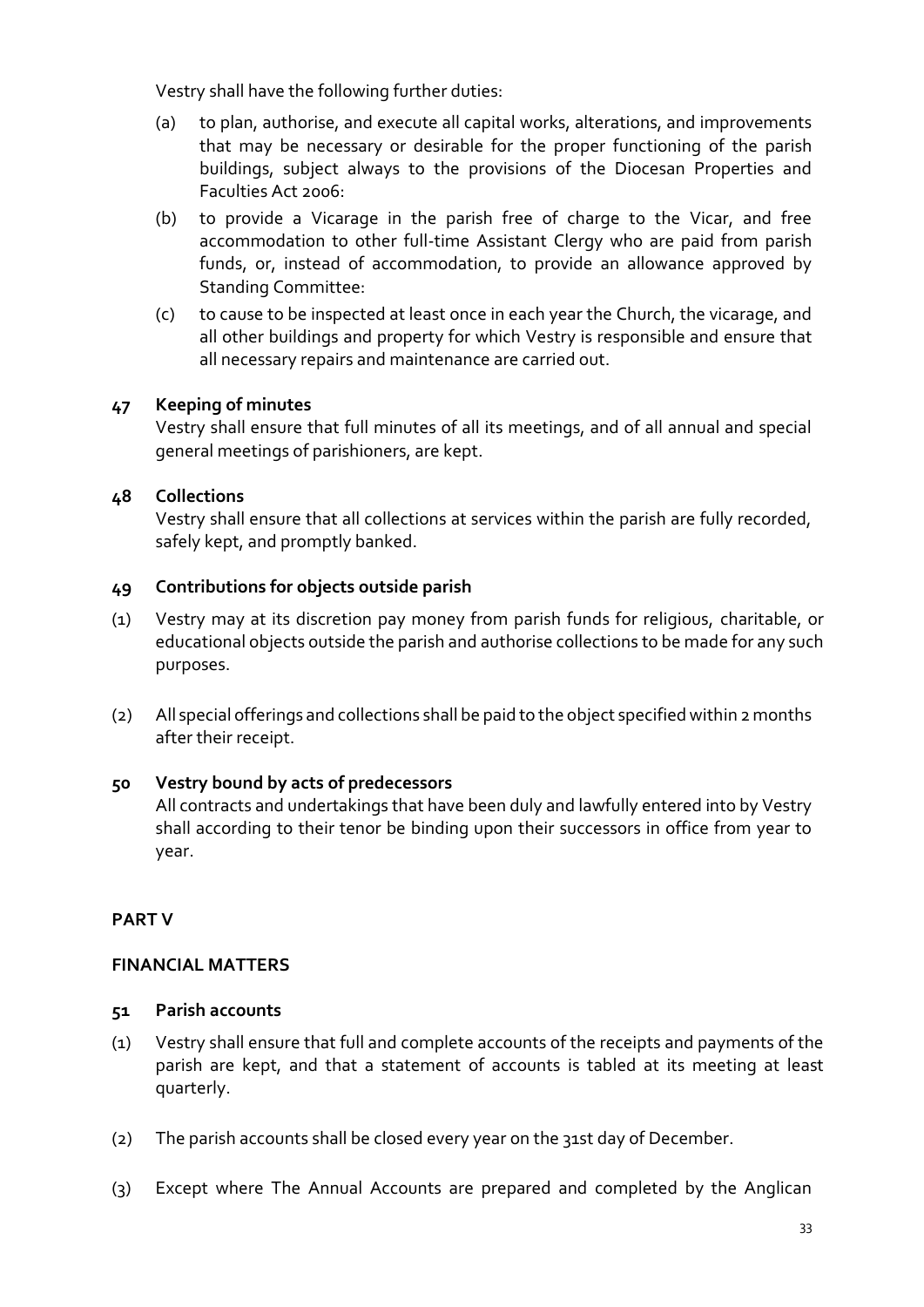Centre the accounts shall be forwarded to the Diocesan Secretary by the 31st day of March next following.

- 2009 (4) A copy of the parish accounts [where applicable independently reviewed in accordance with subsection (5) of this section], together with a list of the monetary assets and liabilities of the parish, and any parish trust accounts shall be submitted to the annual general meeting of the parishioners and thereafter to the Diocesan Secretary.
- 2009 (5) Where the Parish accounts are not processed and prepared by the Anglican Centre the annual accounts shall be independently reviewed by the duly appointed auditor.
- 2009 (6) Where the Parish accounts are processed and prepared by the Anglican centre the annual accounts shall be independently reviewed by the Diocesan Auditors as part of the Anglican Centre's audit.

#### **52 Parish bank account**

- (1) A bank account shall be opened in the name of the parish into which all parish money shall be paid and from which all payments on account of the parish shall be made.
- (2) Except where the Anglican Centre administers and operates the Parish Accounts, subject to subsection (3) of this section, any bank accounts of the parish shall be operated upon by any 2 members of Vestry appointed for that purpose by Vestry.
- (3) If Vestry appoints or employs a parish treasurer, the treasurer may be appointed one of the signatories to operate the parish bank account even though he or she is not a member of Vestry.

# **53 Stipends and salaries have priority**

The payment of stipends and salaries to the clergy and lay staff of the parish shall be a first charge upon the revenue of the parish.

#### **54 Authorisation of payments**

- (1) The payment of the Diocesan assessments and levies, the salaries and allowances, and the rates and insurance premiums may be made from parish funds without formal authorisation by the Vestry.
- (2) Subject to subsections (1) and (3) of this section, no payment from parish funds shall be made unless the payment has been approved by a majority of the members of Vestry present at a meeting of Vestry.
- (3) Vestry may delegate to the treasurer the right to make such routine payments as it may from time to time determine; but all such routine payments must be re-authorised by each incoming Vestry.

#### **55 Incurring financial liability, borrowing and mortgaging**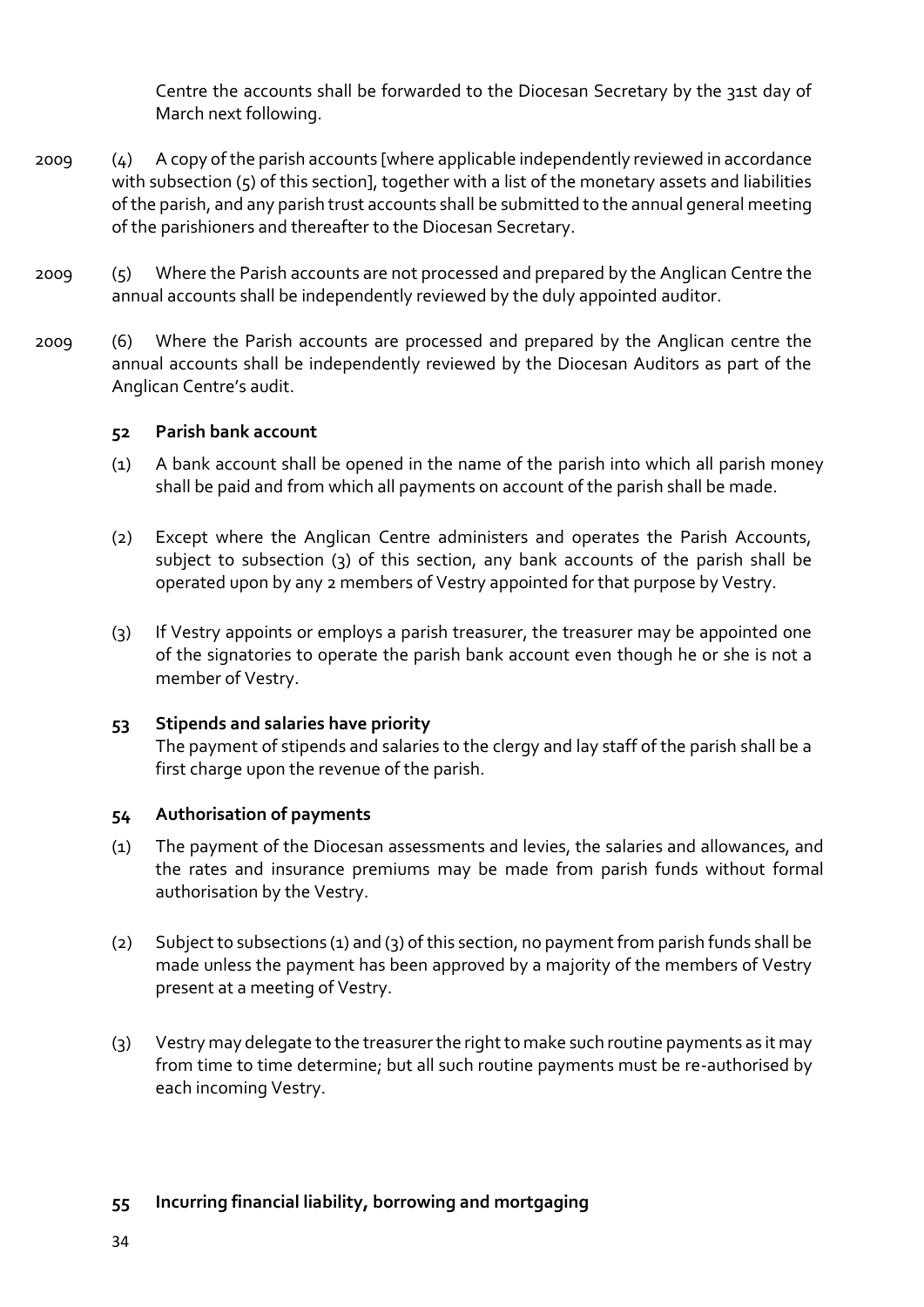Where it is proposed -

- (a) to enter into any contract or to undertake any work that involves any financial liability; or
- (b) to acquire land or undertake work that necessitates borrowing; or
- (c) to grant a mortgage or other security over parochial property, -Vestry shall comply with the provisions of **section 6** or **section 7** or **section 8** or **section 9** (as the case may require) of the Diocesan Properties and Faculties Act 2006.

#### **PART VI**

#### **CHURCHWARDENS, VICAR, AND STAFF**

#### **56 Duties of Churchwardens**

The duties of the Churchwardens shall be as follows:

- (a) to be the lay leaders of the parish:
- (b) to be the spokespersons for Vestry to the parishioners:
- (c) to be the spokespersons for the parishioners in all matters except those for which the lay representatives on Synod or the Parochial Nominators are responsible:
- (d) to be responsible for the operation of the parish during an interregnum or during the illness or incapacity of the Vicar:
- (e) to have concern for the physical wellbeing of the Vicar and staff and to ensure that they each take their annual leave entitlements:
- (f) to ensure that the decisions of Vestry are carried out:
- (g) to be signatories to all contracts and deeds executed in the name of Vestry:
- (h) to inform the Bishop whenever the Vicar is prevented by illness or other disabling cause from officiating at the Sunday Services.

# **57 Church, Vicarage and Parish Buildings, at disposal of Vicar**

The Church, vicarage and parish buildings and all things necessary for the ordering of public worship shall be at the disposal of the Vicar, or of any other person acting on the Vicar's behalf.

#### **58 Forms of service**

- (1) Where alternative forms of service for the Holy Communion or Sunday Worship are permitted, the form to be used from time to time shall be decided by the Vicar after consultation with Vestry.
- (2) No form of service shall be used in the parish without the Vicar's approval.

#### **59 Choir and music under direction of Vicar**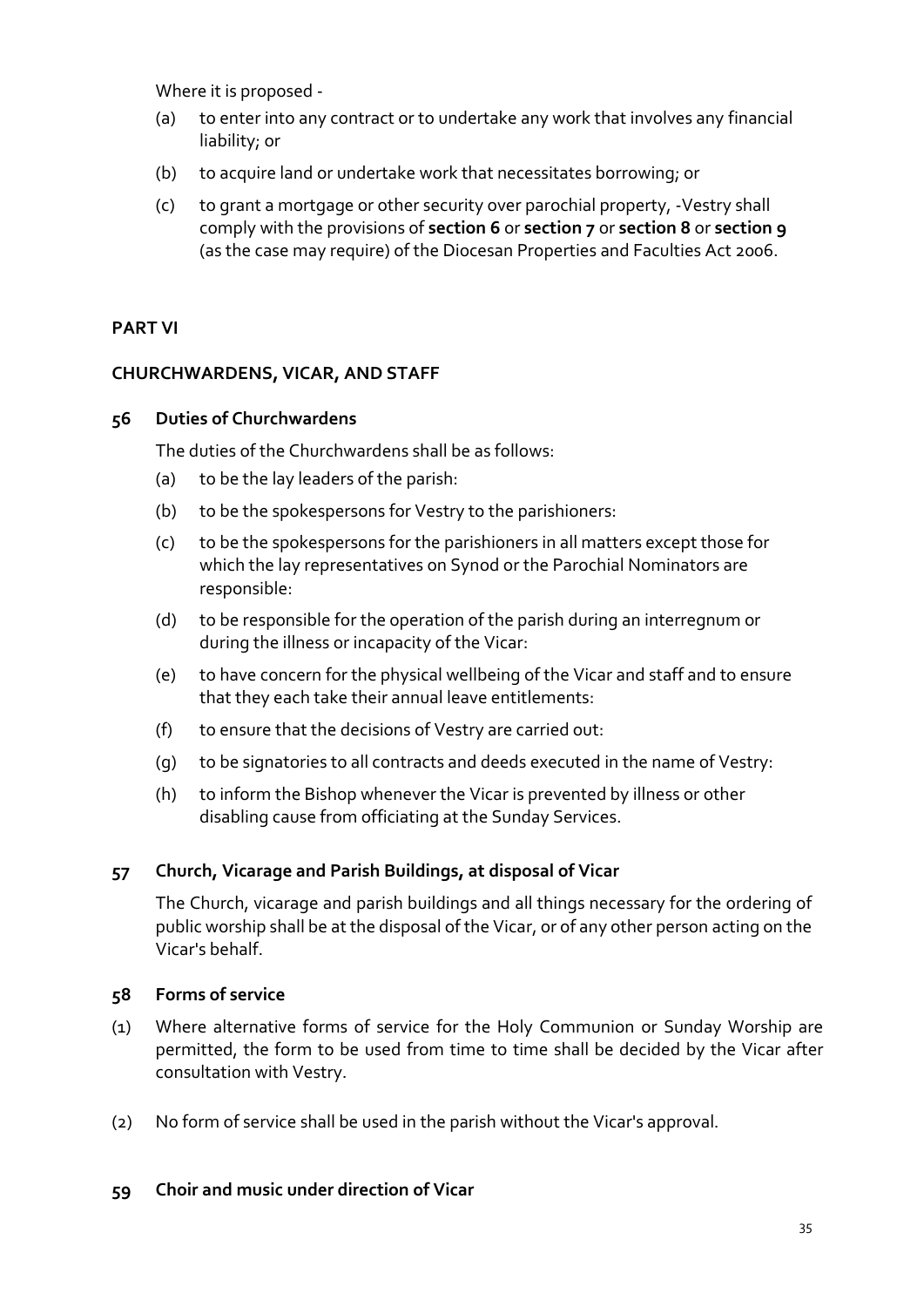The formation and management of the choir, and the selection of church music, shall be subject to the control and direction of the Vicar.

#### **60 Vicar to maintain registers**

- (1) The Vicar shall maintain up-to-date, in good order and legible form, register of services, registers of baptism, confirmation and admissions to Holy Communion, marriages, and funerals for the parish or for each part of the parish.
- (2) When complete the registers shall be forwarded to the Diocesan Secretary.

#### **61 Appointment of ordained staff**

No ordained staff (other than the Vicar) shall be employed in the parish without the prior approval of Vestry.

#### **62 Appointment and dismissal of voluntary staff**

The Vicar shall have the right to appoint and dismiss all voluntary Church workers or to grant them leave of absence, with the exception of any whose appointment or election is governed by any Canon of General Synod or by any Act of the Diocesan Synod.

#### **63 Stipendiary Lay Staff**

- (1) Stipendiary lay staff may be appointed by the Vicar and Churchwardens with the approval of Vestry.
- 

2008 PROVIDED that before any employment commences the Employment Agreement required to be entered into between the proposed employee and the Parish has the prior approval of the Diocesan Secretary as to content and form.

- (2) The Vicar and Churchwardens shall have power to suspend the lay staff of the Parish, but any such suspension shall be at once notified by them to the other members of Vestry.
- (3) No stipendiary lay staff of the Parish shall be dismissed without the approval of twothirds of members present at a duly constituted meeting of Vestry, and in the case of stipendiary lay staff who hold a licence or letter of authority from the Bishop, without the prior consent of the Bishop.
- (4) The Vicar shall have power to grant leave of absence from work to any stipendiary lay staff, but leave of absence for a term exceeding one month shall not be granted except with the approval of Vestry, and no payment from parish funds shall be offered or made to any replacement without the authority of Vestry.

# **64 Occupants of parish houses liable for damage**

The Vicar and any other clergy or lay staff provided by the parish with housing shall be responsible for all damage arising from his or her occupancy of the house other than fair wear and tear.

**PART VII**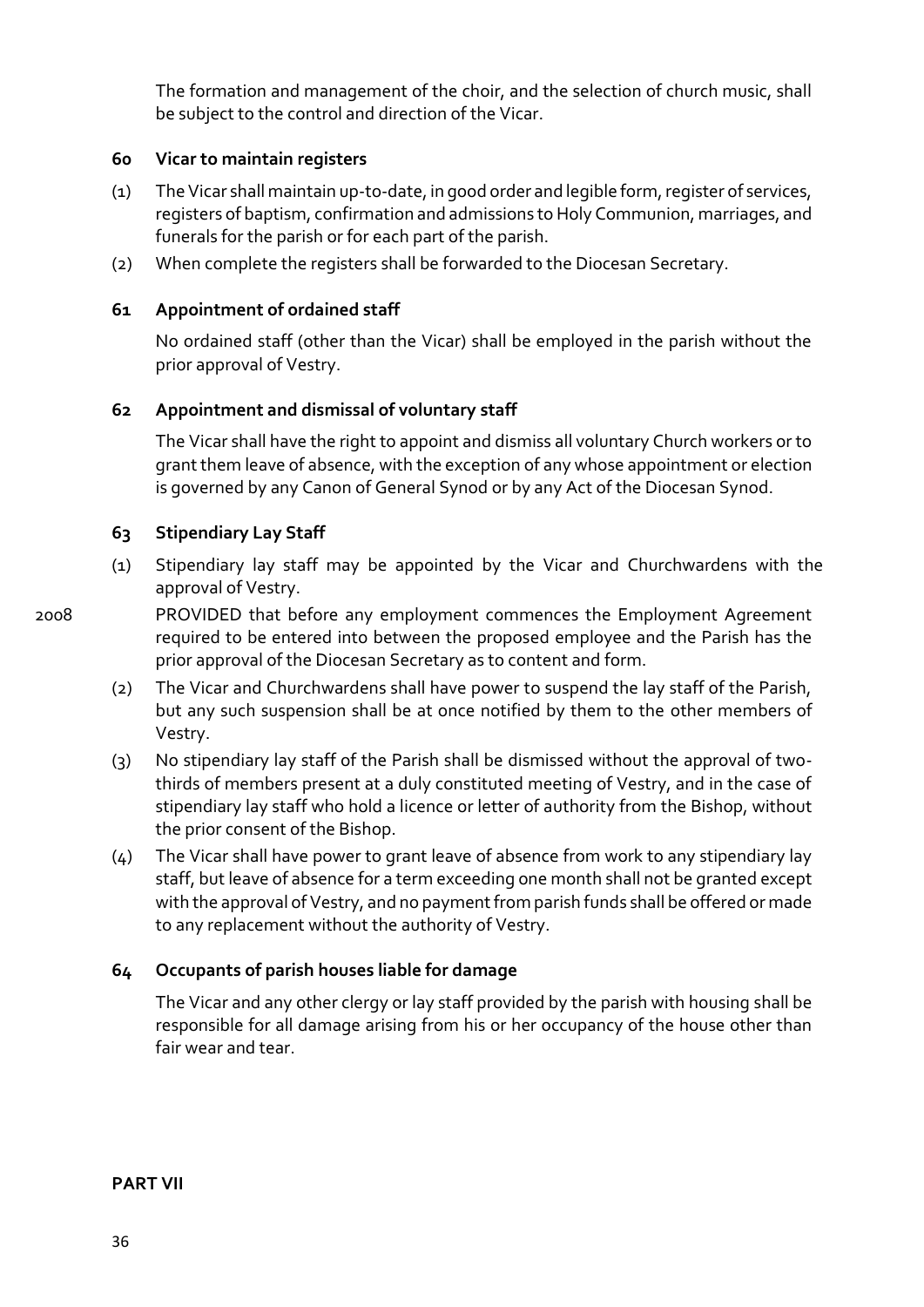# **LOCAL COMMITTEES**

#### **65 Constitution of local committees**

- (1) Where, within a parish,
	- (a) there is more than one district community, or there is an area that is likely to be constituted as a separate parish in the future; and
	- (b) divine services are held regularly within that community or area, -

the annual general meeting of parishioners may resolve to set up a local committee for that community or area with such boundaries as Vestry may determine.

- (2) Every such local committee shall consist of not less than three (3) nor more than ten (10) members of the Church elected by and from those who reside in the community or area.
- (3) Every Church committee of a sub-district of a parish, established at the date of the passing of this statute, shall be deemed to have been duly constituted under the provisions of this section.

#### **66 Powers and responsibilities of local committees**

- (1) A local committee shall have all such powers and responsibilities as may be delegated from time to time to it by Vestry.
- (2) Where Vestry delegates to the local committee responsibility for local funds, the local committee shall appoint a treasurer who shall keep the local accounts, and shall remit to Vestry monthly, quarterly, or annually, as required by the Vestry, any payments to parish funds; and at the conclusion of each financial year shall render to Vestry a full statement of the receipts and payments, assets and liabilities of the committee.

# **67 Parish to submit aggregated accounts**

In any parish where there are local committees, Vestry shall include in the accounts submitted to the Diocesan Office all receipts and payments, assets and liabilities, aggregated for the whole parish.

#### **68 Election of representatives of local committees to Vestry**

- (1) In any parish where there are one or more local committees, the annual general meeting of parishioners may elect one or more representatives of each local committee to the Vestry, provided that the total number of members of Vestry does not exceed fifteen.
- (2) In such a case, the election of members of Vestry shall be held in the following manner:
	- (a) at the annual general meeting of parishioners, there shall be separate elections for members of Vestry to represent each local committee:
	- (b) the separate elections shall be held in such order as the chairperson shall decide:
	- (c) each nominee shall be a member of the congregation represented by the local committee, and otherwise qualified to be a member of Vestry:
	- (d) the decision of the chairperson as to whether any person is or is not a member of a particular congregation shall be final:
	- (e) all those present at the meeting eligible to vote shall be entitled to nominate and vote in the election of all members of Vestry:
	- (f) after the election of representatives of the local committees, the meeting shall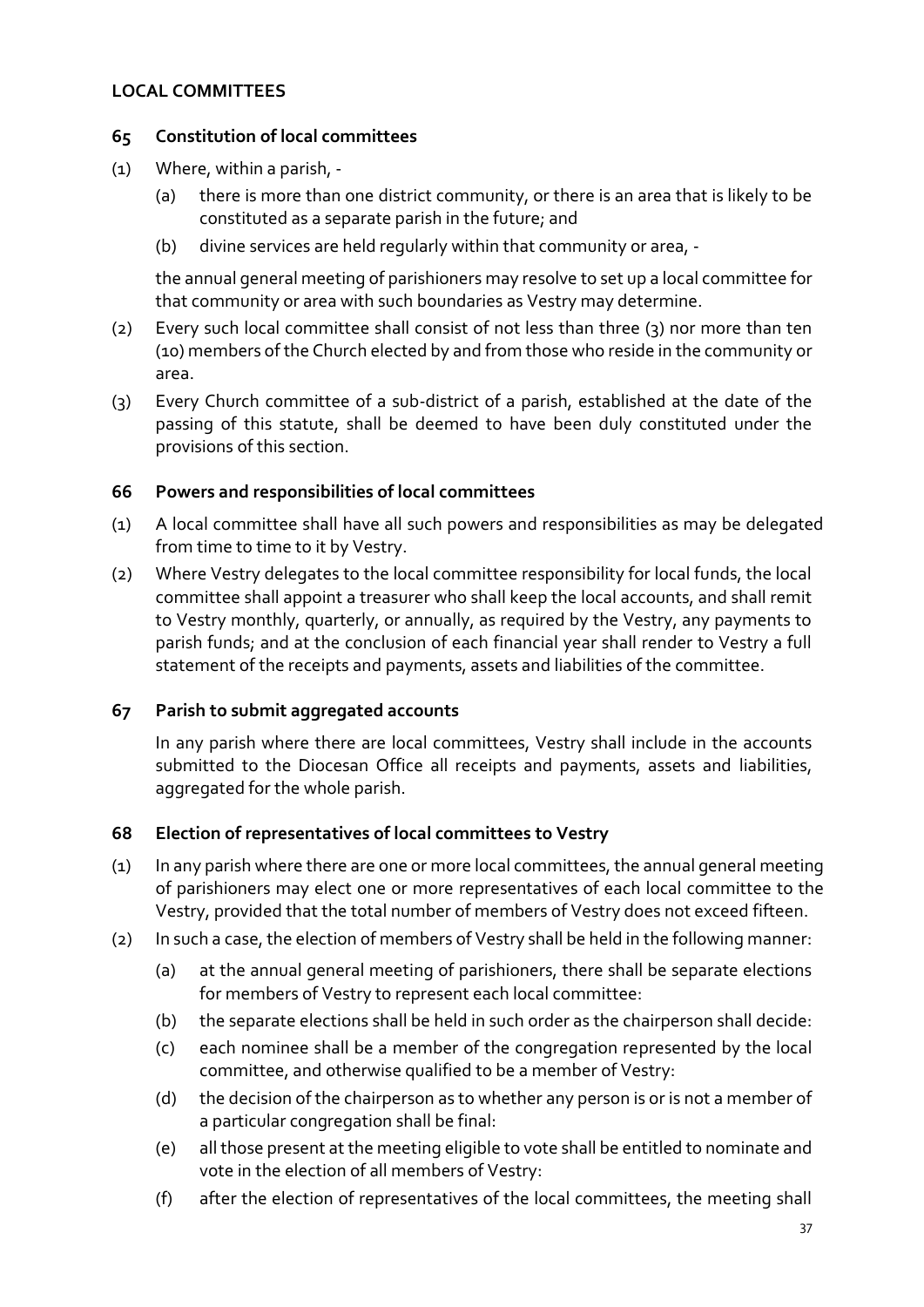#### elect the remainder of the members of Vestry.

#### **PART VIII**

#### **MISCELLANEOUS MATTERS**

#### *Presumption and saving of decisions*

#### **69 Effect of non-compliance**

The validity of a decision made under this Act is not affected by the failure of any person to comply with a procedural requirement of this Act.

#### **70 Disputes procedures**

- (1) In the case of any dispute as to the meaning of any part of this statute such dispute shall be referred to the Bishop and Standing Committee of the Diocese to resolve.
- (2) All questions which may arise between the Trustees and the Vicar or the officers of any Parish or Mission District shall be decided by the Bishop and the Standing Committee.
- (3) All questions which may arise between the Vicar and Vestry or between the Vestry and Parishioners shall be referred to the Bishop for his decision.

#### **71 Repeal**

The Parish and Mission Districts Act 1960 is hereby repealed.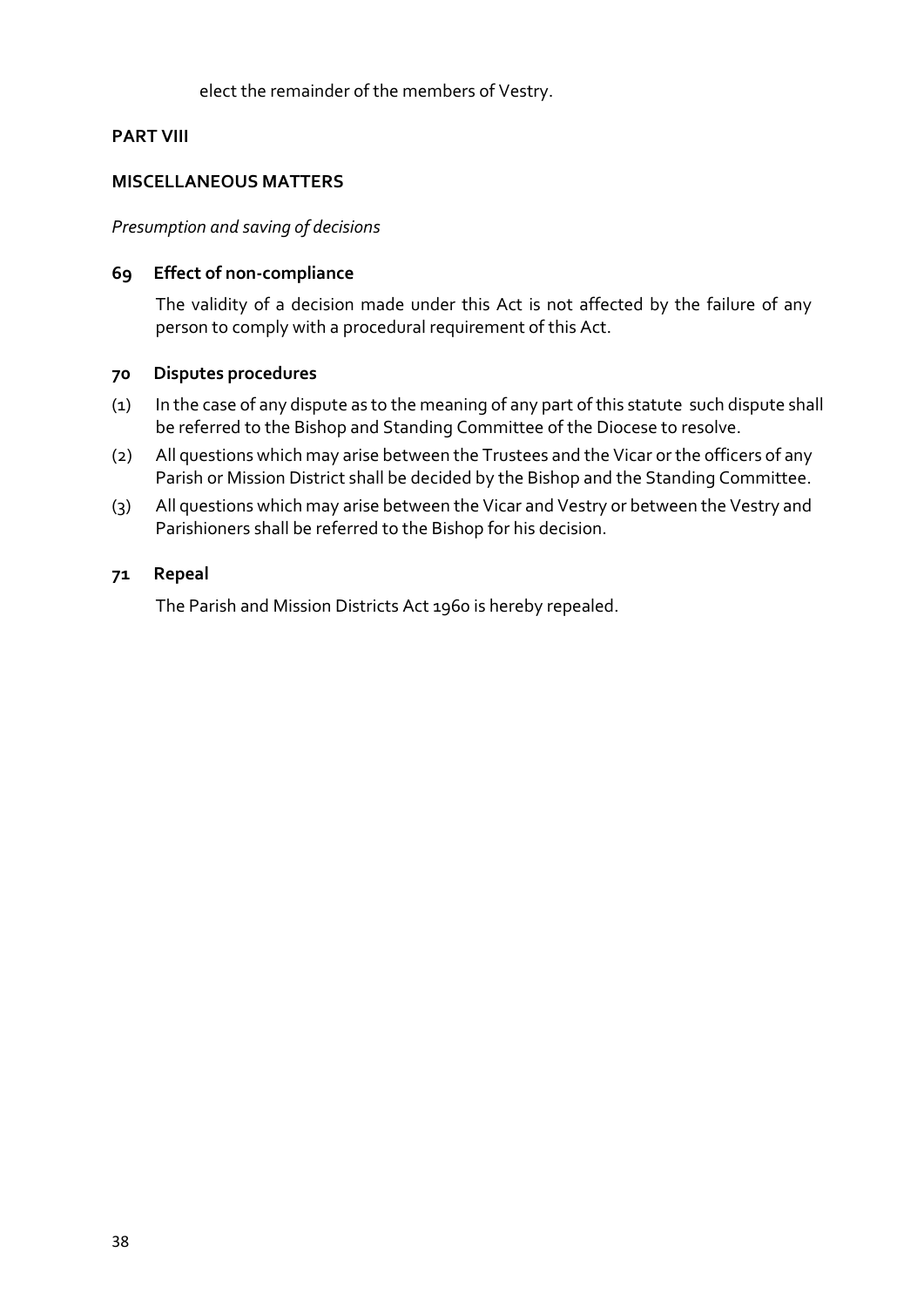# **DIOCESAN PROPERTIES AND FACULTIES STATUTE 2006**

# **Analysis**

- **1 Title**
- **2 Purposes of this Statute**
- **3 Interpretation**

#### **PART I – Properties**

**4 Acquisition of Site or erection of building requires the prior approval of Standing Committee in compliance with the Canons where applicable**

#### **PART II – Liabilities**

- **5 No financial liability to be incurred without resolution of Vestry**
- **6 Limitations on borrowing**
- **7 Limitations on giving security**
- **8 Standing Committee may grant relaxation of provisions of sections 6 and 7**
- **9 Application for authority for certain dealings with parochial property**
- **10 Report from Diocesan Finance Team**
- **11 Appeal process**

#### **PART II – Faculties**

- **12 Diocesan Secretary as applicant**
- **13 When faculty required**
- **14 Application**
- **15 Determination of the application**
- **16 Other faculties to be dealt with under this Part**

**PART III – Miscellaneous Provisions**

**17 Diocesan Trustees to consult Standing Committee before entering into certain dealings**

- **18 Standing Committee may make rules**
- **19 Standing Committee to inspect parish property every three years**
- **20 Protection of other parties**
- **21 Relationship with Anglican Church Trusts Act 1981 and the Canons**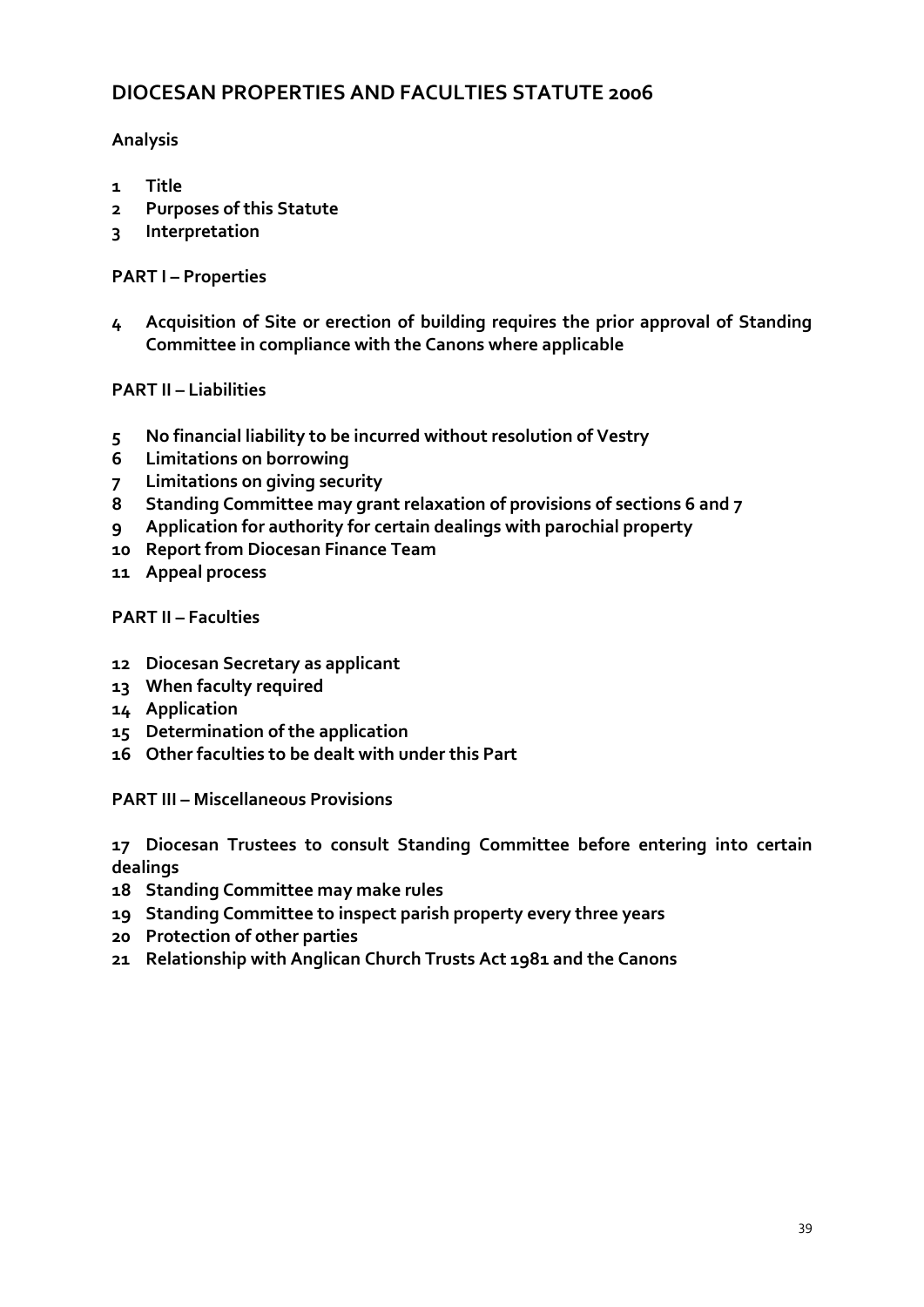**A Statute to Make Better Provision Relating to Diocesan Properties and Liabilities, and the Issuing of Faculties**

#### **1 Title**

This Statute is the Diocesan Properties and Faculties Statute 2006.

#### **2 Purposes of this Statute**

The purposes of this Act are:

- (a) to ensure accountability and define responsibility for property developments in this Diocese.
- (b) to ensure that approval steps are clearly defined and understood, ensuring that the aspirations of Parishes are met as well as the requirements of the Diocese.
- (c) to maintain the minimum level of control to ensure that these goals are met.
- (d) to ensure property developments support the mission objectives of the Diocese.

#### **3 Interpretation**

**Assessable Income** shall mean the income of a parish received by that parish during that financial year, -

- (a) Including
	- (i) gifts (other than gifts in memoriam) for specific parish purposes:
	- (ii) the net proceeds of the sale of any asset less than  $$5,000$ :
	- (iii) the net proceeds of any fund-raising activity, except those excluded under paragraph (b) below:
	- (iv) all other income, such as rent, interest, fees, direct giving, and donations; but
- (b) Excluding
	- (i) money received by the parish on trust for any other body or person;
	- (ii) bequests and gifts in memoriam, whether for specific parish purposes or general parish purposes;
	- (iii) any money raised or received for specific capital works or maintenance projects of \$5,000 or more;
	- (v) refunds;
	- (vi) funds transferred within the parish accounts;
	- (vii) the proceeds of sale of any asset of \$5,000 or more;
	- (viii) grants-for-mission.

# **Bishop** includes the Vicar-General

**Canons** means the Canons of the Constitution of the Church in Aotearoa, New Zealand and Polynesia

**Church** includes any parochial building used exclusively for divine service

**Church Building** is any church, vicarage, parish hall or school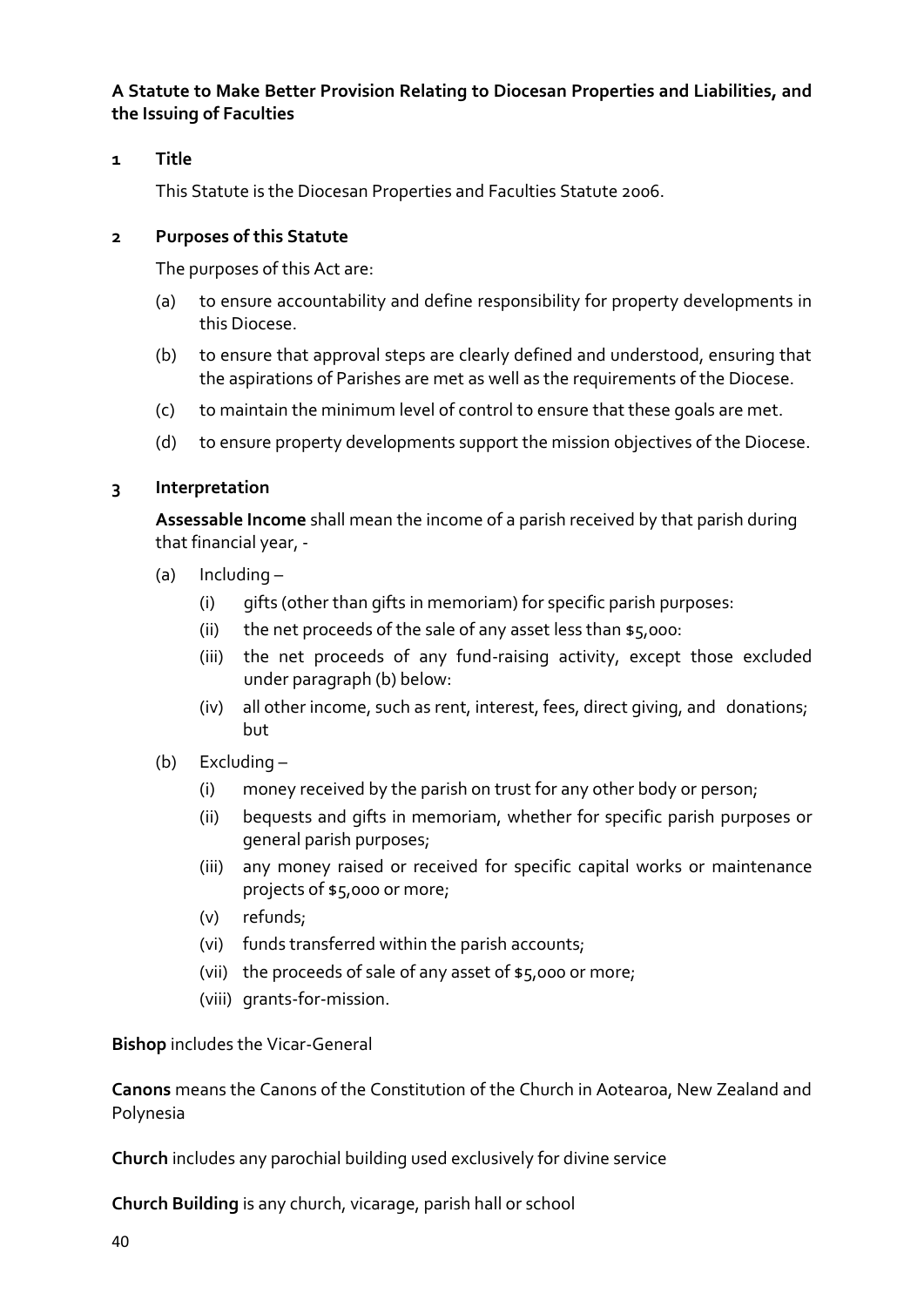# **Diocesan Trustees** are the Nelson Diocesan Board of Trustees

**Diocesan Finance Team** is the Diocesan body established under the Diocesan Structures Statute 2005

**Standing Committee** is the Diocesan body established under the Diocesan Structures Statute 2005

**Site** includes so much of the land surrounding a Church Building necessary for the proper and convenient use of that building; and includes land intended to be the site of any such building

**Trustees of Parochial Property** are any trustees, whether or not incorporated, of land situated in any parish or held in trust for any parish, other than the Diocesan Trustees

**The Anglican Church Trusts Act 1981** is the Act of that name enacted by the New Zealand Parliament.

#### **PART I**

#### **PROPERTIES**

- **4 Acquisition of Site or Erection of Building Requires the Prior Approval of Standing Committee in Compliance with the Canons Where Applicable**
- (1) A Site for any Church Building may be purchased, accepted or otherwise acquired only with the prior approval of Standing Committee and the Diocesan Trustees where appropriate.
- (2) A Church Building shall be erected and alteration made by way of addition, diminution, or otherwise to any Church Building that may affect the stability or general plan of the building only with the prior approval of the plans and specifications by Standing Committee and the Diocesan Trustees.
- (3) Where the approval of Standing Committee is sought for any proposal under subsection (1) or subsection (2), the proposal must be forwarded to the Diocesan Secretary who must forward it to Standing Committee as soon as possible after obtaining the approval of both a Diocesan Property Consultant and the Chaplain for Church Development (or like position) together with any comments the Diocesan Secretary considers relevant to the proposal.
- (4) The Bishop may waive the requirements of subsection (2) in respect of any alteration that, in the opinion of the Bishop, is of minor importance.

#### **PART II**

#### **LIABILITIES**

#### **5 No financial liability to be incurred without resolution of Vestry**

(1) Any contract, work or project that involves any financial liability must be undertaken in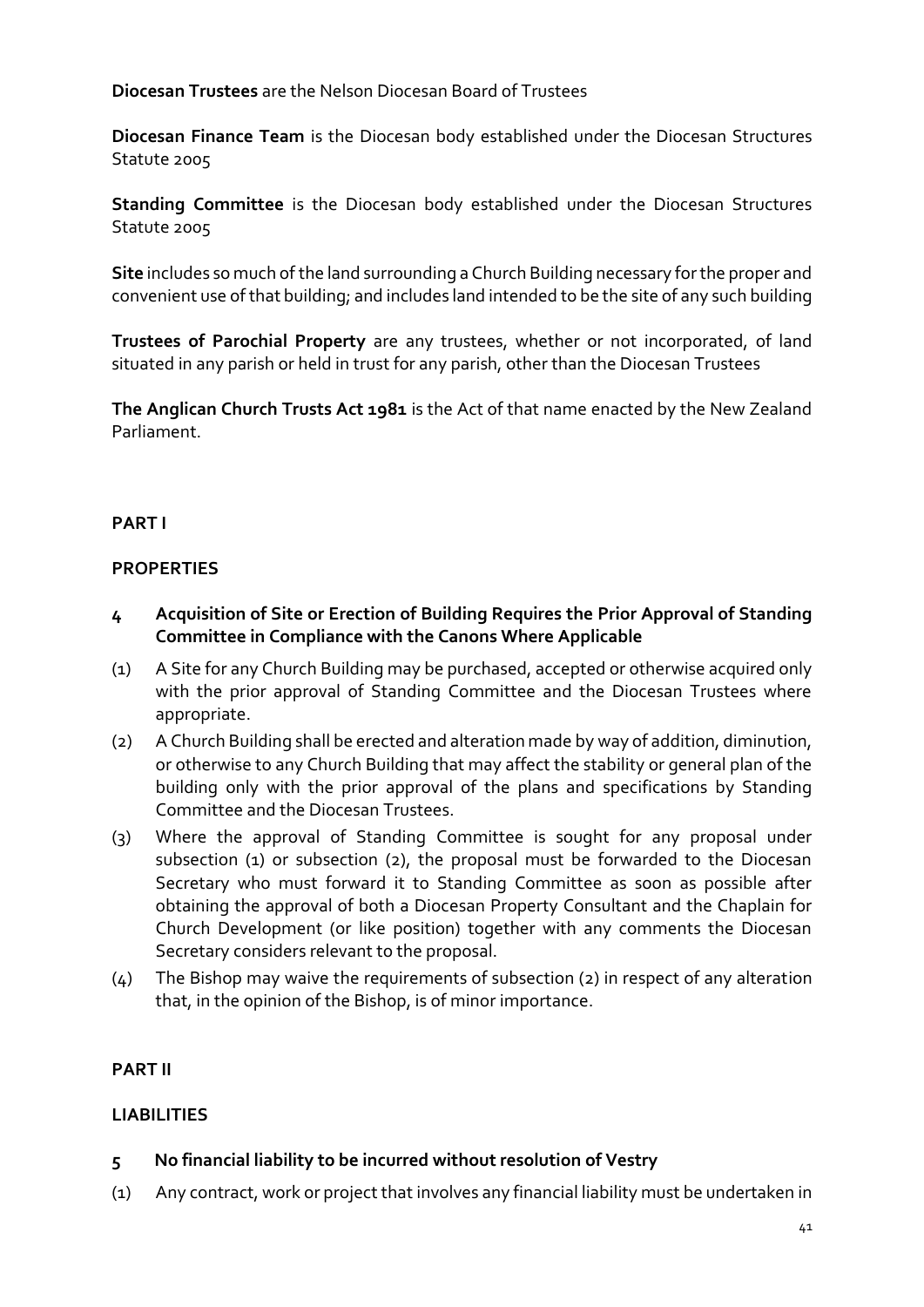any parish as part of the activities of that parish, whether by the Vicar, the Churchwardens, or any association of parishioners, only if the contract or work has been first authorised by a resolution of the Vestry.

- (2) The maximum amount a Vestry can spend on any contract, work or project without authorisation from a general meeting of parishioners is \$20,000 or 20% of Assessable Income in the previous year, whichever is the lesser.
- (3) The maximum amount established in subsection (2) must be reviewed annually by Standing Committee which may make an amendment in accordance with any movements in the Consumer Price Index.
- (4) Where the agreement of parishioners is to be sought under subsection (2), the estimated amount of the liability to be incurred must be given in the notice convening the meeting and in the resolution moved at the meeting.

# **6 Limitations on borrowing**

- (1) No vestry or other parochial body wishing to authorise or enter into any contract for the acquisition of land, or for the acquisition, erection, renovation, or improvement of any building, must have available, without borrowing, not less than 60% of the total liability involved in the contract.
- (2) In respect of each such contract, in addition to making provision for the interest on the balance of the total liability, the Vestry or other parochial body must make provision to reduce the balance annually such that the total liability is extinguished within 20 years.

# **7 Limitations on giving security**

Trustees of Parochial Property shall not -

- (a) Mortgage the Site of any Church Building for the purpose of meeting ordinary expenditure of the parish; or
- (b) Mortgage the Site of any Church Building except for purposes connected with that building or its Site or with the provision of a new Church Building or Site in place of the present one.

# **8 Standing Committee may grant relaxation of provisions of sections 6 and 7**

- (1) In particular cases, Standing Committee may relax on special grounds the provisions of sections 6 and 7.
- (2) Every application for such relaxation must be made to Standing Committee in writing, setting out the grounds on which it is made.

# **9 Applications for authority for certain dealings with parochial property**

- (1) No Trustees of Parochial Property shall sell, exchange, mortgage, otherwise dispose of, or lease for a term (including renewals) of more than 21 years any of that property unless they have the authority required by section  $3(2)(d)$  or section  $9(2)(d)$  of The Anglican Church Trusts Act 1981.
- (2) An application for such authority must be made to Standing Committee, stating the reason for the proposed dealing and the purpose to which it is intended to apply the proceeds arising from the dealing.

# **10 Reports from Diocesan Finance Team**

Before making its decision on any matter arising under sections 5, 8 and 9, Standing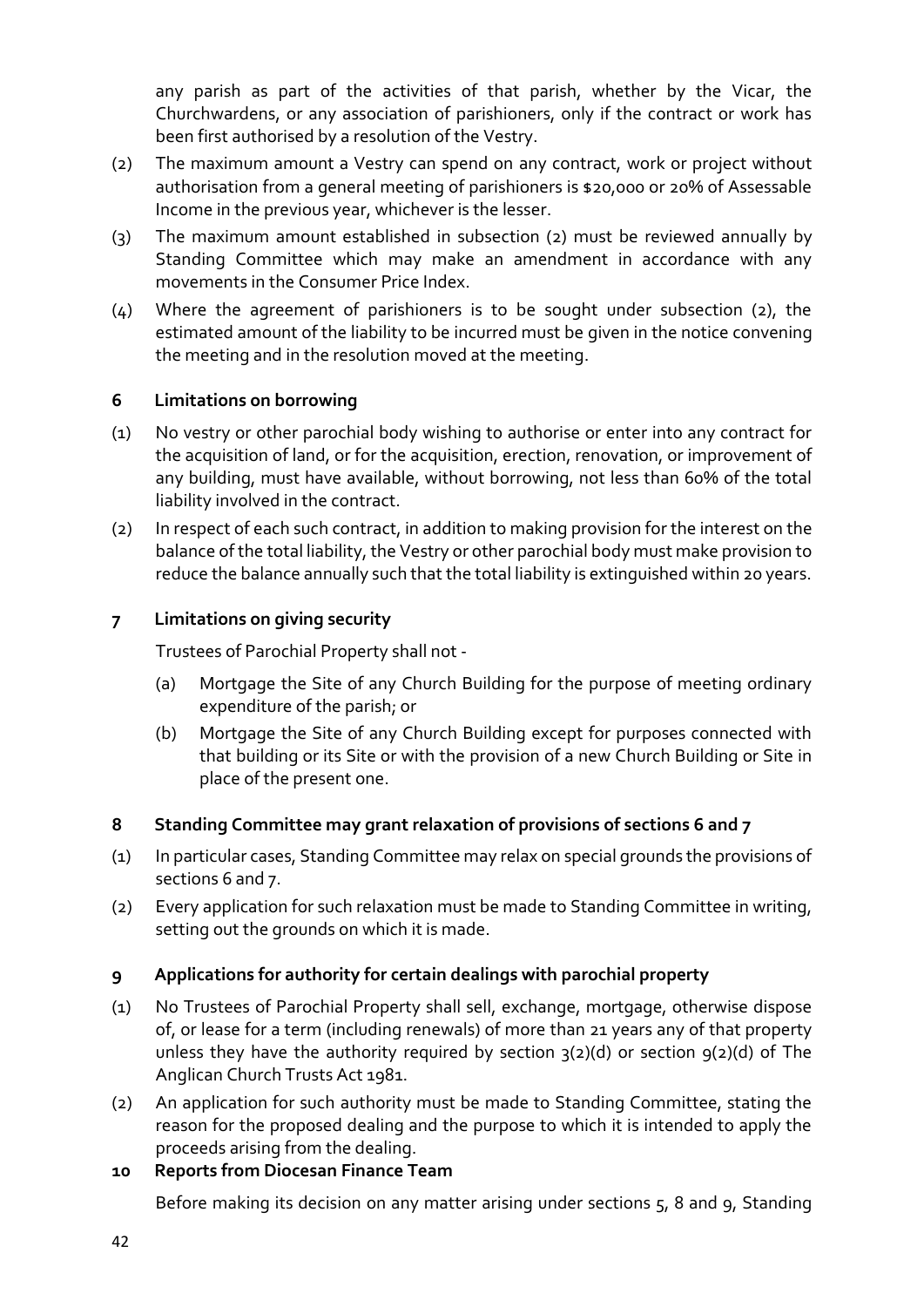Committee may seek a report from the Diocesan Finance Team.

# **11 Appeal process**

Where an application is declined, there is a right of appeal to the Bishop who would then make a determination.

#### **PART III**

#### **FACULTIES**

#### **12 Diocesan Secretary as applicant**

In this Part, where the Diocesan Secretary is one of the applicants, the Bishop or the Bishop's nominee carries out the Diocesan Secretary's functions.

#### **13 When faculty required**

- (1) A faculty must be issued under this Part of this Act before any of the following occurs:
	- (a) any alteration by way of addition, diminution or otherwise in or to the fabric, furniture, lighting installation, monuments or ornaments of any church; or
	- (b) the erection or placing in any church of any article that is required or ought to be dedicated or consecrated.
- (2) The work contemplated must not be commenced until the faculty has been issued, unless the Diocesan Secretary waives the provisions (1).
- (3) In any new church, a faculty must be obtained for all furnishings, installations, monuments and ornaments that are to be placed in it, whether new or transferred from a building previously in use.

#### **14 Application**

- (1) The Vicar and Churchwardens of the parish concerned must apply in writing to the Diocesan Secretary for the issue of a faculty.
- (2) The application must include
	- (a) a full description and plan or sketch of the work or article; and
	- (b) a copy of the resolution, certified by the Vicar, of the Vestry approving the proposals
	- (c) a statement showing how the cost has been, or will be met

#### **15 Determination of the application**

- (1) The Diocesan Secretary may refer an application to advisors recommended by Standing Committee.
- (2) On receipt of an application, the Diocesan Secretary may ask the applicants for such further information as the Diocesan Secretary considers necessary.
- (3) The Diocesan Secretary may issue or decline a faculty.
- (4) The Diocesan Secretary must give reasons if the application is declined.
- (5) If the Diocesan Secretary declines to issue a faculty, there is a right of appeal to the Bishop who would then make a determination.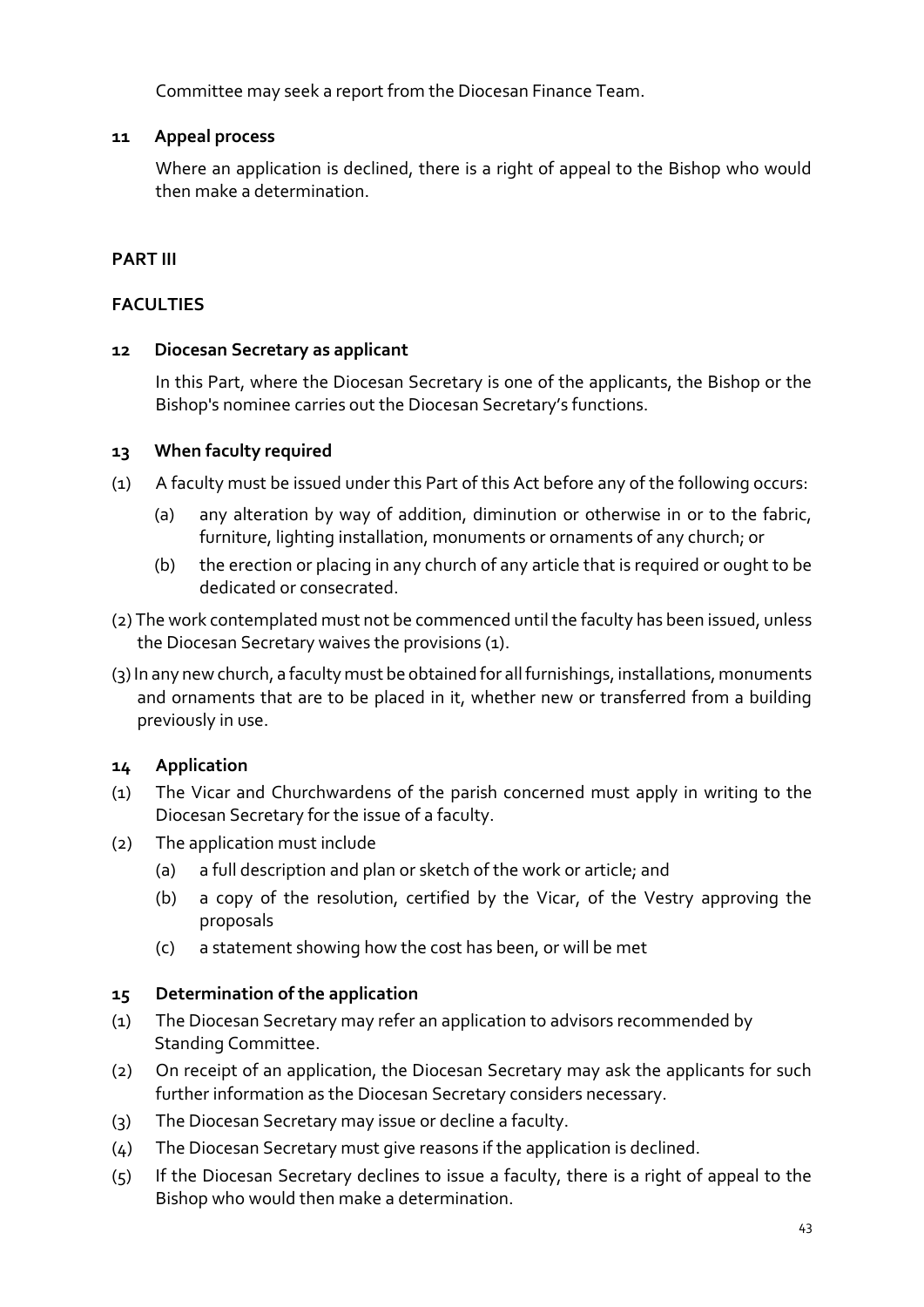#### **16 Other faculties to be dealt with under this Part**

All faculties required under any of the Canons or under any other Statute must be applied for and dealt with under this Part of this Statute.

# **PART IV**

# **MISCELLANEOUS PROVISIONS**

# **17 Diocesan Trustees to consult Standing Committee before entering into certain dealings**

Before selling, exchanging, mortgaging, otherwise disposing of, or leasing a parochial property vested in the Diocesan Trustees, and before applying for an authority required by law for selling, mortgaging, exchanging or leasing any parochial property so vested, the Diocesan Trustees must refer the proposed dealing to Standing Committee and must consider any recommendation made by the Committee.

# **18 Standing Committee may make rules**

Standing Committee may make rules which must not be inconsistent with the provisions of this Act or of The Anglican Church Trusts Act 1981 or of the Canons governing the procedure to be followed by vestries and Trustees of Parochial Property in respect of applications under section 9 or section 14.

#### **19 Standing Committee to inspect parish property every three years**

Standing Committee must, either through the Diocesan Secretary or otherwise, inspect all the land and buildings of each parish at least once every three years.

#### **20 Protection of other parties**

A person proposing to give credit to any vestry or other parochial body or any trustee or Trustees of Parochial Property, or to purchase or exchange or otherwise acquire, or take a mortgage or other charge over the Site of a Church Building

- (a) may not be concerned to inquire about the power of the vestry, body, trustee or trustees to incur the liability, or about the purposes for which any money or property to be derived from the sale, exchange, acquisition, or to secure the mortgage or change, has been or is intended to be employed; or
- (b) may not be concerned to see to the application of any such money; nor
- (c) be affected by notice, expressed or implied, of any matter that would cause the incurring of the liability, or the sale, exchange, acquisition, or giving of the mortgage or charge, to constitute a breach of this Act or of any other Act.

# **21 Relationship with Anglican Church Trusts Act 1981 and the Canons**

The powers and duties conferred and imposed by this Act are in addition to any powers and duties conferred and imposed by The Anglican Church Trusts Act 1981 and the Canons.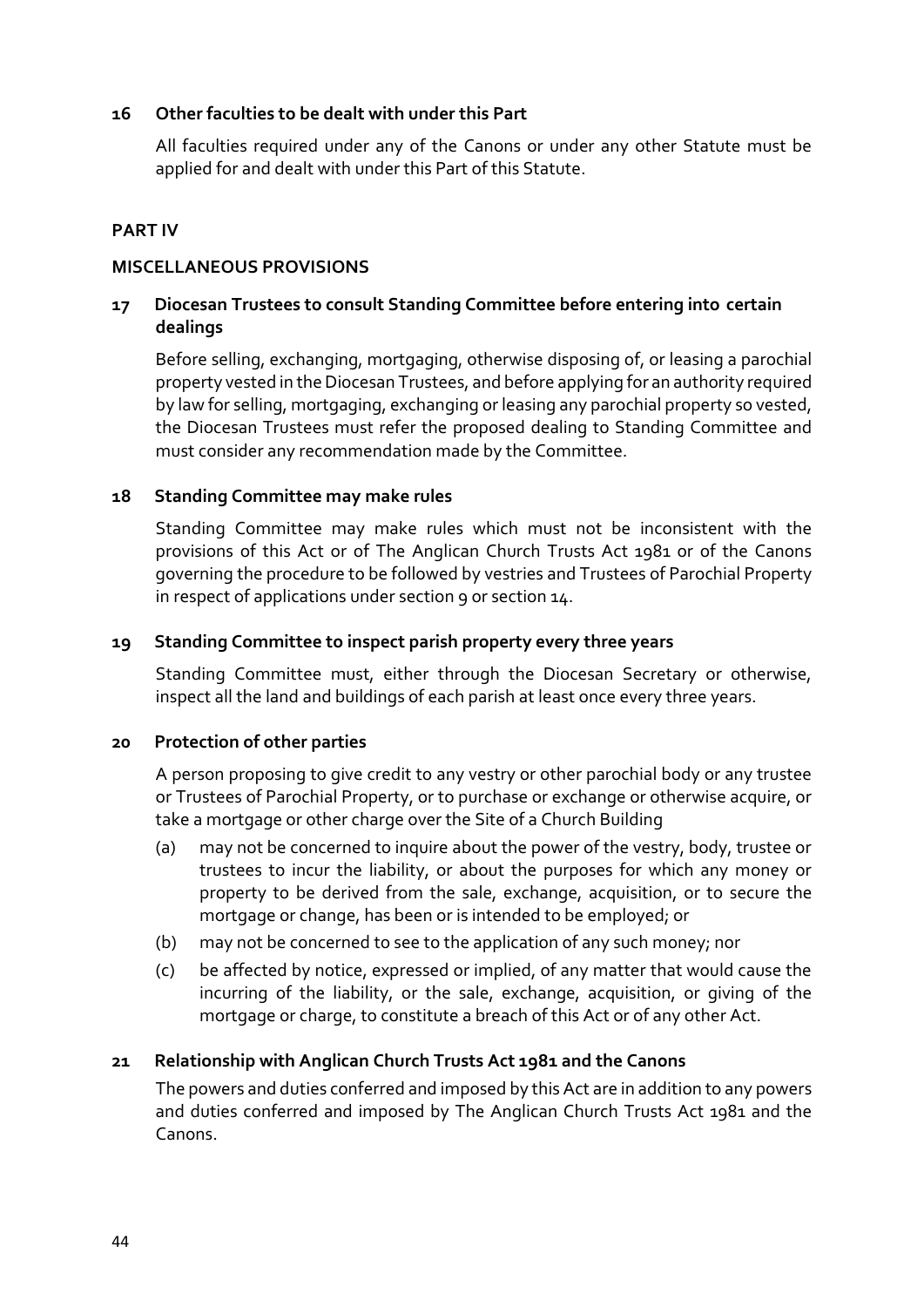# **APPENDIX A: VESTRY'S GOVERNANCE ROLE**

# **The Need for Organisational Clarity**

One of the most notable features of churches is their lack of clear organisational structure. This probably isn't surprising, as the smaller an organisation is (and our Anglican parishes are typically quite small) and the fewer the paid staff, the easier it is for distinctions between roles to be blurred – with people pitching in to help where they see a need.

# *Changing role of vicar*

The situation is not made any easier by the fact that the role of vicar is changing – being a simple pastor is no longer enough, but what is it exactly we expect of our clergy? With few other staff, vicars in small parishes are often left being responsible for the parish vision and strategic direction, running day to day management and operations, while still being called on to pastor those in need. With greater numbers and more people involved in leadership, however, the need for organisational clarity increases.

# *Different types of leadership*

Another difficulty is that we often fail to distinguish between different types of leadership in the church. While the vicar, wardens, vestry members and parish manager are all leaders, there is a difference between

- *visionary leadership* (deciding where the church needs to be and creating the environment and culture to get it there),
- *governance leadership* (keeping the church on course to get it to the desired goal) and
- *management leadership* (organising the staffing and daily operations of the church).

The first is the primarily the role of the Vicar (although vestry may feed into this), the second is the role of vestry and the third of staff (and volunteers) involved in parish management.

# **Functions of Vestry**

# *The Parishes Statute*

The functions of vestry are set out in ss 45 and 46 of the Parishes Statute. Reading these one might be forgiven for thinking vestry has to do everything! The description of vestry's duties needs to be read *in light of* the *broad distinction between governance and management*. Yes, vestry is responsible for the spiritual growth of the parish and its overall good management, but this doesn't mean it has to do it itself. Vestry's is an *oversight* responsibility and hopefully our discussion tonight can help clarify what this means.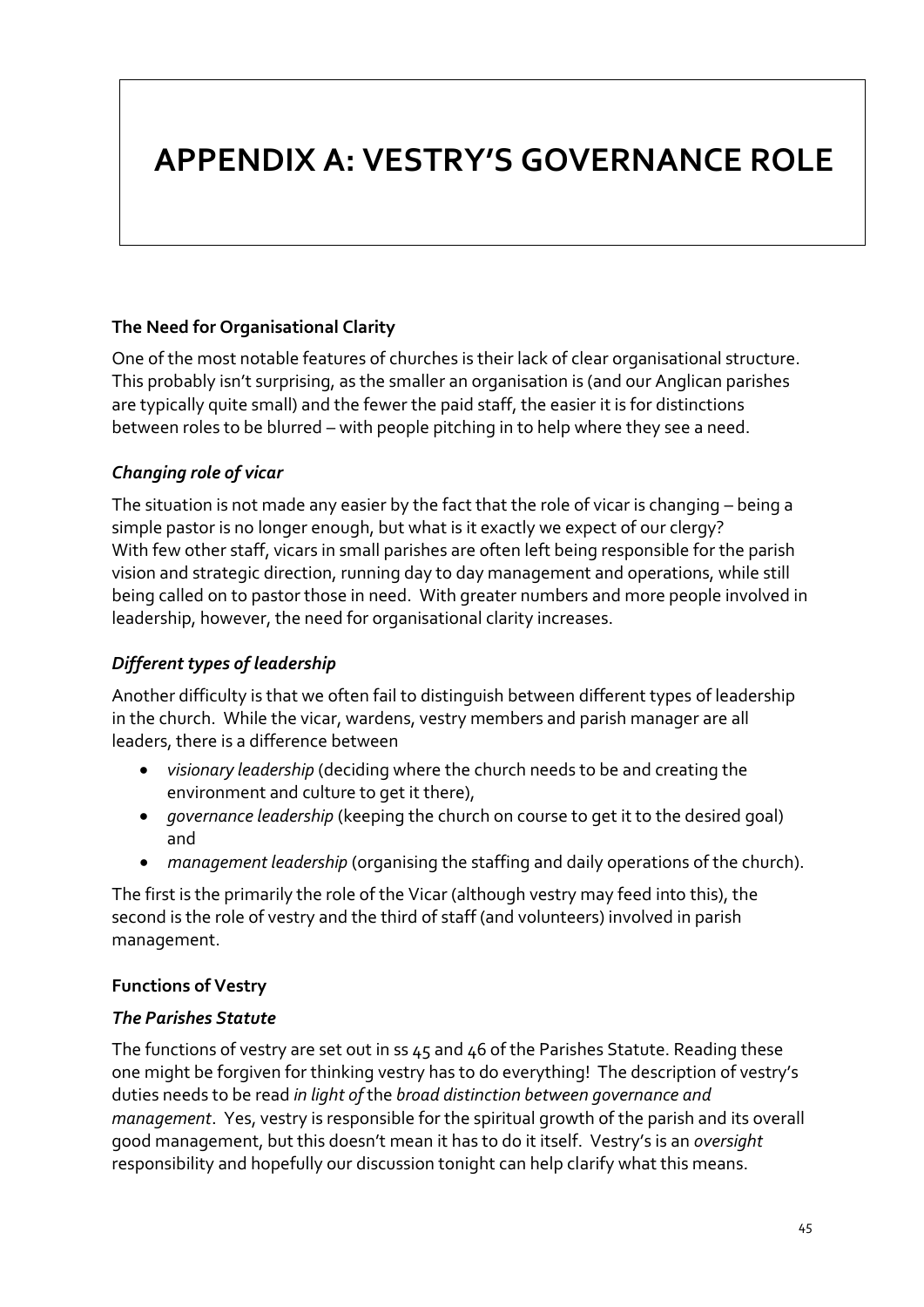# *Analogy with a board is helpful (but not perfect)*

Although a corporate analogy is not perfect, it's helpful to compare the role of vestry with that of a board. However the traditional distinction – that the board makes policy and management carries it out – is perhaps too simple. Vestry members need to be kept informed about management issues and want to be engaged. They must be provided with the information needed to exercise this oversight and monitoring role effectively. The difficult question is: when does appropriate engagement cross the line into management? There isn't always a clear line between the two. Different situations will affect the appropriate level of governance involvement. For example, if finances are in serious downturn, vestry is likely to become more involved and review more detailed information than it normally would.

*As a general rule, though, governing bodies function best when they focus on higher-level, future oriented matters of strategy and policy as well as performing their oversight responsibilities.* 

# **Seven guiding questions**

To help keep within the bounds of governance, I find these seven questions helpful:

Is it big? Is it about the future? Is it core to the mission? Is a high level policy decision needed? Is a red flag flying? Is a watchdog watching? Does the Vicar want and need the Vestry's support?

# **1.** *Is it big?*

The bigger the impact of a decision, the greater the role vestry should play. One rule of thumb is that decisions affecting about 10% or more of revenues or activities are strategic decisions. The other side of the coin is to ask is the matter too small to merit vestry's attention?

# **2.** *Is it about the future?*

What will the church look like in five years' time and what has to be done strategically and financially to get it there? Management's role is to develop the draft strategy documents for vestry's input and approval.

# **3.** *Is it core to the mission?*

Think of vestry members as guardians of the church's mission. Questions such as how much to invest in outreach activities are the types of questions vestry should be considering. The role of management is to produce sound analysis and recommendations to help vestry reach the right balance when mission and finances seem to conflict.

**4.** *Is a high level policy decision needed?*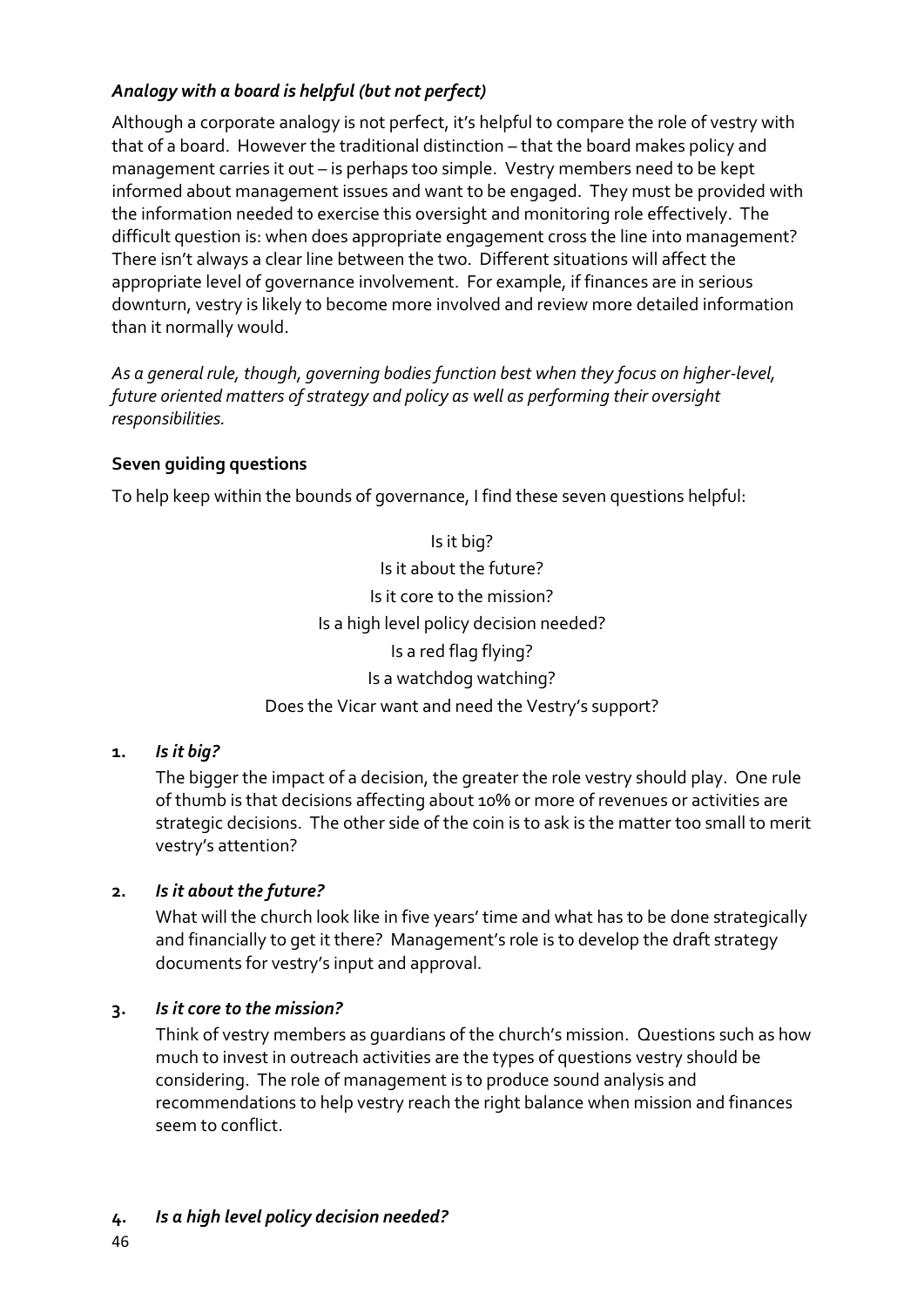These policy decisions are ones that have important impact on the church, or that involve such matters as legal compliance or affect the responsibilities of vestry or management – they are not day to day operational policies. For example, if the Diocese hadn't sent out a health and safety policy for parishes, parishes might have had to consider their own high level policy to ensure it complied with the law.

# **5.** *Is a red flag flying?*

Vestry should know the red flags that indicate it should look closely at a matter. And they should focus on trends – not individual occurrences. Of course matters such as reports of unethical or illegal activity, or serious underperformance call for immediate review. Red flags may also be raised by external agencies, such as an auditor. Even here, vestry's focus should be on whether management recognises the problem and has the capability and plans to improve results, not to micromanage possible solutions.

# **6.** *Is a watchdog watching?*

If the IRD, other legal watchdog or news media care, then so should vestry.

# **7.** *Does the vicar want and need vestry's support?*

If the Vicar asks for advice or intervention, then vestry should respond.

# **Some Practical Steps**

There are some practical things vestry can do to help it focus on governance:

- $\checkmark$  The chairperson's role is essential and he / she shouldn't hesitate to keep discussion at the right level.
- $\checkmark$  A written report sent to vestry before it meets updating it on operational issues can do away with the need for these to be discussed at the meeting.
- $\checkmark$  Fewer vestry meetings with more preparation and focus can be an advantage the problem with meeting monthly is that there is a strong pull to manage rather than govern. The agenda becomes cluttered with less urgent matters and vestries can quickly find themselves drawn into management.

(With heavy reliance on the article 'Distinguishing Governance from Management' by Barry S Bader.)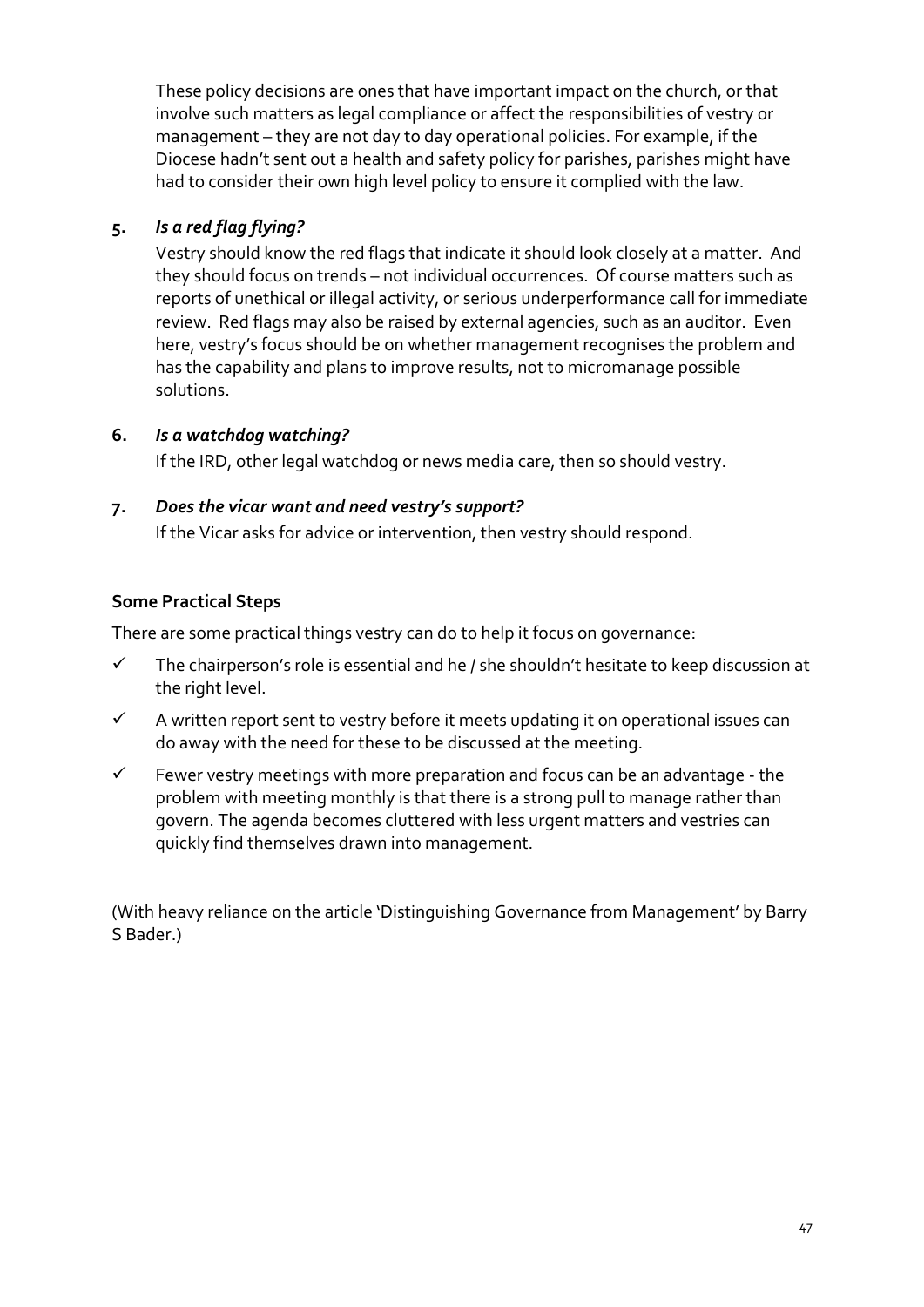# **APPENDIX B: BUYING AND SELLING LAND OR BUILDINGS IN A MISSION BASED CHURCH**

#### **1.0 THE REALITY**

It is difficult to base decision making on a simple checklist. There is no "one formula" nor "one set of questions" to consider. The Rural / Urban factors are different. Every parish is potentially different – as are their potential sizes and mission opportunities. Therefore each possible sale or purchase is a "special case" requiring careful investigation of current and future factors.

The issues of Sections 2.0 and 3.0 flow out of and into Mission and Community factors. Each sub-section needs to be interpreted in the light of the others. Each potential possibility will require consideration of many of the issues below and probably other issues that are not listed here. Section 4.0 gives a summary of Diocesan Statutory requirements.

#### **2.0 UNDERLYING CHURCH LEADERSHIP ATTITUDES AND DESIRES**

Generally speaking the following desires will impact our decision making.

#### **2.1 The desire to be MISSION FOCUSED**

- 1. Overall mission is based on a variety of Biblical principles and passages e.g. to be servants of others by providing opportunities for worship, life transformation, involvement, etc. as we are…..
	- Matthew 28 "making *more* disciples".
	- Matthew  $25 -$  offering a variety of caring ministries.
	- Matthew 16 looking for Jesus to "build" his Church.
	- John  $13: 35$  loving all people.
- 2. Mission is people. Mission is ministry. Mission is not buildings, but mission may require land and buildings to enable the church to fulfil its call to mission - to meet in, live in, serve people from, operate from.
- 3. Mission based churches choose a variety of mission models rather than a chaplaincy model (which provides local care and worship until the interested people 'die' off).
- 4. In terms of numbers impacted, mission implies a growing church, not a shrinking church. The call to grow in mission and disciple making covers a multitude of areas: breadth of ages and needs; of ministries and skills; of worship styles / missions / maturity / belonging / enabling opportunities. All these can impact the need for buildings –all are impacted by land/buildings a local community of faith has available.
- 5. Mission and ministry involves the whole people of God (not just the leaders and the ordained) - Ephesians 4: 1-16. Increasing lay ministry often leads to a greater variety of mission/ministries, a greater need for buildings and more people involved. This in turn leads to the need for more enablers / overseers / coordinators / staff.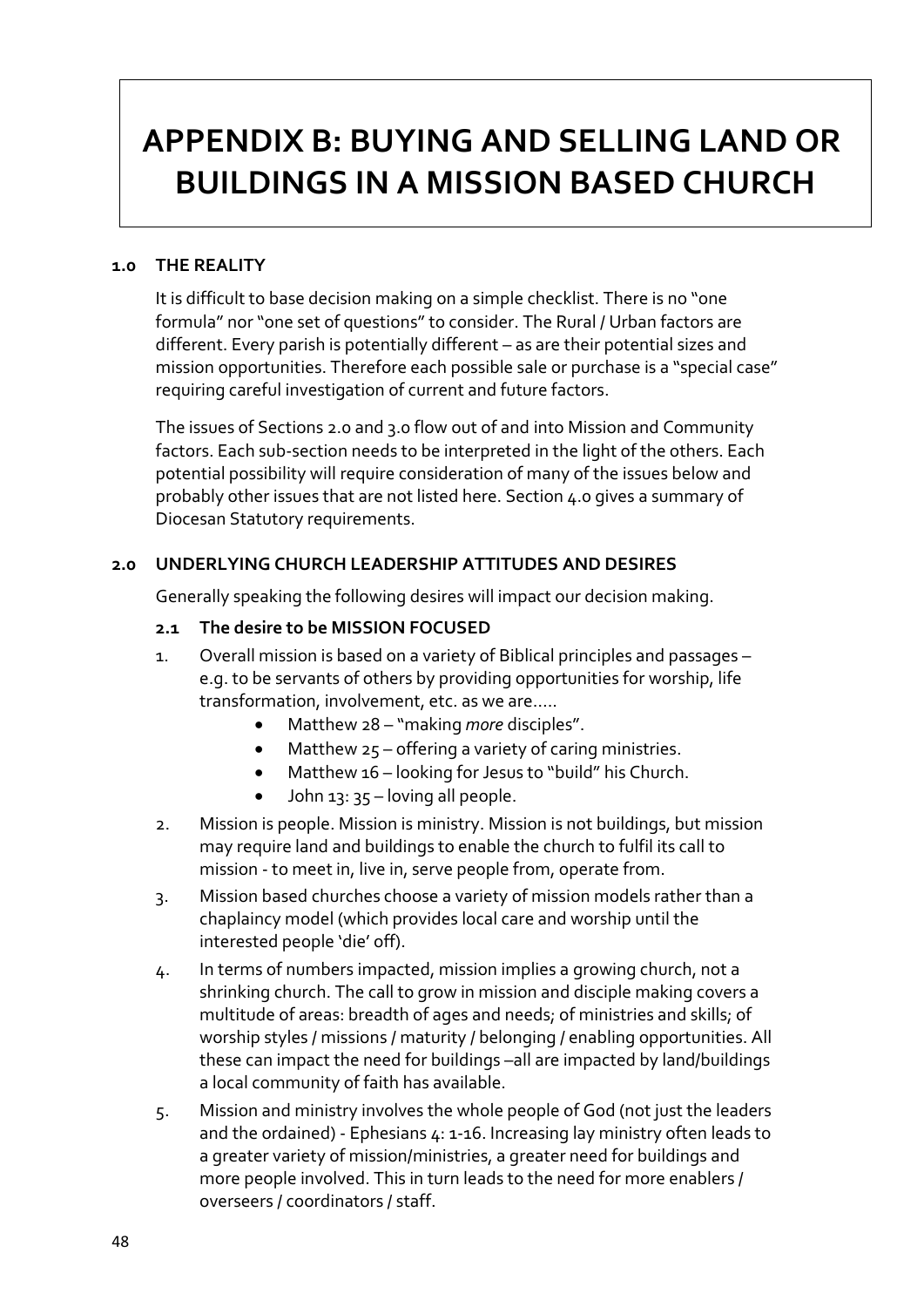- 6. Currently the city/town areas of the Diocese various sizes of plant (land and building). Should future mission lead to church clusters then (under some potential models) some local churches within the cluster may need a larger plant than others – i.e. the size of land and variety of buildings to allow for 'cluster' activities.
- 7. If in the future some smaller town/city parishes were to close (or amalgamate with neighbouring parishes) in order for the Diocese to be mission effective this may not reduce the total land / building requirements rather group it together on a larger site. This assumes not choosing "amalgamation models" used in some dioceses where two small parish combine to form one small parish. Combining should use a model to form a bigger small or middle sized church with potential for greater mission impact.
- 8. Generally the bigger the worshipping congregation the greater the likelihood of a variety of ministries emerging within, for and from that local church. This may impact building requirements - e.g. spaces for staff, team, specialist ministries (counselling, social services, youth, children, crèche, etc.).
- 9. Recurring question: will this sale / purchase assist the church fulfil its mission now and in the future – by enabling mission effectiveness, flexibility and variety? Will this sale / purchase enable this community of faith to reach its God-given potential? Hence the following issues …..

# **2.2 The desire to free the Church for its LONG TERM FUTURE POTENTIAL**

- 1. Future opportunities are beyond current realities and visions.
- 2. The future is not about the way (nor where) land and buildings are currently being used.
- 3. Decisions are about far more than the present Vicar or Vestry views, ideas, theories, hopes and desires.
- 4. Potential is about the unknown the "could be" not the "what now is".
- 5. Potential includes the future of society and the local community its needs, realities and requirements – see section 3.0

# **2.3 The desire to create FLEXIBILITY**

- 1. Mission opportunities can create the need for flexibility in style, ministries, gatherings purposes, group sizes (small, medium, large), age focus (children, youth, all age, adult).
- 2. Cost effectiveness (see 2.5) will frequently require most spaces to be multiuse. For example: the same larger space used for worship on Sunday, children or youth during the week, a parish dinner in an evening; a well laid out carpark doubling as a youth basketball court.
- 3. Spaces (in buildings and land) may have certain uses now and quite different uses in the future.
- 4. People gathering spaces could be for a mixture of cell, congregation and celebration – meaning small (in a home or local church), medium (what is often now the local church worship space) and large maybe one of the local churches or a nearby venue).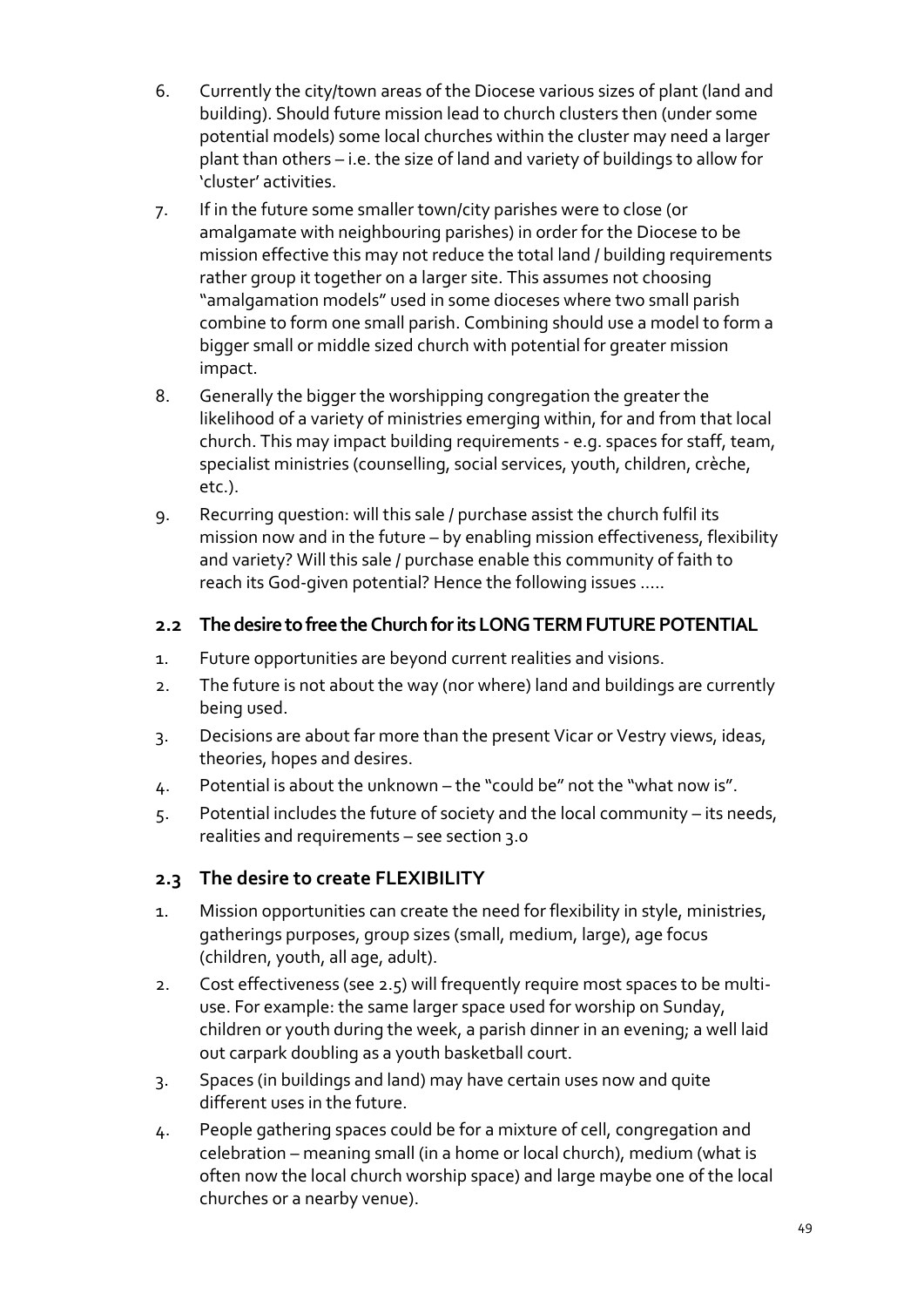5. Specialisation and deeper levels of ministry may sometimes require their "own" space (e.g. community social service, counselling, pre-school, crèche).

# **2.4 These desires mean AVOIDING RESTRICTIONS**

- 1. There is a 3-fold linking, where each impacts the other. Ministries  $\leftarrow \rightarrow$  buildings  $\leftarrow \rightarrow$  numbers  $\leftarrow \rightarrow$  ministries (and around the triangle).
- 2. All three are impacted by the ministry style, skills and leadership of the local Vicar / ministry team.
- 3. The 3-fold interlink points to such things as: ministries are often handicapped by lack of building space; numbers we can touch with the gospel are restricted by lack of empty seats in worship or lack of space for various children/youth age groups to meet.
- 4. Lack of access (e.g. car parking) can restrict ministry (numbers and type of people reached) – see section 3.0
- 5. One example: to avoid future restrictions we recall the plans of one overseas diocese a couple of decades ago. They purchased 10 acres in new residential suburbs. In a few cases they knew they might sell up to 5 acres but considered every local church required a minimum of 5 acres of land.

# **2.5 Desires and Visions are balanced by REALISM**

- 1. Land and buildings are expensive. Financial resources are limited. Land and buildings need to be cost effective.
- 2. Suitably sized blocks of land are hard to obtain especially in towns and cities. It is often impossible to 'add a bit of land' to existing sites. See 3.3 Point 9.
- 3. We recall instances of churches saying they would focus on mission not buildings. They hired buildings as a place to gather and do mission from. Often these churches lasted a short time or eventually bought /built their own spaces. Having said that there may be a case for renting, especially initially as a 'start up' strategy.
- 4. Churches are no longer regarded as "special case" organisations and are now facing greater restrictions – see 3.0.
- 5. We constantly face population shifts shrinking or dying towns; new and growing suburbs; housing areas becoming commercial or industrial; new motorways/roadway routes restricting or dividing communities.

# **2.6 Desires and visions face the COMPLICATIONS OF HOUSING STAFF**

- 1. Generally churches that develop strong and effective teams of lay ministers or who reach out to involve more than 60-70 people in their "regular life and activities" require the provision of staff time – which may mean stipend and/or allowances. Housing or house allowances may become an issue.
- 2. Housing may or may not need to be on the same site as the "church plant". The larger the church the more beneficial it can be to have the senior staff person (vicar) off site.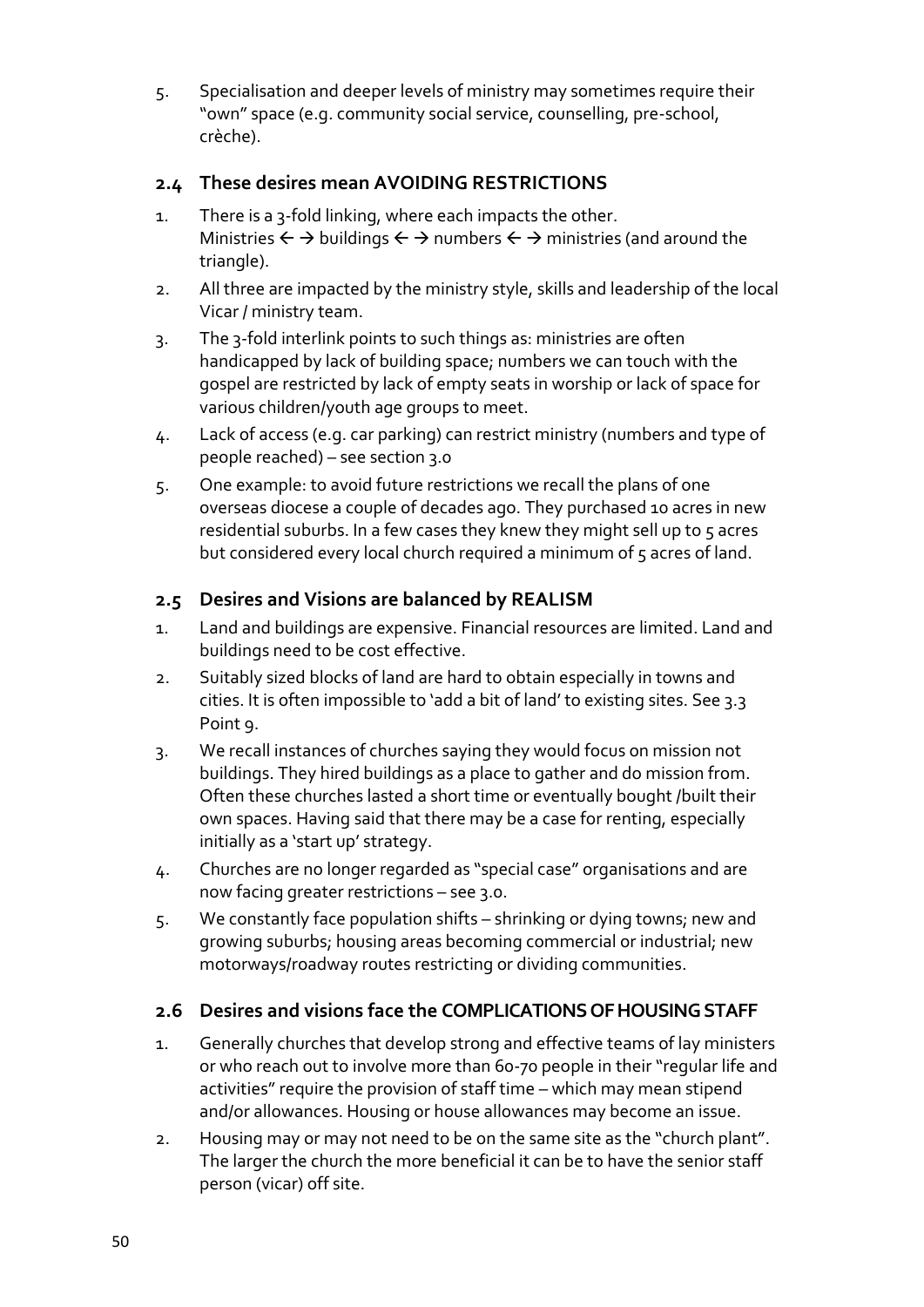- 3. Generally (where possible) it is good for the (senior) staff person to live in the community they minister in.
- 4. Staff housing requirements (location and size) depend on a number of things including a staff person's ministry style; family situation (ages and size); the size of the church; other members in the staff team; etc. Such factors impact the need for study/office space in the church buildings.
- 5. Generally it is good for parishes to own (a) staff house(s) which staff (the vicar or other staff) could live in – or which can be rented to provide income towards housing allowances. In certain economic climates it is economically advantageous to own (and rent) housing.
- 6. Where houses are rented vestry, as stewards, should set aside income for rates, insurance and larger long term R & M.
- 7. Not all clergy or staff will be able to afford to buy or rent in the area in which they will minister. They may own (retirement) housing elsewhere. In some areas it would be unwise for clergy to purchase – e.g. depressed small towns where housing is difficult to sell. Renting can be disruptive on families if the house becomes unavailable.
- 8. In a parish where a vicarage is sold, yet residential ministry could be required in the future, serious consideration should be given for the proceeds of the sale to be invested in a replacement purchase so future ministry offers are not restricted by lack of appropriate housing.

# **2.7 Attitudes and desires recognise DIFFERENCE**

- 1. Every local church is different significantly so between small and large churches and between Rural, small town and city churches. Different skills and specialisations are required for each.
- 2. Consequently each situation requires different approaches to decisions about land and buildings. Apparently similar issues may lead to a decision of 'yes' in one situation and a 'no' in another. No decision creates a precedent.
- 3. Decision makers avoid using small church thinking when making decisions about (potentially) large or multi-styled churches – or using city ideas when deciding about rural churches. Decision makers may find advantage in drawing on the wisdom of people with expertise in the type of church about which decisions are being considered.
- 4. One complication of difference is related to future perspectives. See 2.2. Some local churches go through periods of having as warden/vestry few (or no) practical people or visionary members who can imagine a different brighter future. In some situations vestry members who would "stand up to" the vicar have "gone" – leaving vestry as a "yes" group to the Vicar's desires. That does not always lead to good decision making or wise requests to the Diocese.

# **3.0 LEGAL, GOVERNMENT, COMMUNITY AND SOCIAL ISSUES**

The church, its land and buildings are no longer a "special case". Community decision and social attitudes are and will restrict the church in its mission. Decisions re land and buildings must ensure each local church can continue with its strong mission focus.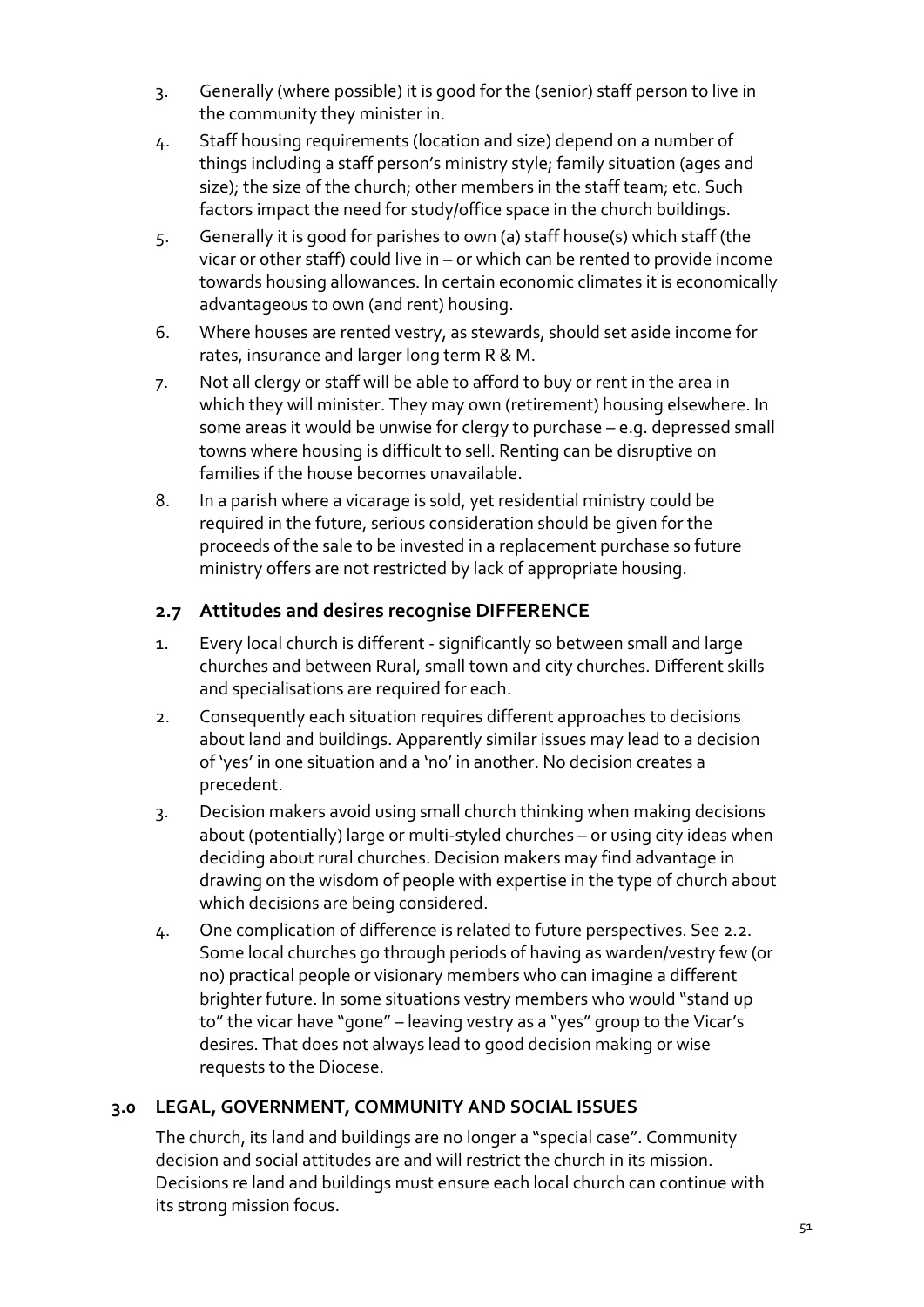A number of specific issues impact the retention, sale and purchase of land.

# **3.1 GENERAL REQUIREMENTS**

These impact all parishes especially if new buildings are added or when rebuilding (due to fire etc.).

- 1. The percentage of site coverage allowed for buildings required now and possible future changes.
- 2. Number of all-weather car parks. Some councils now require one car park for every two seats in the largest gathering space. Adequate and accessible disability parking.
- 3. Egress to car parking and buildings (legal, obvious and easy).
- 4. Egress restrictions on some major roads are there NZTA requirements?
- 5. Churches surrounded by residential housing: restrictions on noise levels and hours of use. Some churches have therefore found it necessary to purchase houses next to their plant, to avoid neighbour complaints re buildings, activities or noise.
- 6. Enough land to build toilets for each specialist space toilets that have the number of cubicles etc. councils require.
- 7. Sun, light, shadow and height restriction.
- 8. Space for correct gradient ramps for each building and sometimes additional ramps for alternative access to or within buildings.
- 9. Church buildings seen as attractive with visibility not restricted by other buildings.
- 10. Land for gardens, shrubs, trees etc. to make pleasant outdoor gathering spaces which enhance fellowship and deepen potential for mission through community ministries, funerals, weddings, etc.
- 11. Ongoing question: what are the current and likely future government and council legal requirements?

# **3.2 Looking ahead PROJECTION ISSUES**

Are there any potential future impacting issues:

- 1. Community population projections and new housing areas?
- 2. Roading or other council projections (restricting access, taking land, etc.)?
- 3. Is there potential for development in the future? For example: what are the long term possibilities for a small towns near cities (e.g. Brightwater)? Might it mean a parish could require new or larger spaces to gather in or different spaces to minister from? This would mean the application of council parking requirements. Is there plenty of land to cover all possible parish and council requirements?
- 4. Imagining a potential future means considering: possible multi-use spaces; specialist areas; how the church might be called to (or have the opportunity to) be involved in meeting community needs; etc.
- 5. The more people a church mission touches (and the more people involved in "doing" the mission) then the higher the likely need for building spaces.

# **3.3 More Specifically CITY ISSUES**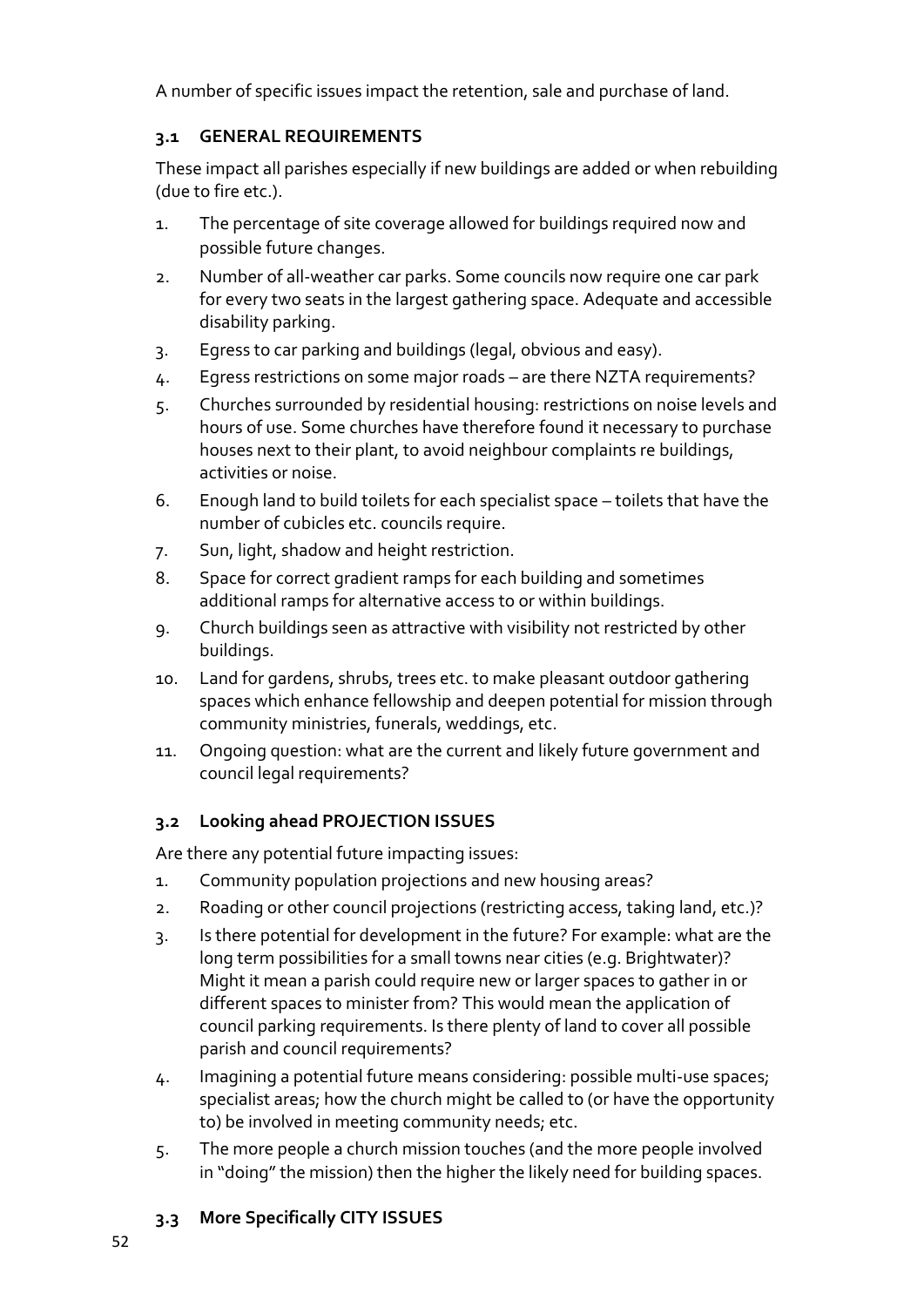- 1. Land is expensive and usually increasing in value. Suitably sized land is difficult to find and afford.
- 2. Land once sold is unlikely ever to be able to re-purchased.
- 3. Roadside parking is becoming harder to use especially competing with community events, Sunday trading, special activities, etc. Parking may face more time restrictions in the future.
- 4. Multi-congregational churches better multi-use their buildings but often require additional parking for the overlap of coming-going.
- 5. City ministry/mission has a greater opportunity for style specialisation. This enables the powerful impact of eclectic parishes – people attracted to church ministries (those I like/need for me or my family – youth/crèche etc.) or worship that fits my personality / background / music tastes / etc. (e.g. Cathedral worship, a church with young adults, a church with effective youth programme, etc.).
- 6. Other spaces may be available for hire but will they be available when required (especially if wanted during the week or every Sundays). What will be the ongoing cost (financially and on energy to set up / take down)?
- 7. Often city churches are significantly restricted by land size. Churches where "not now needed" land has been sold off have suffered ministry (and therefore mission) restrictions in later years. So – generally city and town land within or attached to the church plant should never be sold.
- 8. There needs to be compelling reasons to sell such as 'the church is going to close'. "We are not currently using the land/building" or "we need the money to save/use" are not compelling reasons.
- 9. There are also compelling reasons to purchase neighbouring properties for example a house or section next door to the Church property, even if it is then rented until the parish needs to use it or "join" it to the existing site.

# **3.4 More specifically RURAL ISSUES.**

A few of the rural factors directly or indirectly related to land and buildings are:

- 1. Rural people seldom have a choice as to which church they will choose.
- 2. Rural communities are complex and require different strategies to reach the different people groups: agri-busness people (farmers) and people linked to the rural economy; long established residents; commuters and lifestyle block owners; retirees; idealists; holiday home occasional residents; transient groups (now fewer teachers, doctors, bankers etc. and often more benefit / cheaper housing people); some professionals with the type of work that means they can live anywhere; etc.
- 3. New residents and settlements may not be people with rural mind-sets. This can cause conflict and require special skills to incorporate such a range of people.
- 4. Traditional rural communities are being disrupted by changes to employment, land use and such things as loss of doctors and schools.
- 5. Rural churches are impacted by long memories; local ownership rules; historical kinship connections, etc. All these factors impact both the way decisions are made and the type of decisions that may need to be made – if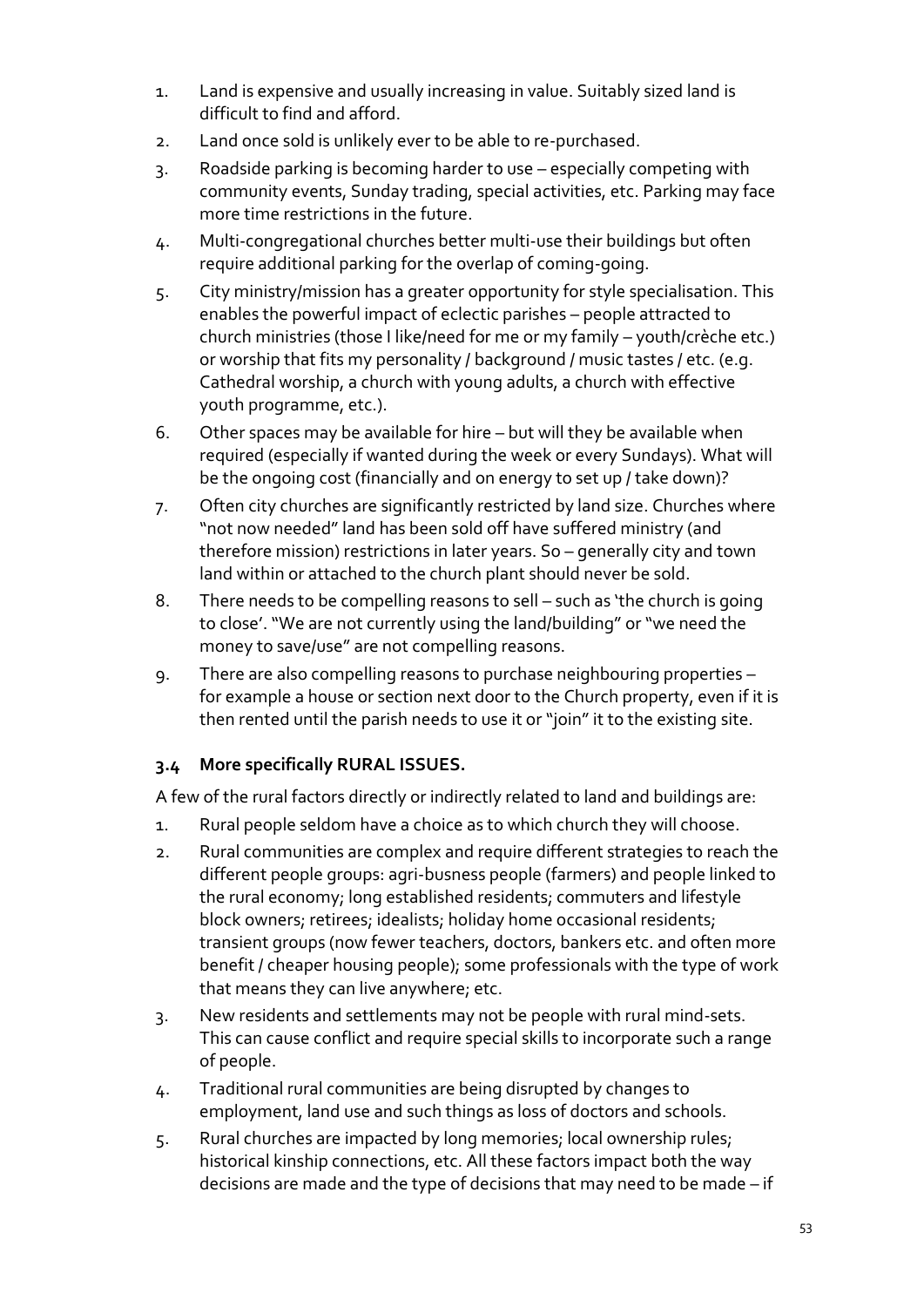the aim is to keep the church and community open to the gospel and mission.

- 6. Travel distances are measured differently and are not measured by distance between churches but from where people live/farm etc. and what they regard as their "centre" to travel to / belong to.
- 7. Small towns' complexities often (in our Diocese) impact surrounding rural communities.
- 8. Buildings may be small, old, require maintenance, seldom used but still be significant to locals.
- 9. Some rural / small town communities have still not faced the 'modern' requirements for warmth, toilets, tea/coffee making, flexible indoor space for fellowship, etc.
- 10. Reduced attendances (or no worship services being held) may be due to these and other ministry / clergy factors and may not be "proof" that the buildings are no longer required. Reduced attendances may also be due to the fact that in the past worship services (and possibly other activities) have not been offered at a time suitable to that particular rural community. It is important to ask and listen to the locals.

# **4.0 DIOCESAN STATUTORY REQUIREMENTS – A Brief Summary**

The requirements for parishes wishing to buy, sell or develop land and buildings are set out in the *Diocesan Properties and Faculties Statute 2006*, which is found in the Diocesan Handbook.

Among other things these requirements ensure that property developments support the mission objectives of the Diocese. Any parish wishing to deal with land or buildings must read this statute carefully and seek advice from the Diocesan Executive Secretary.

- Part i requires the prior approval of Standing Committee and the Diocesan Trustees before land can be acquired or any building erected or altered.
- Part ii sets out the rules concerning parishes incurring financial liability or entering into mortgages (e.g., to purchase or develop land / buildings).
- Part iii requires a faculty to be granted before alterations can be made to a church, including alterations to its fabric, furniture or ornamentation, and for installation of the same in a new church.
- Part iv requires the Diocesan Trustees to consider the recommendations of Standing Committee before entering any sale, exchange, mortgage, lease or other disposition of land / property held by the Trustees on behalf of a parish.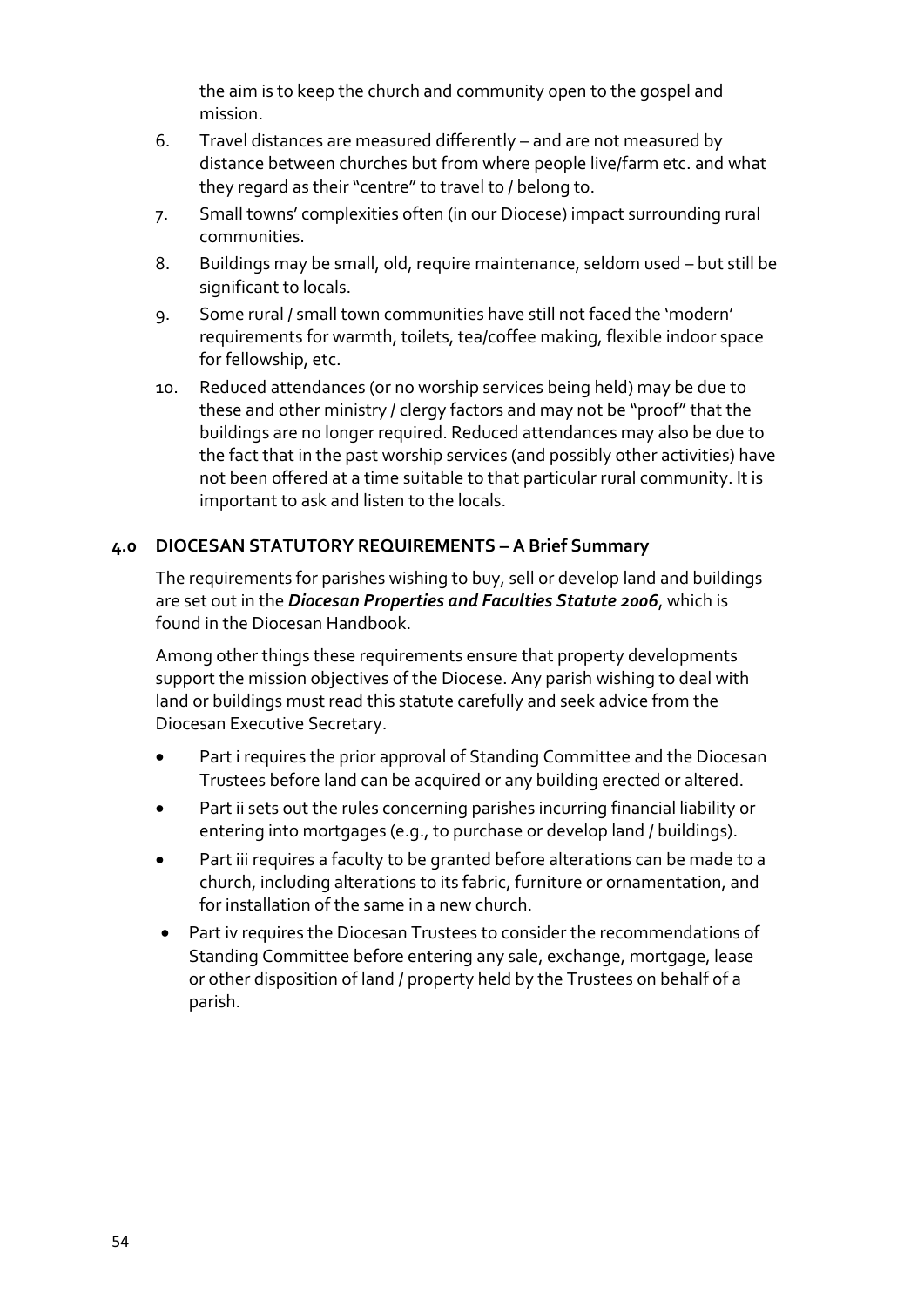# **APPENDIX C: LEAVE TAKING AND RECORDING**

Leave provisions are set out in clergy appointment agreements and contracts of employment for lay staff. The purpose of leave is to ensure that those working for the church have adequate time off for rest and refreshment.

The following comments clarify expectations around leave taking, especially time in lieu and annual leave. They also explain the diocesan process for recording leave and recommend parish procedures.

# **Clergy**

Ordination is a call on the whole of one's life and appointment to an ecclesiastical office entails non-standard work hours. The expectation is that full time stipendiary clergy work a minimum of 40 hours a week, but never more than 60 hours a week. To clarify, this does *not* mean that clergy are expected to work 60 hours a week, although from time to time this may happen. The 60 hour upper limit is included to ensure that clergy never work *beyond* this limit, as had previously sometimes been the case.

All full time clergy should take one day a week as a rest day (day off). In addition, if other obligations allow, clergy are encouraged to take another day for reading, study and reflection on their ministry.

Public holidays may be taken and provision is made for four weeks annual leave a year. Annual leave is available after 12 months in a position, however with the wardens' approval (or in the case of assistant priests, the vicar's approval), anticipated annual leave can be taken in the first 12 months. After the first year in a position, and to ensure a good break from ministry, at least 14 days annual leave should be taken as a continuous block. Leave should also be taken within 12 months of becoming due, except in special circumstances and with the wardens' agreement.

In the older appointment agreements there is no explicit provision for time in lieu. Newer agreements now try to clarify expectations by providing that where clergy conduct a wedding or funeral on their day off, or respond to an emergency pastoral situation, they may take a full day in lieu at a time agreed with the wardens. This is to enable a full day to be taken away from the workplace. A day in lieu may also be taken if clergy have to conduct a wedding, funeral or other service on a public holiday, or if they have to respond to an emergency pastoral situation, or if a public holiday falls on their day off. There is no other provision for time in lieu. Time in lieu should be taken as soon as possible and cannot be carried over to the following year.

The newer appointment agreements make explicit the requirement to consult with the wardens about when holidays and time in lieu may be taken. This is to promote transparency and coordination in the parish. The same arrangement is expected of all clergy.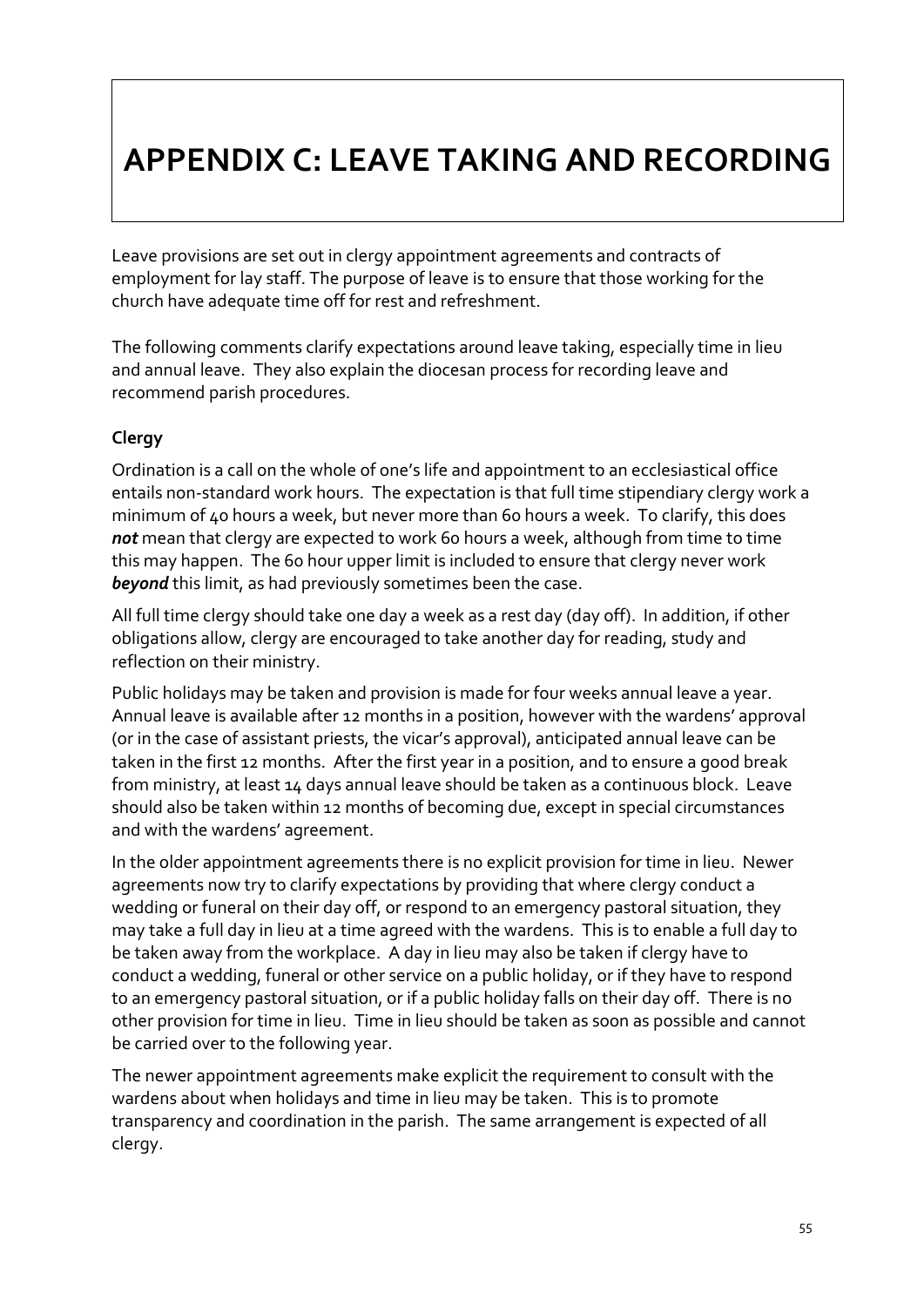# **Lay parish staff**

Hours to be worked are detailed in the contract and are a matter for negotiation. All staff are entitled to public holidays and four weeks annual leave. Whether or not staff are entitled to time in lieu is set out in the contract and, if permitted, must have the prior approval of a manager/supervisor. As time in lieu is given to compensate for long hours and to ensure adequate rest, it should be taken as close to the time it was accrued as possible.

#### **Why leave must be recorded**

The law requires leave records to be kept. The current practice is for stipendiary clergy and salaried staff to fill in an electronic fortnightly leave return, sent out by the diocesan office on the Friday before the end of a pay period. This electronic form has recently been amended to include space to record time in lieu – both when additional hours are worked and when accrued time in lieu is taken as leave. As the new form records time in lieu in hours, clergy who conduct a service on their day off /public holiday, or who respond to an emergency pastoral situation on these days, (and who are therefore entitled to a full day in lieu), should record their entitlement to time in lieu as 8 hours.

The electronic form now also has a button at the bottom of the page to submit the completed form to the Anglican Centre.

| <b>Anglican Diocese of Nelson</b><br><b>PO Box 100</b><br><b>Nelson 7040</b><br>FAX # 03 548 2125<br><b>Fortnightly Leave Form</b>                                                                                   |                                         |                                                                                                               | <b>Staff Name</b><br>Parish         |                                                                           |                 |  |  |  |
|----------------------------------------------------------------------------------------------------------------------------------------------------------------------------------------------------------------------|-----------------------------------------|---------------------------------------------------------------------------------------------------------------|-------------------------------------|---------------------------------------------------------------------------|-----------------|--|--|--|
|                                                                                                                                                                                                                      |                                         |                                                                                                               |                                     |                                                                           |                 |  |  |  |
| <b>For Pay Period Start</b>                                                                                                                                                                                          | Did you take leave during this period ? |                                                                                                               |                                     |                                                                           |                 |  |  |  |
| <b>Fnd</b>                                                                                                                                                                                                           |                                         |                                                                                                               | Yes                                 | No                                                                        |                 |  |  |  |
|                                                                                                                                                                                                                      |                                         |                                                                                                               |                                     |                                                                           |                 |  |  |  |
| * Clergy Leave is accrued and paid based on a 14 day fortnight - inclusive of any 'day/s off'<br>** IF your leave exceeds the pay period END date shown above, please put the ACTUAL end date your leave will finish |                                         |                                                                                                               |                                     |                                                                           |                 |  |  |  |
|                                                                                                                                                                                                                      |                                         | 1st Day of<br>Leave                                                                                           | <b>Last Day of</b><br>Leave         | <b>Number of</b><br>Days                                                  |                 |  |  |  |
| Select Leave Type                                                                                                                                                                                                    | ۰                                       |                                                                                                               |                                     |                                                                           |                 |  |  |  |
| <b>Select Leave Type</b>                                                                                                                                                                                             | $\overline{\phantom{a}}$                |                                                                                                               |                                     |                                                                           |                 |  |  |  |
| <b>Select Leave Type</b>                                                                                                                                                                                             | $\overline{\phantom{a}}$                |                                                                                                               |                                     |                                                                           |                 |  |  |  |
| <b>Select Leave Type</b>                                                                                                                                                                                             | ۰                                       |                                                                                                               |                                     |                                                                           |                 |  |  |  |
| <b>Select Leave Type</b>                                                                                                                                                                                             | ٠                                       |                                                                                                               |                                     |                                                                           |                 |  |  |  |
| Public Holiday & Time in Lieu Records                                                                                                                                                                                |                                         | Select Public Holidays you took off that fell in the leave period advised above (if any)                      |                                     |                                                                           |                 |  |  |  |
| Select Public Holiday Taken off ~                                                                                                                                                                                    |                                         |                                                                                                               |                                     | Select Public Holiday Taken off [12] Select Public Holiday Taken off [12] |                 |  |  |  |
|                                                                                                                                                                                                                      |                                         |                                                                                                               |                                     |                                                                           |                 |  |  |  |
|                                                                                                                                                                                                                      |                                         | Did you work on either a Public Holiday or your day/s off ? IF yes please record below<br><b>Hours Worked</b> |                                     | Reason for working?                                                       |                 |  |  |  |
| <b>Select Day Worked</b>                                                                                                                                                                                             | $\overline{\phantom{a}}$                |                                                                                                               |                                     |                                                                           |                 |  |  |  |
| Select Day Worked                                                                                                                                                                                                    | $\overline{\phantom{a}}$                |                                                                                                               |                                     |                                                                           |                 |  |  |  |
| Select Day Worked                                                                                                                                                                                                    | $\mathbf{r}$                            |                                                                                                               |                                     |                                                                           |                 |  |  |  |
| Select Day Worked                                                                                                                                                                                                    | ۰                                       |                                                                                                               |                                     |                                                                           |                 |  |  |  |
|                                                                                                                                                                                                                      |                                         | Record any Time in Lieu taken this pay period below                                                           |                                     |                                                                           |                 |  |  |  |
|                                                                                                                                                                                                                      |                                         | <b>Start Date TIL</b><br><b>Taken</b>                                                                         | <b>End Date TIL</b><br><b>Taken</b> | <b>Number of HOURS</b><br>taken                                           | Click below to  |  |  |  |
| <b>Accrued Time in Lieu Taken</b>                                                                                                                                                                                    |                                         |                                                                                                               |                                     |                                                                           | return by email |  |  |  |
| <b>Accrued Time in Lieu Taken</b>                                                                                                                                                                                    |                                         |                                                                                                               |                                     |                                                                           |                 |  |  |  |
| <b>Accrued Time in Lieu Taken</b>                                                                                                                                                                                    |                                         |                                                                                                               |                                     |                                                                           |                 |  |  |  |

56 Waged staff fill in an alternative fortnightly timesheet. This must be received in the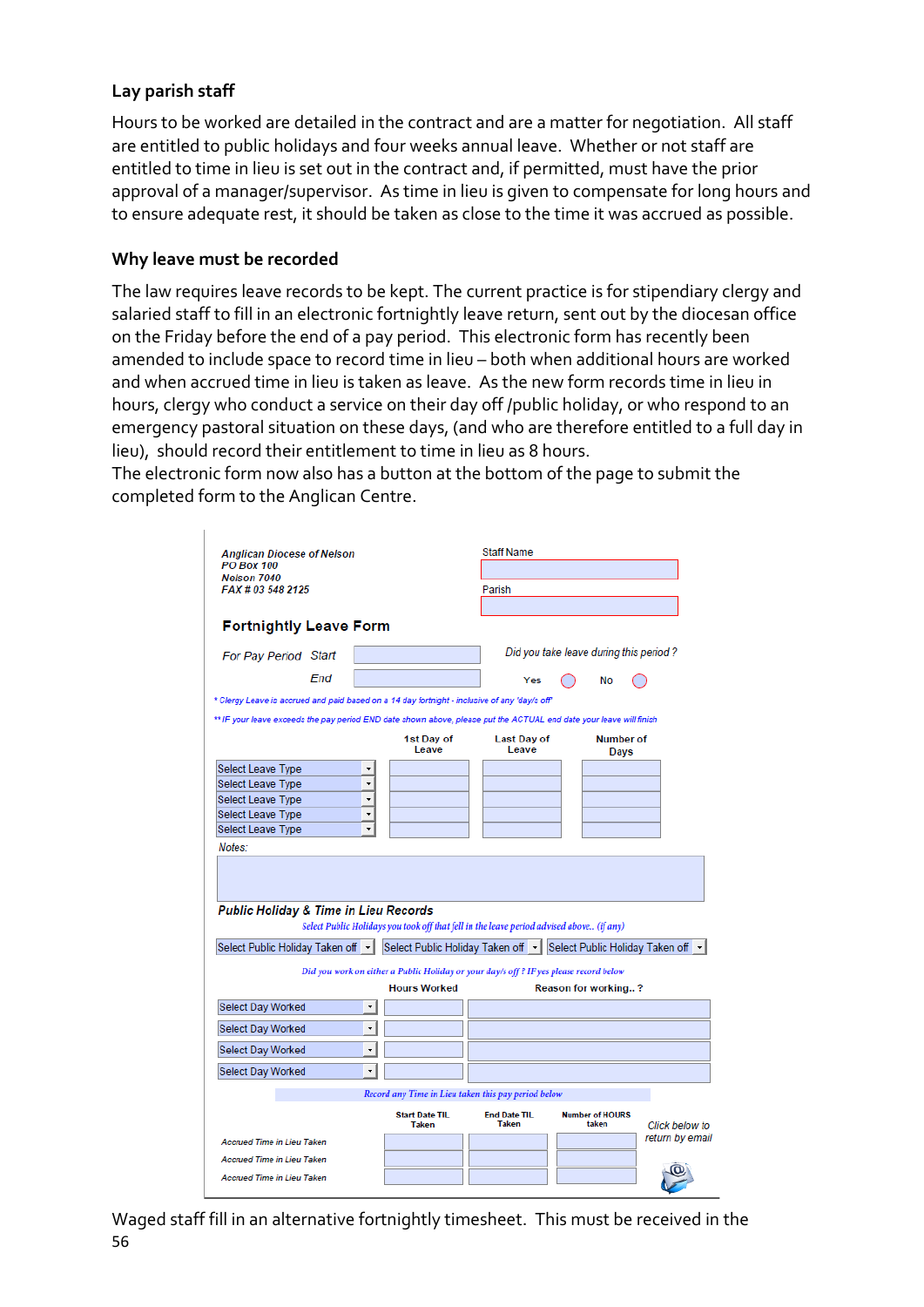diocesan office by 5pm on the day following the end of a fortnightly pay period. Some larger parishes collate timesheets for their staff and send the details on a spreadsheet (available from the diocesan office). All time sheets must be authorised as correct by a designated person within the parish.

An accurate and regular record of leave is needed to ensure correct remuneration payments. While the level of clergy stipends and staff salaries is not affected by leave calculations (unlike wages), the financial liability of a parish when an appointment/employment ends is directly linked to outstanding clergy/lay staff leave and this needs to be monitored.

To this end the Diocese records in the parish accounts a monthly holiday pay accrual to help identify which parishes have excessive leave liability to help them manage this liability across the Diocese at any one time this liability amounts to around \$200,000. Leave reporting is also needed to ensure contractual compliance and regular fortnightly reporting ensures that leave taken is recorded in the corresponding pay period.

Lack of consistent and regular leave reporting can, and has, led to tension. People forget to record leave and a lack of clear communication between clergy and wardens, or between lay staff and managers, can give rise to misunderstanding.

# **Role of wardens**

The Parishes Statute puts responsibility on wardens "to have concern for the physical wellbeing of the Vicar and staff and to ensure that they each take their annual leave entitlements". In the past the Diocese has sent wardens an annual report of leave outstanding in the form of a 'leave audit', which wardens confirm as correct. Without regular information about leave taken, this is an onerous request. Therefore, from now on, the Anglican Centre will automatically send wardens a copy of clergy and salaried staff leave returns where leave has been taken in the preceding fortnight. Wardens can then raise any queries while the matter is current. The fortnightly timesheet for waged staff already has provision for recording time in lieu, and the requirement for authorisation means there is already parish oversight. The annual leave audit will continue to be sent, but for information only.

# **The Need for Parish Procedures**

The process for approving and recording leave will vary from parish to parish depending on its size and number of staff. With this in mind, we recommend that parishes develop their own internal procedures to ensure good communication between clergy, wardens and staff about leave, in particular for:

- approving leave
- where applicable, authorising wage-earner timesheets and flagging any concerns with wardens
- arranging cover while clergy or lay staff are on leave (the Anglican Centre can assist with this, if needed)
- approving time in lieu and deciding when it can be taken
- ensuring clergy and staff take adequate and regular annual leave

The Anglican Centre will continue to monitor leave. This is to ensure both the health and